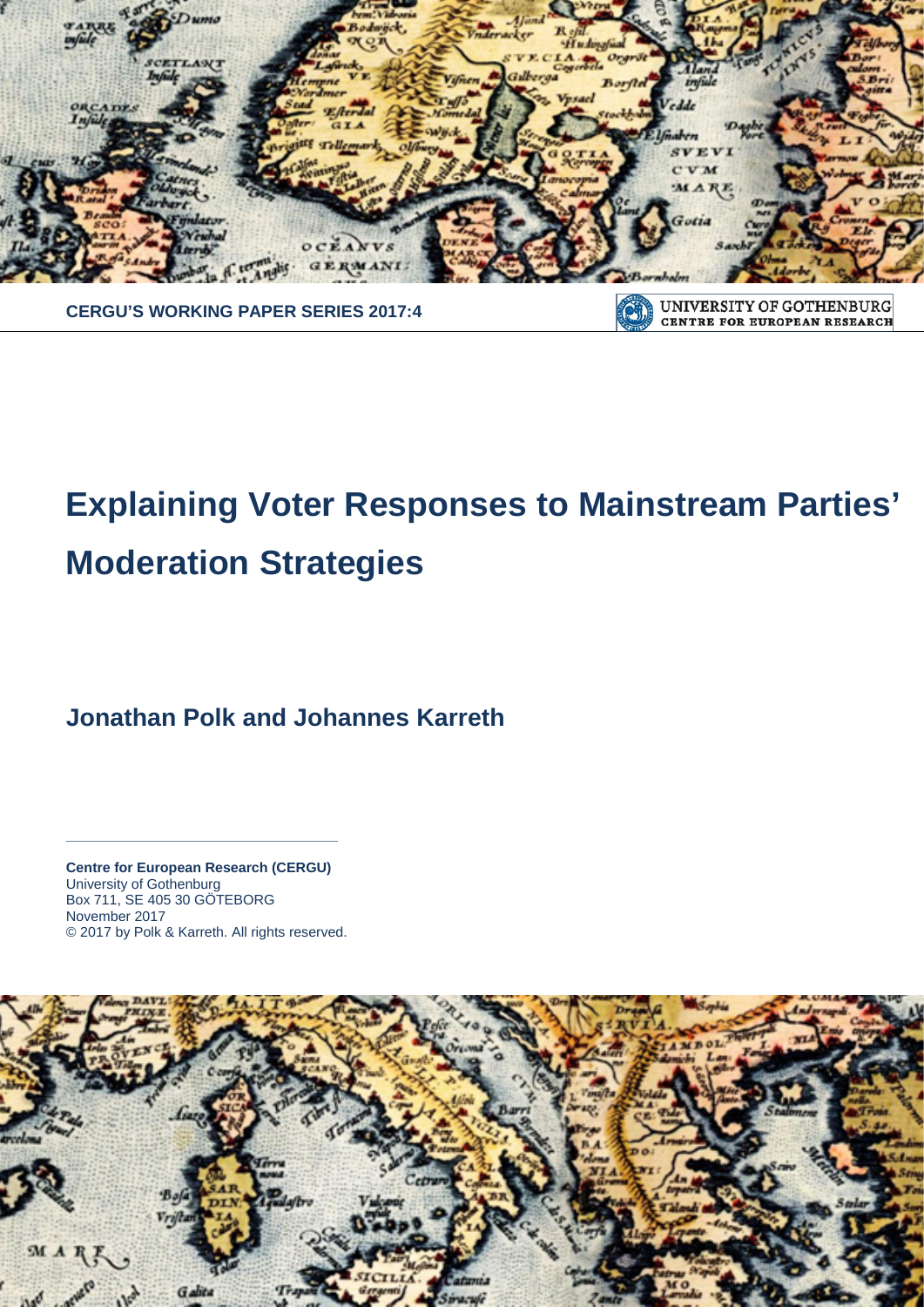## Explaining Voter Responses to Mainstream Parties' Moderation Strategies<sup>∗</sup>

Jonathan  $\text{Polk}^1$  and Johannes Karreth<sup>2</sup>

<sup>1</sup>Department of Political Science and Centre for European Research, University of Gothenburg Email: [jonathan.polk@gu.se](mailto:jonathan.polk@gu.se) <sup>2</sup>Department of Politics and International Relations, Ursinus College, USA Email: [jkarreth@ursinus.edu](mailto:jkarreth@ursinus.edu)

This version: November 2017. Please contact the authors for the most recent version.

#### Abstract

To what extent does moderation in ideological positioning by mainstream parties affect their short and long-term electoral fortunes? Do electorates treat the major parties of the center-left and center-right differently when these types of parties move to the middle? Previous research suggests that social democratic parties received an influx of centrist voters post-moderation, but that these new centrist voters were less attached to the party and left in later elections, as did left-leaning social democrats frustrated by moderation strategies. This paper further probes whether there is a link between moderation and individual voters' shifts to and from mainstream parties at a later point. We examine individual-level data on voting behavior combined with information on mainstream parties' ideological shifts in 72 elections in 16 countries over several decades. The findings clearly show that (a) moderation can have detrimental consequences in the longer term; (b) the consequences of moderation differ across major left and right parties; and (c) core and fickle voters respond differently to moderation strategies, with additional differences across the left-right and social dimensions of electoral competition.

<sup>∗</sup>Equal authorship implied. We are grateful to Thomas Daubler and Kenneth Benoit for sharing their data with ¨ us. Julian Dederke and Charmaine Willis provided helpful research assistance. We gratefully acknowledge financial support from Riksbankens Jubileumsfond, grant number P13-1090:1, Swedish Research Council (Vetenskapsrådet), grant number 2016-01810.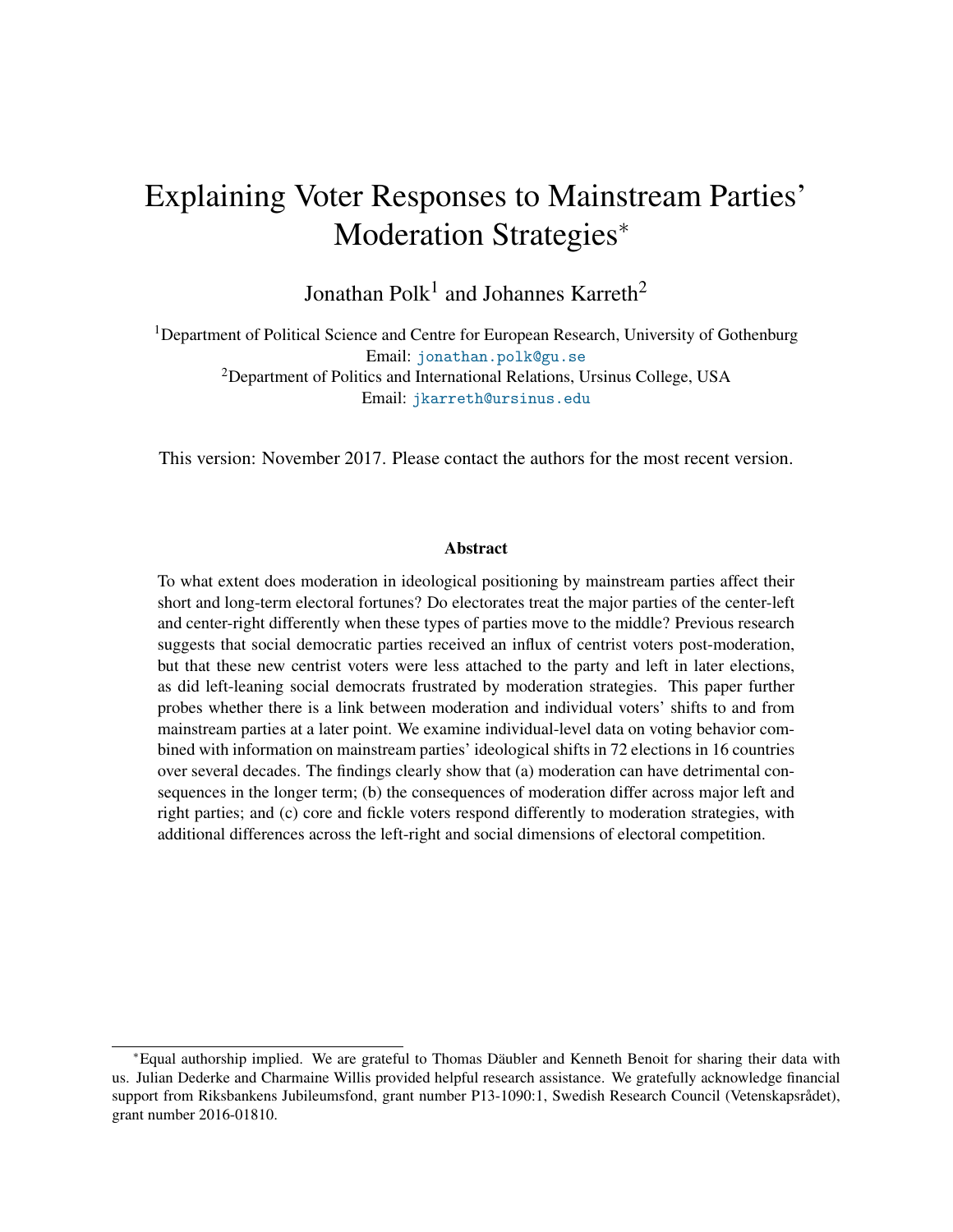#### **Introduction**

In the late 1990s social democrats governed 12 of the then 15 European Union states, and their electoral successes often correlated with Third Way-style ideological moderation to the center (Blair and Schröder [2000;](#page-27-0) [Keman](#page-29-0) [2011\)](#page-29-0). By 2010, however, social democrats were again in opposition in most European countries. During the first decade of the 21st century, several conservative parties also received a surge in electoral support after shifting to more centrist left-right positions, for example Nya Moderaterna in Sweden. The center-right coalition led by the "New Moderates" is now out of government, but other centrist center-right parties such as Germany's CDU have not yet been punished at the polls for moderation. At the same time, the electoral decline that was expected to follow leftist Jeremy Corbyn's leadership of the Labour Party in Great Britain did not materialize in the 2017 general election. To what extent does moderation in ideological positioning by mainstream parties affect their short and long-term electoral fortunes? Does the electorate treat the major parties of the center-left and center-right differently when these types of parties moderate their positions?

The ability of citizens to express their preferences by voting for parties with the most congruent policy positions is a fundamental feature of representation [\(Sartori](#page-31-0) [1968;](#page-31-0) [Dahl](#page-28-0) [1989;](#page-28-0) [Soroka](#page-31-1) [and Wlezien](#page-31-1) [2010;](#page-31-1) [Budge, McDonald, Keman, and Pennings](#page-27-1) [2012;](#page-27-1) [Rohrschneider and Whitefield](#page-31-2) [2012\)](#page-31-2) and the foundation for the spatial theory of voting [\(Downs](#page-28-1) [1957;](#page-28-1) [Enelow and Hinich](#page-28-2) [1984\)](#page-28-2). Studying if and how citizens respond to the ideological moderation of mainstream center-left and center-right parties helps clarify if and when party leaders are capable of shaping public opinion, and whether citizens approve of or otherwise react to the positional changes of major political parties. It therefore directly addresses the contemporary connection between parties and voters, a cornerstone of representative democracy.

In their analysis of the British electorate between 1983-2010, [Evans and Tilley](#page-28-3) [\(2012](#page-28-3)*a*, 974) find that "[l]eft-right ideology matters to voters' party choices, but it matters a lot less when parties are offering policy options that do not differ ideologically from one another." We extend this supply-side explanation to other party systems of Western Europe to address the fact that "[a]lthough extensive research analyzes the factors that motivate European parties to shift their policy positions, there is little cross-national research that analyzes how voters respond to parties' policy shifts" [\(Adams, Ezrow, and Somer-Topcu](#page-26-0) [2011,](#page-26-0) 370). In this paper we therefore test competing and complementary ideas about the electoral effects of ideological moderation using a broad spectrum of mainstream parties over a long time span with individual level data. Our paper also addresses the rise of non-economic competition and the impact of mainstream party policy positions on minor (or previously minor) party successes and failures in elections across Europe [\(Meguid](#page-31-3) [2005;](#page-31-3) [2008;](#page-31-4) [van der Brug and van Spanje](#page-32-0) [2009;](#page-32-0) [Pardos-Prado](#page-31-5) [2015\)](#page-31-5). If supporters of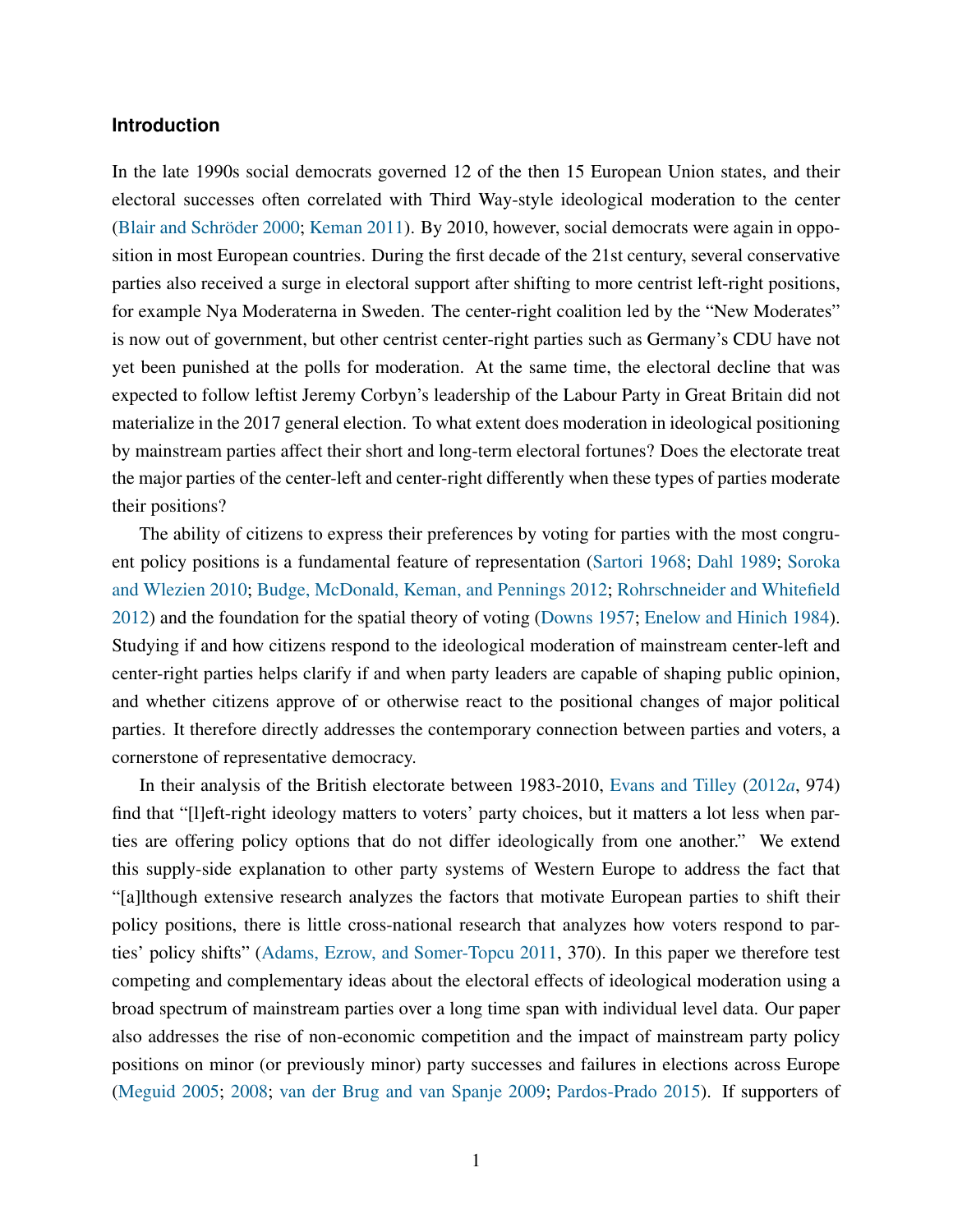center-right and center-left parties respond to moderation in a similar fashion, a common theoretical framework could help us understand whether the ideological repositioning by major political parties facilitates challenger party successes and increased party competition over non-economic issues [\(de Vries and Hobolt](#page-28-4) [2012;](#page-28-4) [Hobolt and de Vries](#page-29-1) [2015;](#page-29-1) [Hobolt and Tilley](#page-29-2) [2016;](#page-29-2) [Spoon and](#page-31-6) Klüver  $2016$ ).

We make three inter-related contributions to knowledge in these areas: First, the paper suggests that citizens do respond to changes in the policy positions of the largest political parties, but that this varies between major parties of the left and major parties of the right. Our analysis shows that moderation on the left-right ideological dimension, both short and long-term, produces substantial benefits for major right-wing parties. This is not the case for social democratic parties, where shortterm gains from moderation disappear and turn into losses in the long-term. Second, we illustrate that supplementing aggregate-level analysis with individual-level data is crucial to capturing the dynamic relationship between a party's shift to the center and electoral support. Our compilation and use of individual-level data to carefully track citizen responses to party policy shifts allows us to show that left-right moderation decreases the probability that a major left party voter will continue to vote for that party in the electoral cycle subsequent to moderation. It also decreases the propensity for highly partisan – what we call "core" major left voters – to select the same major left party over multiple elections. In contrast, left-right moderation increases the propensity of "fickle" right party voters to select the same major right-wing party and does not negatively affect these parties core voters. Further, left-right moderation does not lead to more defection or abstention from major right parties. These differences would not be observable in aggregate analysis. Finally, our multidimensional perspective allows us to report additional differences across the economic and social/cultural dimensions of electoral competition. While economic moderation appears to be a winning strategy for major right-wing parties but not major left parties, the effects of moderation on the social dimension are less clearly associated with electoral benefits for both major left and major right parties.

#### **Explaining how voters respond to shifts in party party positions**

There is strong empirical evidence that parties update and adjust their positions in response to shifts in citizen preferences, presumably in an attempt to enhance their electoral prospects [\(Adams,](#page-26-1) [Clark, Ezrow, and Glasgow](#page-26-1) [2006;](#page-26-1) [Ezrow, de Vries, Steenbergen, and Edwards](#page-28-5) [2011;](#page-28-5) [Lehrer](#page-30-0) [2012;](#page-30-0) [Schumacher, de Vries, and Vis](#page-31-7) [2013;](#page-31-7) [Abou-Chadi and Orlowski](#page-26-2)  $2016$  $2016$  $2016$ .<sup>1</sup> However, the relatively few cross-national studies that examine if citizens systematically react to parties' policy shifts in real-world multiparty electoral competition provide less consistent evidence (see, e.g. [Adams](#page-26-3)

<span id="page-3-0"></span><sup>&</sup>lt;sup>1</sup>For a competing view see [Meyer](#page-31-8) [\(2013\)](#page-31-8); [Dalton and McAllister](#page-28-6) [\(2015\)](#page-28-6).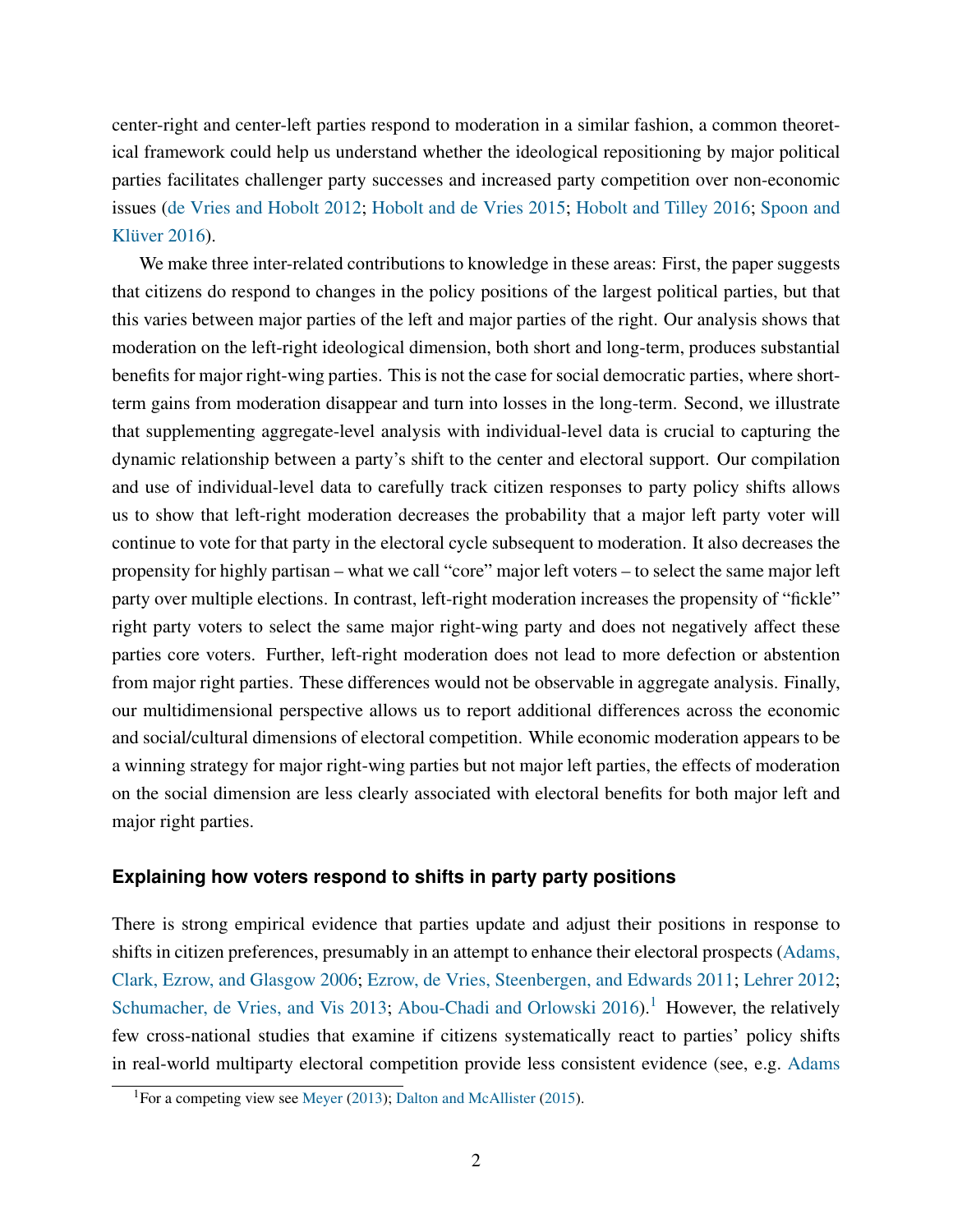[2012;](#page-26-3) [Meyer](#page-31-8) [2013\)](#page-31-8). A particularly influential and provocative study found little to no responsiveness from voters to shifts in party policy statements [\(Adams, Ezrow, and Somer-Topcu](#page-26-0) [2011\)](#page-26-0). Re-specifying some key components of this research, others report that election platforms and campaigns produce at least small changes in voter perceptions of party positions [\(Fernandez-Vazquez](#page-28-7) [2014\)](#page-28-7). Still others found that while voters do not respond to shifts as captured in party manifestos, they are responsive to coalition participation as a heuristic for ideological changes [\(Fortunato and](#page-28-8) [Stevenson](#page-28-8) [2013;](#page-28-8) [Fortunato and Adams](#page-28-9) [2015;](#page-28-9) [Adams, Ezrow, and Wlezien](#page-26-4) [2016\)](#page-26-4), or respond to other highly visible real-world changes from parties [\(Seeberg, Slothuus, and Stubager](#page-31-9) [2017\)](#page-31-9).<sup>[2](#page-4-0)</sup> For the purposes of this paper, the lack of consensus about voter responsiveness to the policy shifts of parties as reported in election manifestos is the key takeaway from this debate.

Despite the ongoing discussion about whether or not voters are attentive to and affected by party policy shifts, there is surprisingly more agreement that ideological moderation enhances a party's vote share, at least initially. Yet much of the empirical evidence suggests that this effect is rather small substantively. The results of [Ezrow](#page-28-10) [\(2005\)](#page-28-10) indicate that the vote shares of Western European political parties increase the closer they are to the middle of the voter distribution on the left-right dimension. Policy moderation as a strategy to expand parties' vote share is grounded in the spatial voting model [\(Downs](#page-28-1) [1957;](#page-28-1) [Lin, Enelow, and Dorussen](#page-30-1) [1999\)](#page-30-1). Assuming that the electorate can be aligned along a single dimension and that the distribution of voters on this dimension peaks in the center (see [Ezrow](#page-28-10)  $(2005)$  for cross-country support of the latter proposition),<sup>[3](#page-4-1)</sup> the optimal strategy of non-extremist parties is to move to the middle, where most voters are located.

Although the expected convergence on the median voter position is based in models of two party competition, [Adams and Somer-Topcu](#page-26-5) [\(2009\)](#page-26-5) show that the Downsian model anticipates party gains from moderation even in elections with four or more competitors, increasing its applicability to Western European democracies. Beyond vote-seeking centripetal forces, office-seeking parties (Strøm and Müller [1999\)](#page-32-1) in democracies where coalitions are the norm have additional reasons to take more moderate positions. A party that positions itself near the central tendency of the electorate could increase its flexibility in the formation of government coalitions or its attractiveness to other government formateurs [\(Ezrow](#page-28-11) [2008;](#page-28-11) [Lehrer](#page-30-0) [2012\)](#page-30-0). Taken together, the implication is that parties can successfully focus on the political center while maintaining a core base. [Kirch](#page-30-2)[heimer](#page-30-2) [\(1966\)](#page-30-2) famously expected that center-right and center-left parties would moderate their policy positions in pursuit of the median voter; we follow his terminology here and refer to this as

<span id="page-4-0"></span> ${}^{2}$ A separate but clearly related body of experimental research from political psychology reports that citizens often take on the position of their preferred party [\(Cohen](#page-27-2) [2003;](#page-27-2) [Kam](#page-29-3) [2005;](#page-29-3) [Goren, Federico, and Kittilson](#page-29-4) [2009;](#page-29-4) [Bullock](#page-27-3) [2011;](#page-27-3) [Broockman and Butler](#page-27-4) [2017\)](#page-27-4) and that this response to party cues is driven at least in part by motivated reasoning [\(Leeper and Slothuus](#page-30-3) [2014;](#page-30-3) [Mullinix](#page-31-10) [2016\)](#page-31-10).

<span id="page-4-1"></span> $3$ The distributions of the left-right and social dimensions in the individual level data we present below are also normally distributed with a peak around the midpoint.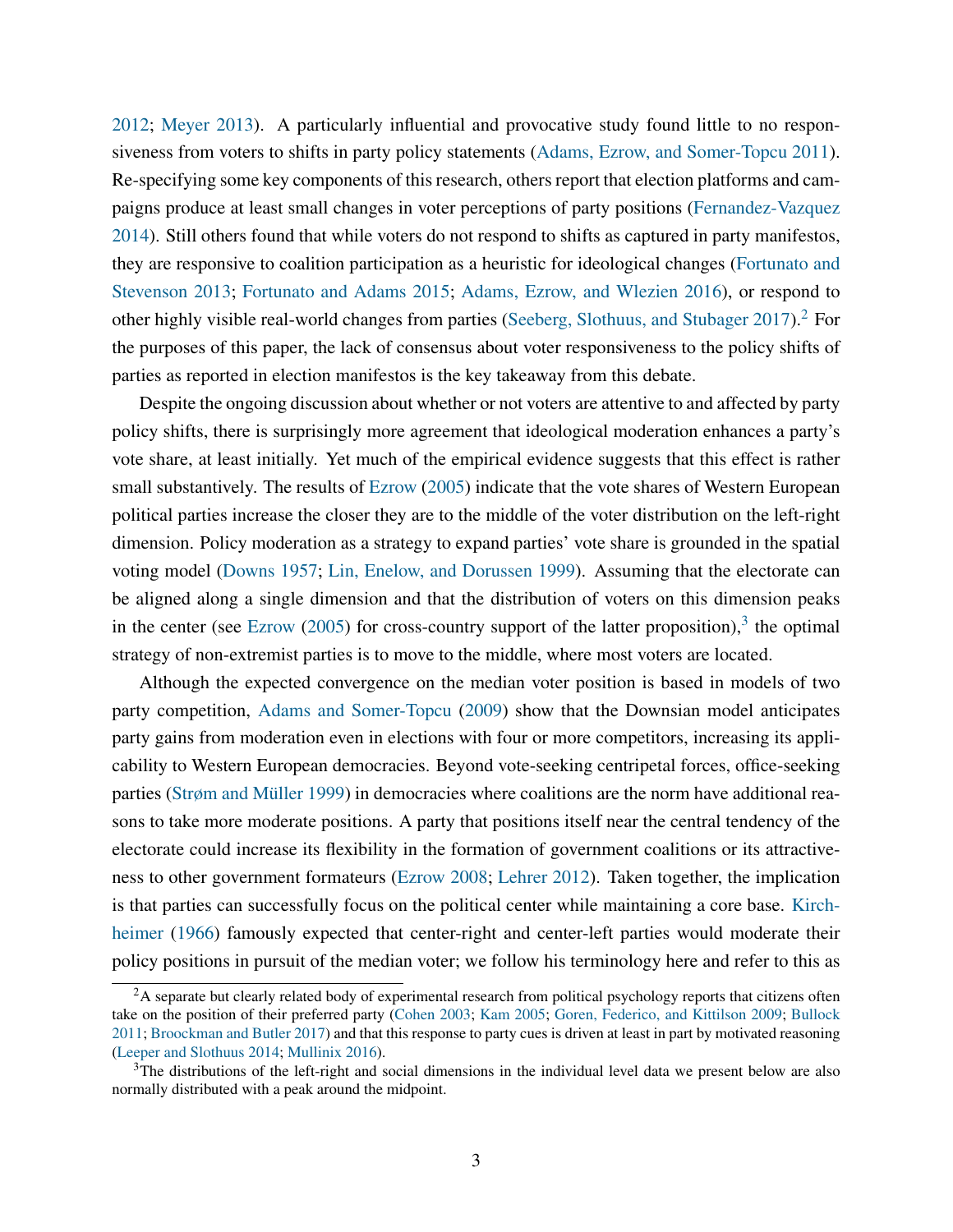the catchall argument.

[Adams and Somer-Topcu](#page-26-5) [\(2009\)](#page-26-5) extend on the finding of [Ezrow](#page-28-10) [\(2005\)](#page-28-10) with evidence of a lagged policy moderation benefit for parties in postwar democracies. Aggregate voter support at the current election increased (again by rather small amounts) when left-wing parties moved right or when right-wing parties moved left in the previous election. These authors draw on studies of issue evolution and macropartisanship from the United States [\(Carmines and Stimson](#page-27-5) [1989;](#page-27-5) [Erikson, MacKuen, and Stimson](#page-28-12) [2002\)](#page-28-12) to make the case that their can be a substantial time lag between when a party elite's behavior changes, e.g. positional changes, and when voters fully pick up on and respond to these changes.

In contrast to those that find short or long-term electoral benefits from moderation, others argue that focusing on the center exposes parties to attacks from smaller, more ideologically extreme parties, particularly in proportional electoral systems [\(Allen](#page-26-6) [2009;](#page-26-6) [Arndt](#page-27-6) [2014](#page-27-6)*b*). This research emphasizes a different aspect of the catchall thesis, namely the loss of distinctiveness in main-stream party ideologies and longer term damage this may cause for party brands.<sup>[4](#page-5-0)</sup> This approach is also consistent with the argument that parties cannot suddenly and costlessly move from point to point in the policy space, but are also constrained by activists, organizations, and ideological histories (see, e.g. [Meyer](#page-31-8) [2013;](#page-31-8) [Kitschelt and Rehm](#page-30-4) [2015\)](#page-30-4).

In prior work, we attempted to combine these competing perspectives in an analysis of social democratic electoral performance during the 1980s-2000s in three countries with institutional differences structuring party competition [\(Karreth, Polk, and Allen](#page-29-5) [2013\)](#page-29-5). After adopting more centrist stances social democrats in Germany, Sweden, and the United Kingdom received an anticipated increase in support from centrist voters. These same parties, however, went on to lose voters from the center and the left in elections that took place more than one electoral cycle after moderation. The moderating moves of social democrats in the 1990s, "while initially successful, contributed to their losing power by the early to mid-2000s" [\(Allen](#page-26-6) [2009,](#page-26-6) 636). We argued that the influx of centrist support receded because this voting bloc was less attached to social democrats and just as willing to vote for other parties or abstain. Over time, programmatic moderation also alienated left-leaning, former supporters as well. In this paper, we continue to refer to this as the catch-and-release argument.

A surge and decline in post-moderation electoral support could result from a combination of political-economic, electoral, and organizational dilemmas faced by most contemporary social democratic parties [\(Kitschelt](#page-30-5) [1994;](#page-30-5) [1999;](#page-30-6) [Green-Pedersen and van Kersbergen](#page-29-6) [2002\)](#page-29-6). The growth and diversification of the service sector encourageed social democrats to appeal to more

<span id="page-5-0"></span><sup>&</sup>lt;sup>4</sup>We borrow the party brand terminology from Noam Lupu's studies of ideological distinctiveness and political parties in Latin America [\(Lupu](#page-30-7) [2013;](#page-30-7) [2014;](#page-30-8) [2016\)](#page-30-9), but this idea can also be found in the work of [Downs](#page-28-1) [\(1957\)](#page-28-1) and [Aldrich](#page-26-7) [\(1995\)](#page-26-7).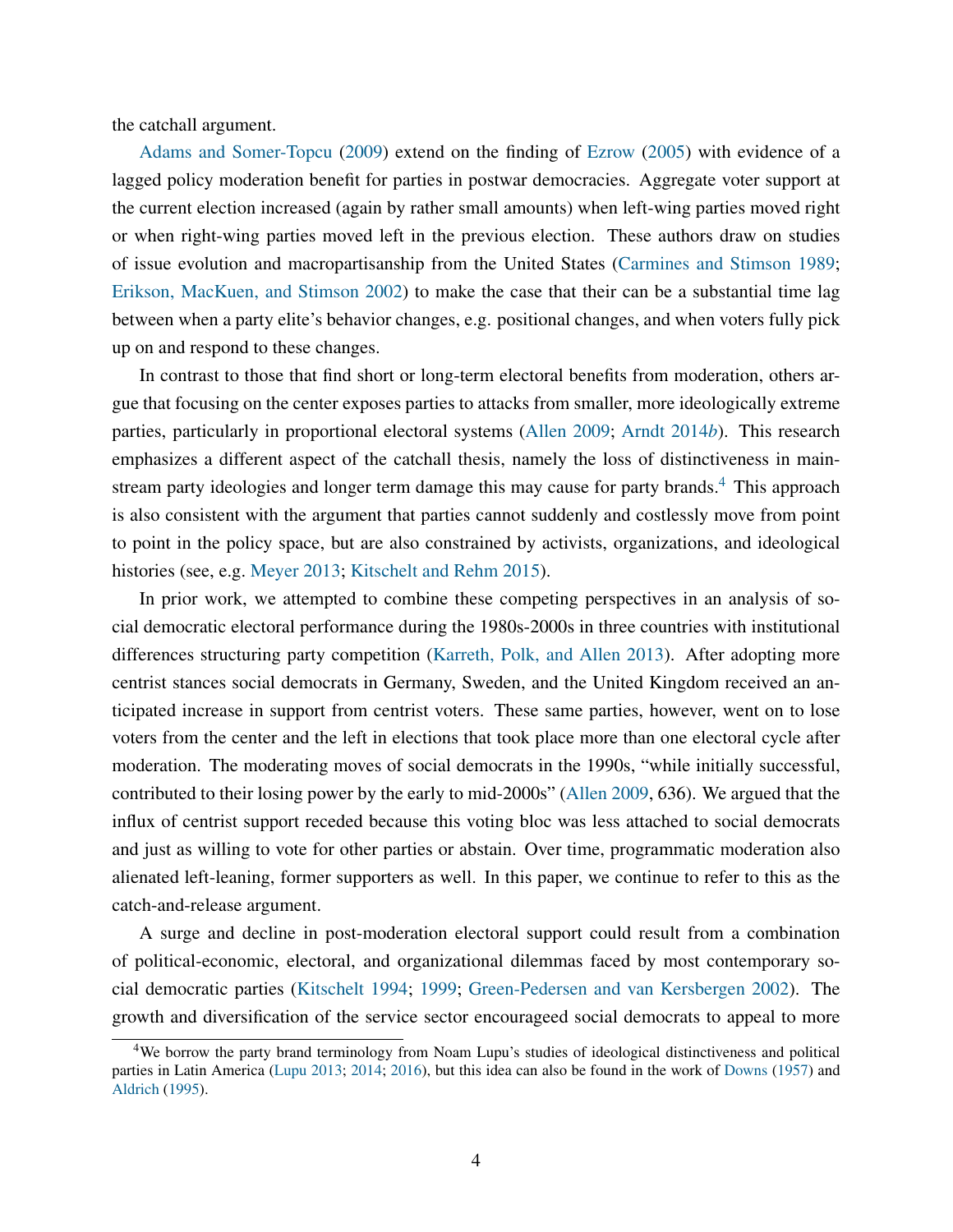professional workers at the expense of the working class (Gingrich and Häusermann  $2015$  $2015$ ).<sup>5</sup> More market-oriented economic stances and increasingly liberal positions on socio-cultural issues were advocated and adopted as a means of appealing to these voters [\(Kitschelt](#page-30-5) [1994;](#page-30-5) [Giddens](#page-29-8) [1998;](#page-29-8) [Blair](#page-27-0) and Schröder [2000\)](#page-27-0). However the shifts to culturally liberal but market-oriented policy stances that attracted emerging post-material voting groups may have simultaneously alienated the rank-andfile electoral base of social democratic parties [\(Rennwald and Evans](#page-31-11) [2014\)](#page-31-11). Many core social democrat supporters expect protection of the welfare state and job creation rather than economic moderation and spending cuts; when confronted with austerity policies from social democratic governments, these supporters could abstain or defect to competitor leftist parties [\(Kitschelt](#page-30-6) [1999,](#page-30-6) 324). It therefore remains an open question how the repositioning of social democratic parties on the economic and social dimensions of politics has affected electoral outcomes for these parties.

There may not be a direct analogue to the dilemmas facing the social democrats in the relationship between center-right parties and their voters. Historically, the electoral support of conservative governments did not fluctuate as much when they implemented austerity policies as it has for social democrats [\(Kitschelt](#page-30-5) [1994,](#page-30-5) 109-110). Yet there are also reasons to expect that the electoral effects of moderation will be relevant to both the center-left and center-right [\(Arndt](#page-27-7) [2014](#page-27-7)*a*). For example, [Gidron](#page-29-9) [\(2016\)](#page-29-9) argues that contemporary European center-right parties also face a strategic dilemma in attempting to attract market cosmopolitan and welfare chauvinist voter groups. Further, when party politics scholars draw theoretical distinctions between mainstream and niche/challenger parties such as the radical right or greens, they often stress the similarities among the former [\(Meguid](#page-31-3) [2005;](#page-31-3) [2008;](#page-31-4) [Ezrow et al.](#page-28-5) [2011;](#page-28-5) [Spoon](#page-31-12) [2011;](#page-31-12) [Wagner](#page-32-2) [2012;](#page-32-2) [Van de Wardt,](#page-32-3) [De Vries, and Hobolt](#page-32-3) [2014;](#page-32-3) [Hobolt and de Vries](#page-29-1) [2015\)](#page-29-1). As mentioned above, the empirical evidence suggests that both left and right parties benefit somewhat from moderation in the subsequent electoral cycle. Studies of the Netherlands and Great Britain also find that mainstream parties of the left and right depolarized substantially on left-right politics during the 1980s and 1990s, as did portions of the electorate [\(Adams, Ezrow, and Leiter](#page-26-8) [2012;](#page-26-8) [Adams, Green, and Milazzo](#page-26-9) [2012\)](#page-26-9), and suggest that ideological moderation from the two major parties facilitates third party success and increased salience of non-economic political competition [\(Adams, De Vries, and Leiter](#page-26-10) [2012;](#page-26-10) [Green](#page-29-10) [2015\)](#page-29-10).

These studies highlight similar patterns for mainstream parties and their supporters across many of the countries we focus on in this paper. Our paper complements this research by answering calls for cross-national explorations of the electoral effects of policy shifts [\(Tavits](#page-32-4) [2007;](#page-32-4) [Adams](#page-26-3) [2012\)](#page-26-3), and by including the full range of mainstream parties in a long-term analysis. Studies on the long-

<span id="page-6-0"></span><sup>5</sup>Although the difficulty of simultaneously pursuing working and middle-class votes is particularly pronounced for contemporary European social democratic parties, [Przeworski and Sprague](#page-31-13) [\(1986\)](#page-31-13) illustrate that it has been a perennial concern for social democracy.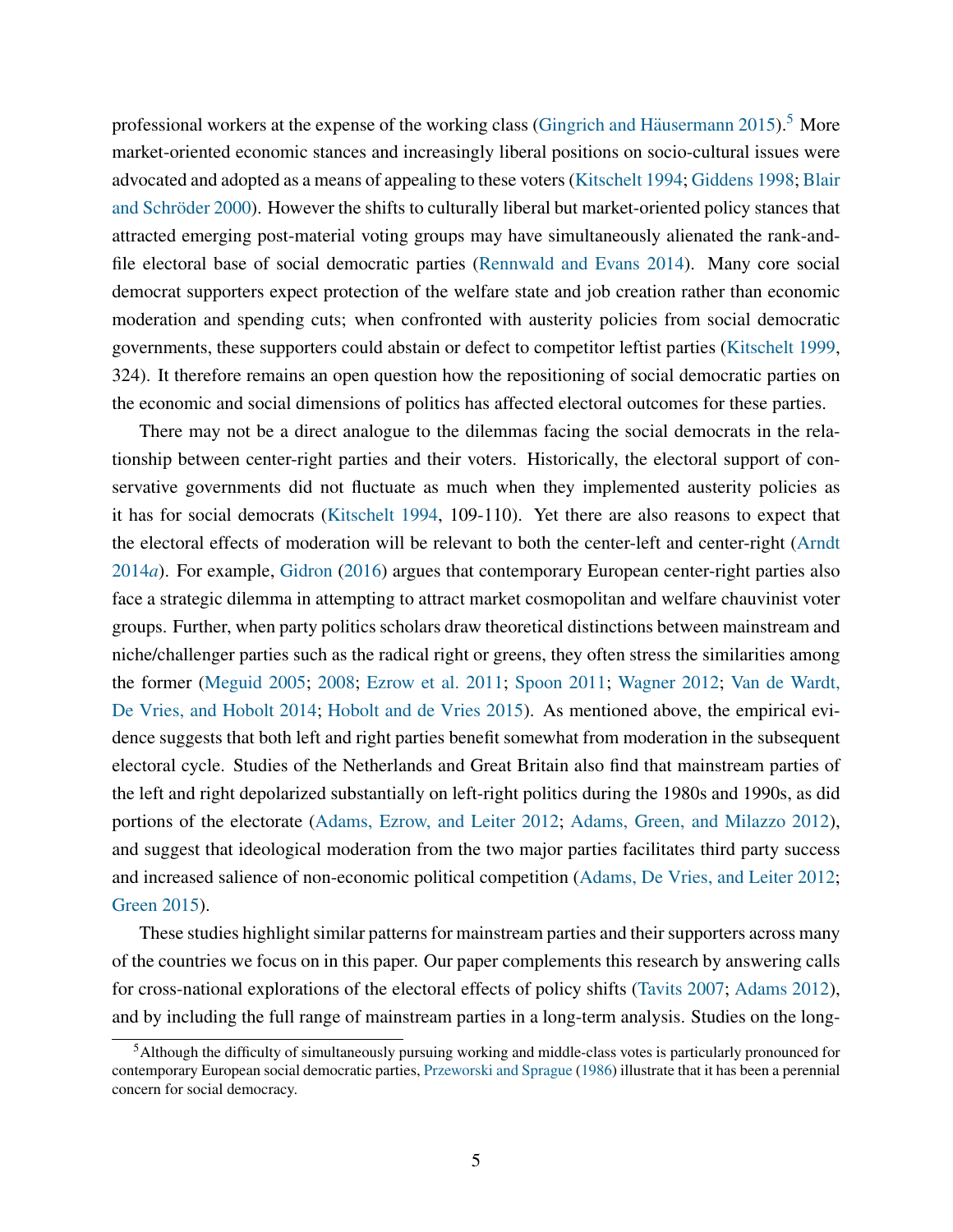term consequences of moderation have focused on social democrats and the political-economic dilemma they face. Recent debate about the 'conservative soul' of the German CDU/CSU and dissent among the Conservatives in the Great Britain, raise the possibility that center-right parties could experience unstable majorities as a consequence of centrist catch-all strategies as well.

Up to this point, we have focused on the following interrelated questions: (1) do voters perceive and respond to shifts in party positions, (2) are mainstream parties electorally rewarded or punished for ideological moderation, and (3) do the electoral effects of ideological moderation apply equally to major center-left and center-right parties? Implicit within this discussion has been the additional complicating factor that party competition in Western Europe is increasingly multidimensional. The importance of a second, socio-cultural dimension to contemporary European party politics has been extensively documented by a range of scholars and research teams (see, e.g. [Kitschelt](#page-30-5) [1994;](#page-30-5) [Kriesi, Grande, Lachat, Dolezal, Bornschier, and Frey](#page-30-10) [2008;](#page-30-10) [Hooghe and Marks](#page-29-11) [2009;](#page-29-11) [van](#page-32-0) [der Brug and van Spanje](#page-32-0) [2009;](#page-32-0) [Bornschier](#page-27-8) [2010;](#page-27-8) Beramendi, Häusermann, Kitschelt, and Kriesi  $2015$ .<sup>[6](#page-7-0)</sup>

As mentioned above, changes to the political economies of European democracies pushed many social democratic parties to more socially liberal policies in the latter part of the 20th century. At the same time or just slightly later, the anti-immigration positions of the radical right presented a challenge on the social dimension for the parties of both the mainstream center-right [\(Bale](#page-27-10) [2003;](#page-27-10) [2008;](#page-27-11) [De Lange](#page-28-13) [2012;](#page-28-13) [Pardos-Prado](#page-31-5) [2015\)](#page-31-5) and center-left [\(Bale, Green-Pedersen,](#page-27-12) [Krouwel, Luther, and Sitter](#page-27-12) [2010;](#page-27-12) [Hinnfors, Spehar, and Bucken-Knapp](#page-29-12) [2012\)](#page-29-12). Throughout Europe mainstream center-left and center-right parties face incentives to respond to environmental and/or immigration politics in ways that alter their policy positions on the social dimension [\(Spoon,](#page-32-5) [Hobolt, and de Vries](#page-32-5) [2014;](#page-32-5) [Abou-Chadi](#page-26-11) [2016\)](#page-26-11). Most recently, [Wagner and Meyer](#page-32-6) [\(2017\)](#page-32-6) report evidence of an authoritarian shift on the social dimension for mainstream left and right parties across the party systems of Europe. On the whole, this brief review suggests substantial positional changes on the social dimension for the major left and right parties of Europe, but we know much less about voter responsiveness to shifts on this dimension (but see [Plescia and Staniek](#page-31-14) [\(2017\)](#page-31-14) for related research). In the analyses below, we therefore test our arguments on both the economic and cultural dimensions of party competition.

<span id="page-7-0"></span><sup>6</sup>This second, though not necessarily subordinate, dimension is also referred to by different names depending on the authors. For some, a single additional dimension is inadequate to capture variation in questions of polity membership and governance [\(Kitschelt and Rehm](#page-30-11) [2014\)](#page-30-11). While we acknowledge the importance of these discussions, in an attempt to simplify our initial analyses that follow we restrict ourselves to one economic and one social dimension, referring to the latter exclusively as 'social' for brevity.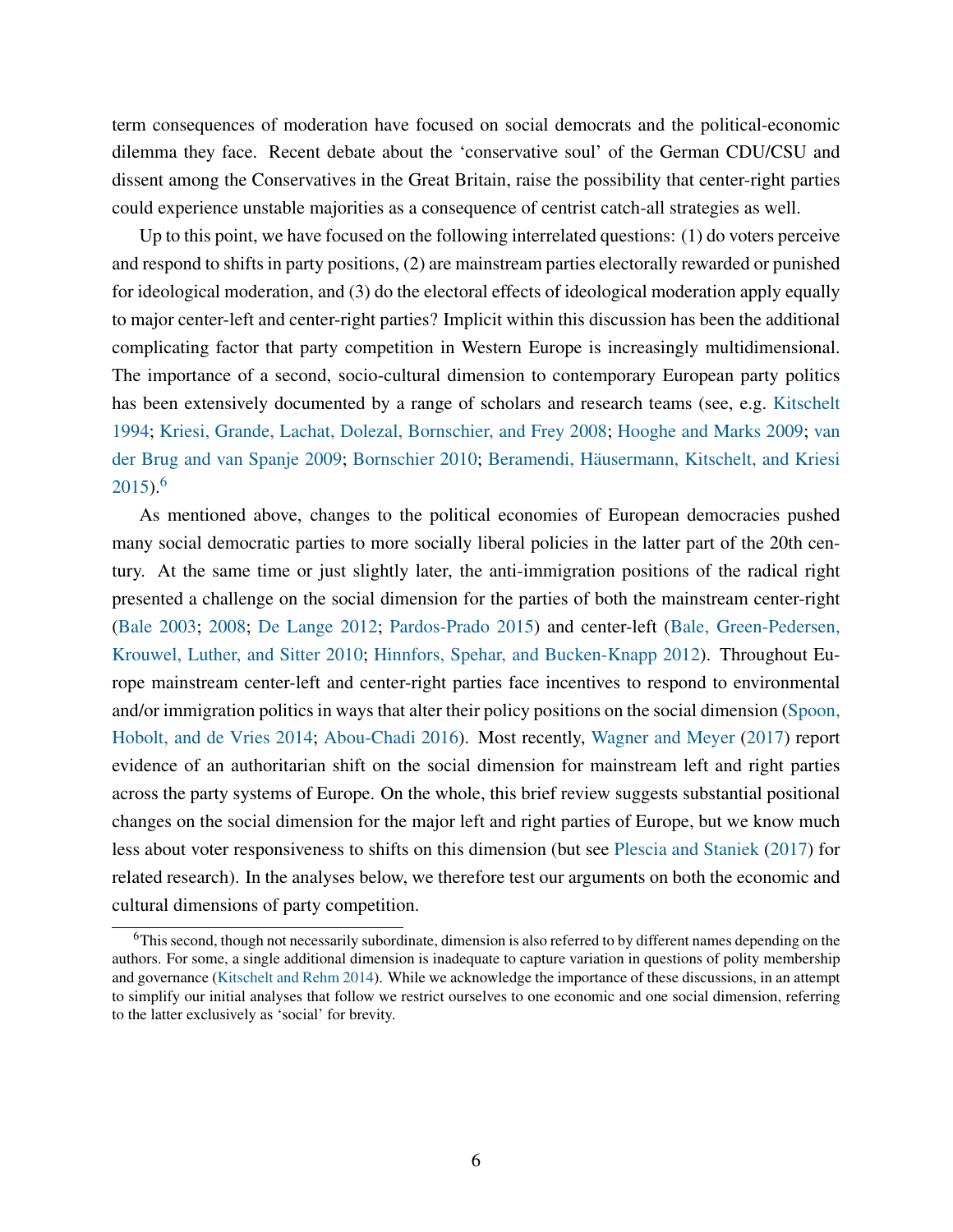#### **Hypotheses**

Drawing on arguments highlighting the benefits of catchall strategies as well as our prior work on the more nuanced catch-and-release pattern, we derive the following hypotheses.

Immediate benefits of moderation. The catchall and the catch-and-release arguments both suggest that voters respond positively to major parties' moderation. Therefore, *voters are more likely to vote for parties that have moved toward the center since the prior election than for parties that have moved away from the center, all else equal* (H1).

Longer-term impact of moderation. The catchall argument can be extended to suggest that voters reward moderation beyond the immediate pre-election period [\(Adams and Somer-Topcu](#page-26-5) [2009\)](#page-26-5). Therefore, *voters are more likely to vote for major parties in consecutive elections if these parties have moderated in the previous election cycle, compared to major parties that have moved away from the center in the previous election cycle* (H2a). A counterargument, outlined in [Karreth,](#page-29-5) [Polk, and Allen](#page-29-5) [\(2013\)](#page-29-5), suggests the opposite: *voters are more likely to vote for major parties that moderated in the election immediately following moderation* (akin to H1), *but less likely to vote for the same major party again in the subsequent election* (H2b).

The differential impact of moderation. Following [Karreth, Polk, and Allen](#page-29-5) [\(2013\)](#page-29-5), we hypothesize that the impact of moderation on voting behavior is not identical for all voters; it should affect "core" and "fickle" voters differently. This modifies the previous hypotheses: *"fickle" voters and "core" voters respond differently to major parties' moderation strategies* (H3). This implies that the effect of moderation before a prior election on current vote choice differs for fickle and for core voters.

#### **Empirical strategy**

This paper makes three main contributions; the research design reflects each. First, following studies exploring the impact of Downsian moderation strategies at the aggregate level of vote shares (see, e.g. [Ezrow](#page-28-10) [2005;](#page-28-10) [Adams and Somer-Topcu](#page-26-5) [2009\)](#page-26-5), we focus on the individual level of analysis and explore the impact of movements in parties' positions on individual vote choice, following cues from prior studies (e.g., [Tavits](#page-32-4) [2007,](#page-32-4) 161). Second, distinct from most studies in this area as well and continuing an idea outlined in [Karreth, Polk, and Allen](#page-29-5) [\(2013\)](#page-29-5), we broaden our focus from immediate movements (directly prior to an election) to movements one period before the election in order to capture possible mid-to longer-term effects of moderation and test whether voters respond differently to these than to more recent party position movements. Finally, reflecting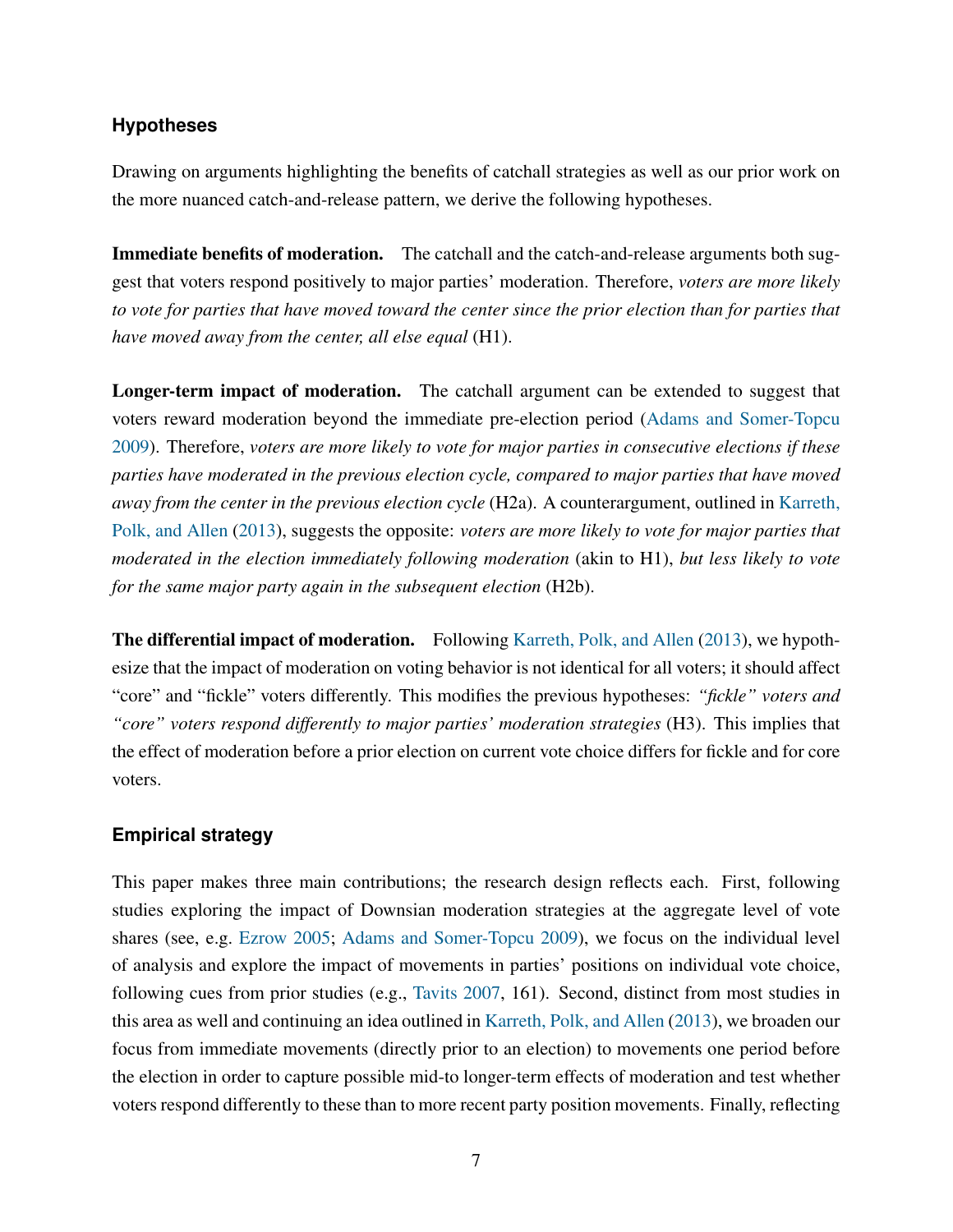the growing importance of multidimensional political competition in European democracies, we track party moderation on both the economic left-right and socio-cultural dimensions.

The unit of analysis for this study is the individual voter. We obtain information on these individuals from a number of election studies. These studies cover elections in up to 16 countries during the years from 1981 to 2015, with varying coverage by country. Table [1](#page-10-0) lists all elections covered in the analyses following below. Sources for the individual-level data include four waves of the Comparative Study of Electoral Systems [\(The Comparative Study of Electoral Systems](#page-32-7) [2015](#page-32-7)*a*;*[b](#page-32-8)*;*[c](#page-32-9)*; [2017\)](#page-32-10) as well as national election studies from Denmark [\(Stubager, Møller Hansen,](#page-32-11) [Callesen, Leed, and Enevoldsen](#page-32-11) [2016\)](#page-32-11), Germany (Zentralarchiv für Empirische Sozialforschung [1995\)](#page-32-12), Great Britain [\(Various authors](#page-32-13) [2015](#page-32-13)*a*), the Netherlands [\(Todosijevic, Aarts, and van der](#page-32-14) ´ [Kaap](#page-32-14) [2010\)](#page-32-14), Norway [\(Aardal](#page-26-12) [2016\)](#page-26-12), Sweden [\(Various authors](#page-32-15) [2015](#page-32-15)*b*), and Switzerland [\(Selects](#page-31-15)  $2013$ .<sup>[7](#page-9-0)</sup> We then match information on party positions and their movements to survey respondents' vote choices. This information comes from the Comparative Manifesto Project [\(Volkens,](#page-32-16) [Lehmann, Matthieß, Merz, and Regel](#page-32-16) [2016\)](#page-32-16).<sup>[8](#page-9-1)</sup>

#### Key variables

Vote choice with regard to major parties is the main variable of interest in this study. We distinguish between three types of voting behavior: voting for a major (left or right) party, voting for a minor (left or right) party, or abstention. These choices are coded for the current election (at time *t*, the election on which the respective election study is focusing) and, where available, for the previous election (at time *t* − 1). Each choice is coded from vote choice recall questions in the election studies mentioned above. As major left-right parties, we define political parties that have been the major (formateur) party in non-caretaker governments at least once before they enter our analysis. We use this criterion to ensure that all parties considered major parties have at least once held primary governing responsibility. To identify left and right, we use the party family classification from the Manifesto Project Dataset [\(Budge, Klingemann, Volkens, Bara, and Tanenbaum](#page-27-13) [2001;](#page-27-13) [Klingemann, Volkens, Bara, Budge, and McDonald](#page-30-12) [2006;](#page-30-12) [Volkens et al.](#page-32-16) [2016\)](#page-32-16). To be included in this list, we require parties to have competed in at least three elections. The full classification scheme is available in Table [A1](#page-33-0) in the appendix.

Changes in party positions drive vote choice in the arguments explored in this study. We obtain measurements of party positions from the Comparative Manifesto project [\(Volkens et al.](#page-32-16) [2016;](#page-32-16) [Lowe, Benoit, Mikhaylov, and Laver](#page-30-13) [2012\)](#page-30-13) and focus on the two main dimensions of political con-

<span id="page-9-0"></span> $<sup>7</sup>$ All election studies were provided by the respective producer/distributor as cited. The original collectors,</sup> providers, and distributors of these data do not bear any responsibility for the analyses or interpretations in this manuscript.

<span id="page-9-1"></span><sup>&</sup>lt;sup>8</sup>All code necessary to compile the individual-level data from original sources, to calculate party movements, and to combine individual-level and party-election-level data is documented and available from the authors.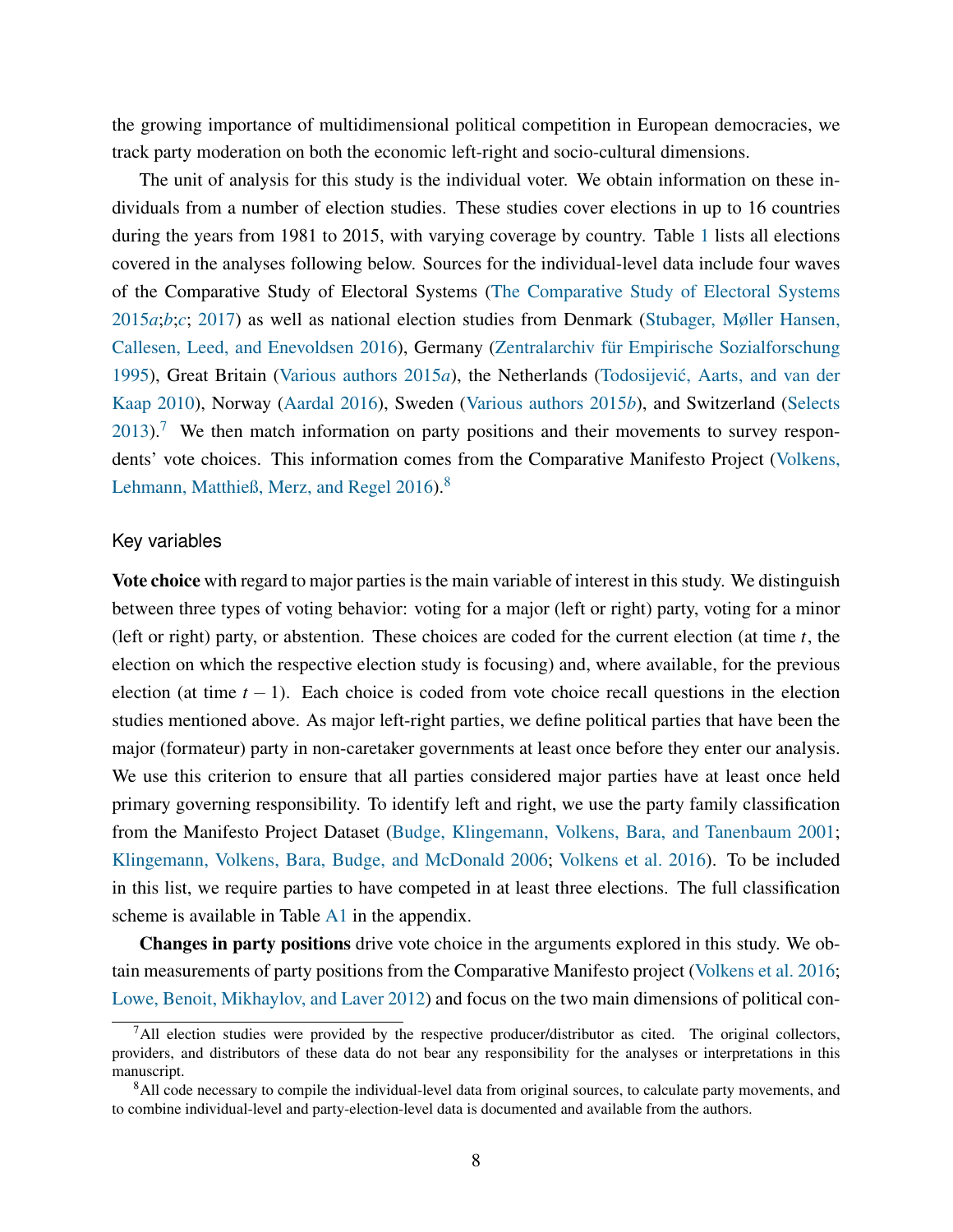| Australia 2004 | Ireland 2002     | Spain 2000         |
|----------------|------------------|--------------------|
| Australia 2013 | Ireland 2007     | Spain 2004         |
| Austria 2008   | Ireland 2011     | Spain 2008         |
| Canada 2004    | Netherlands 1981 | Sweden 1982        |
| Denmark 1990   | Netherlands 1982 | Sweden 1985        |
| Denmark 1998   | Netherlands 1986 | Sweden 1988        |
| Denmark 2001   | Netherlands 1994 | Sweden 1991        |
| Denmark 2005   | Netherlands 1998 | Sweden 1994        |
| Denmark 2007   | Netherlands 2002 | Sweden 1998        |
| Denmark 2011   | Netherlands 2006 | Sweden 2002        |
| Finland 2003   | Netherlands 2010 | Sweden 2006        |
| Finland 2007   | Netherlands 2012 | Switzerland 1987   |
| Germany 1983   | New Zealand 2002 | Switzerland 1999   |
| Germany 1987   | New Zealand 2008 | Switzerland 2003   |
| Germany 1994   | New Zealand 2011 | Switzerland 2007   |
| Germany 1998   | Norway 1981      | Switzerland 2011   |
| Germany 2002   | Norway 1985      | Great Britain 1983 |
| Germany 2005   | Norway 1997      | Great Britain 1987 |
| Germany 2009   | Norway 2001      | Great Britain 1992 |
| Germany 2013   | Norway 2005      | Great Britain 1997 |
| Iceland 1999   | Portugal 2002    | Great Britain 2001 |
| Iceland 2007   | Portugal 2005    | Great Britain 2005 |
| Iceland 2009   | Portugal 2009    | Great Britain 2010 |
| Iceland 2013   | Spain 1996       | Great Britain 2015 |
|                |                  |                    |

<span id="page-10-0"></span>**Table 1:** Elections covered in the analyses (72 elections total).

testation: the economic left-right dimension and the social liberal-conservative dimension. For each party, we calculate movements over time on each dimension for the following time points: between the previous election and the current election  $(t - 1$  to  $t)$ , where the current election is the election in the focus of each election study. That is, for examining the vote choice of a respondent in the 1997 British general election, this variable measures the movement of each party between the 1992 election and the party's manifesto for the 1997 election. We also calculate each party's movement for the previous period, *t* −2 to *t* −1 (in the British example, from 1987 to 1992). These movements are measured in the logit scale discussed in [Lowe, Benoit, Mikhaylov, and Laver](#page-30-14) [\(2011\)](#page-30-14). Movements are centered around 0 and range from about negative 3 to 3 (economic leftright scale) and negative 5 to 5 (social liberal-conservative scale), as illustrated in Figure [1.](#page-11-0) For the analyses below, we standardize these movement indicators into a measure of Moderation, so that a movement of 1 is equivalent to moving to the center (i.e. to the right for Left parties, and to the left for Right parties) by one standard deviation. To identify how these movements relate to vote choice, we map each respondent's choice (in current and prior elections) to that party's movement in the relevant time period on the respective dimension. For an alternative measure of party positions and movements, we use IRT estimates from Däubler and Benoit  $(2017)$ , also based on items from the Comparative Manifesto Project, and equivalent procedures to convert these measures into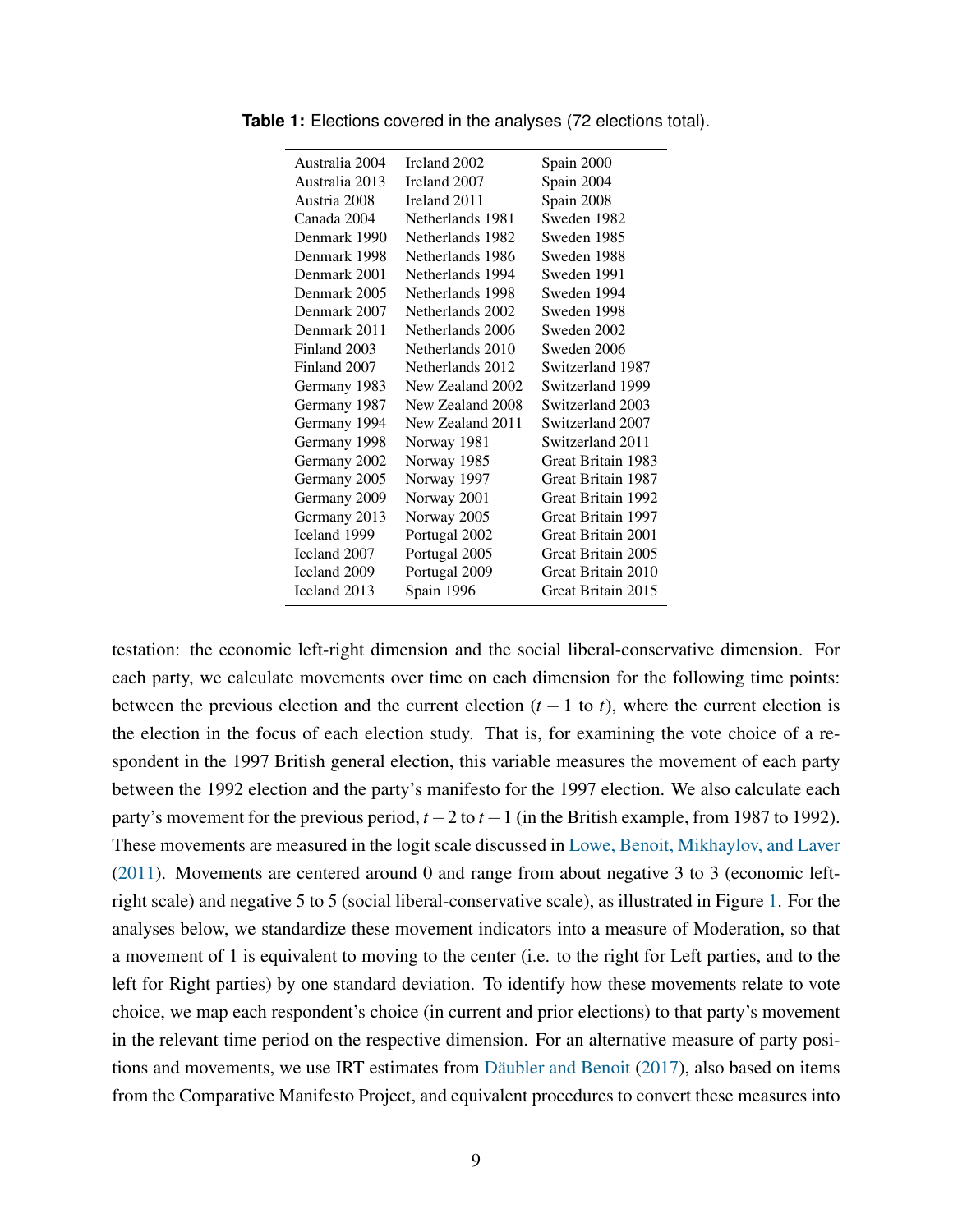<span id="page-11-0"></span>an indicator for Moderation.



**Figure 1:** Distribution of movements between prior and current election, all parties in the data.

For hypothesis 3, we distinguish between **core and fickle** voters. The relevant argument suggests that voters respond differently to parties' programmatic moderation depending on whether voters are more or less vested in a party's position. We use survey respondents' self-reported party attachment as a proxy for this distinction. The relevant items ask respondents first about whether they feel attached to a particular party, and then ask respondents to rate the degree of attachment on a multi-point scale from low to high. Because we use different surveys that rely on slightly different attachment measures, we rescale these values to fit onto a 0–1 scale. As core respondents, we identify those voters expressing the highest degree of party attachment in the available scale; as fickle voters, we identify those placing themselves at lower levels. Across all surveys in the data we analyze, we classify about one-quarter of respondents as core voters with high attachment. Voters who did not respond to the party attachment questions are removed from the data.

In the regression analyses further below, we use use a basic set of control variables at the individual level: respondents' self-placement on the left-right scale, and their age (coded in four categories: 29 or below, 30 to 44 as the baseline category, 45 to 64, and 65 or older). We limit control variables to these in order to maximize the sample of respondents across elections. Using these control variables allows us to recover the equivalent to an average causal effect of party position movements, where control variables remove the other most prominent determinants of vote choice as potential confounders of the effect of party position movements.<sup>[9](#page-11-1)</sup> In other words,

<span id="page-11-1"></span> $9$ See [Angrist and Pischke](#page-27-14) [\(2008,](#page-27-14) section 3.2) and [Aronow and Samii](#page-27-15) [\(2016\)](#page-27-15) for a discussion of regression in this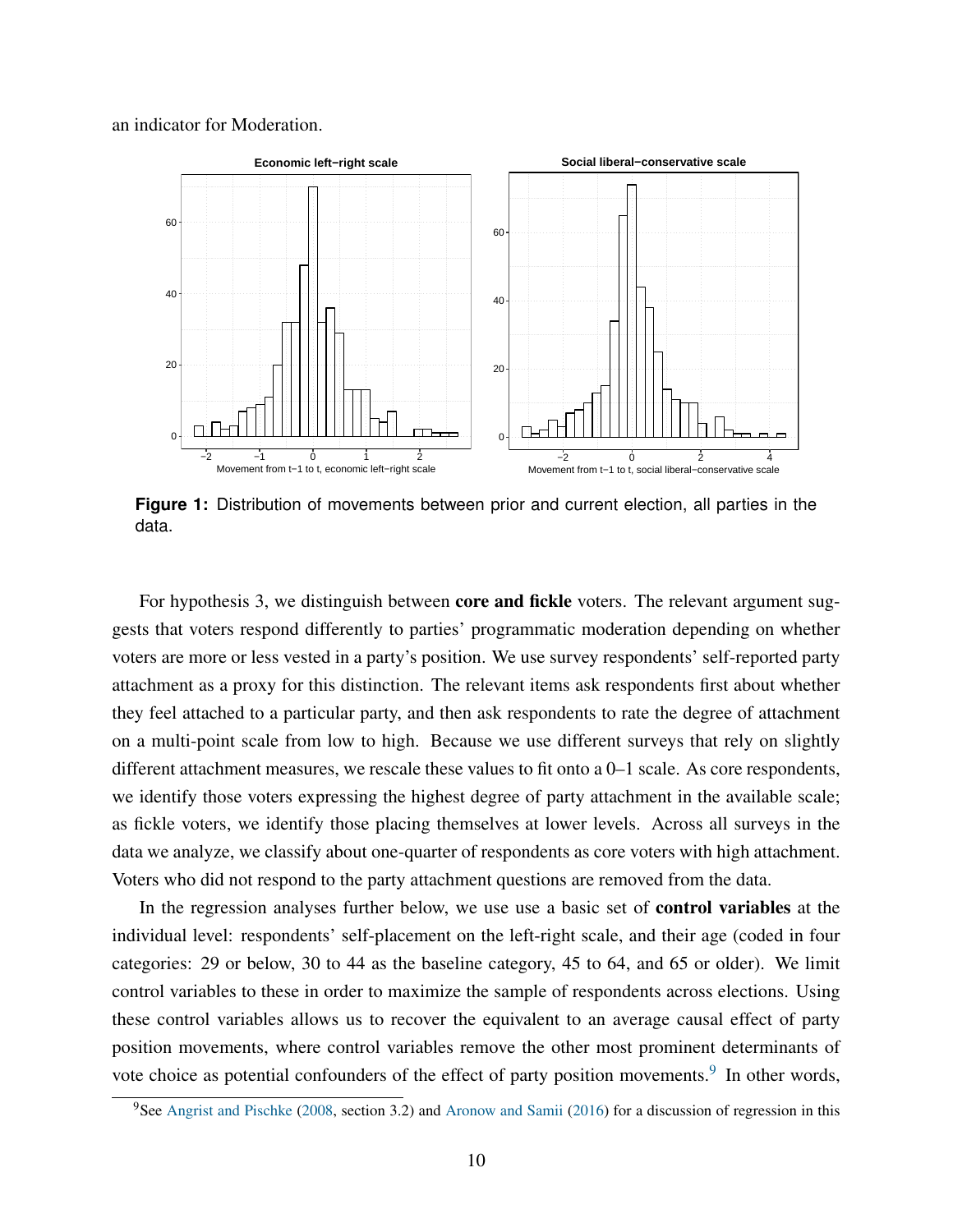this specification aims to simulate a panel study that allows us to estimate the effect of party positions on otherwise identical respondents (voters) at different time points.

#### Statistical method

The evidence in this paper is based on regression analyses of the vote choice variables discussed above. These analyses yield an average effect of moderation on individual vote choice. To further avoid any undue influence of country-specific or election-specific factors on our estimates of the effect of moderation, we fit multilevel probit regression models with varying intercepts for countries and election years. In general terms, these models take the following (simplified) form:

$$
Pr(\text{Vote Choice})_{i[j,t]} = \Phi\left(\alpha + \beta \text{Modernation}_k + \gamma \mathbf{X} + \delta_{j[i]} + \eta_{t[i]}\right)
$$

where *i* is an index for countries, t is an index for years, **X** is a matrix of control variables,  $\delta_{j[i]}$  is a varying intercept (random effect) for countries, and  $\eta_{t[i]}$  is a varying intercept for years. Moderation measures the change in the position of the party of interest in each analysis.

Previewing a benchmark for effect estimates for moderation, it is important to note that vote switching is not a frequent observation in the survey data used in this study. About 3 percent of respondents switched from a major right to a minor right party; and about 3 percent of respondents switched from a major left to a minor left party. Therefore, even a one-percentage point change in one individual's propensity to switch to a minor party or abstain (or stay with a major party) is a meaningful quantity. For these comparisons, we assume that shifts in respondents' vote propensities translate into changes in vote shares and, more generally, that respondent *i*'s predicted probability of voting for a party *k* translates into party *k*'s vote share by the following formula:

$$
\widehat{\text{Note Share}_k} = \frac{\sum_{i=1}^{n} \text{Pr}(\text{Vote}_k)_i}{n}
$$

#### **Movements of party positions: descriptive information**

Before discussing possible effects of moderation and presenting empirical results, we describe trends in moderation of major parties on the left and right in the countries analyzed in this study. This description clarifies which parties have moderated their position (or moved away from the center). It also shows that parties' moderation strategies are not always executed on both (economic left-right and social liberal-conservative) dimensions in parallel.

Most major parties in the 16 countries in this study have moved their party positions, as measured based on their manifestos, substantially between elections. Some major parties on the left

context.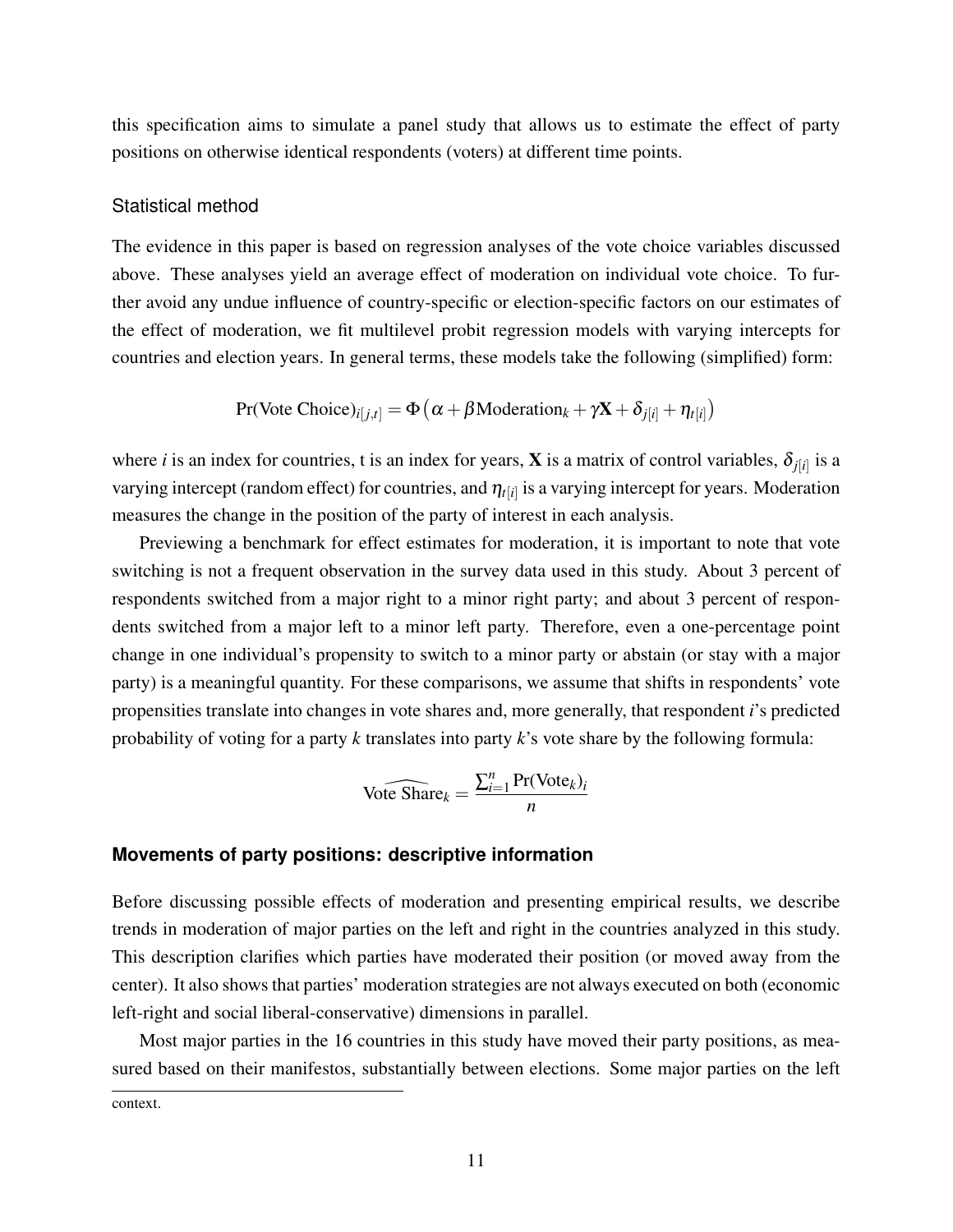(Figure [2\)](#page-13-0) moved to the right considerably in the 1990s. Here, social democratic parties in Germany, Great Britain, Sweden, Denmark, and the Netherlands form a noticeable cluster, consistent with the conventional wisdom about the "Third Way" narrative's influence on other social democratic parties at the time. Others moved toward the left in the early 2000s. Movements on the social liberal-conservative scale have been slightly more centered around the middle, but are noticeable as well (Figure [3\)](#page-14-0). Major parties on the right also have moved around the ideological space between elections a considerable amount. Overall, this shows considerable variation in major parties' moderation strategies, our key explanatory variable.

<span id="page-13-0"></span>

**Figure 2:** Major left and right parties over time: Movement from *t* −1 to *t*, economic left-right scale based on the Comparative Manifesto Project (using raw scores). Only parties moving by more than 0.5 points are labeled. Years in parentheses refer to the election at time t, i.e. the election before which the party changed its position.

Because it is difficult to discern from Figures [2](#page-13-0) and [3,](#page-14-0) we show separately that major parties did not move in parallel on the economic left-right and social liberal-conservative scale. Among major parties on the left, several moderated on the economic scale, but moved further away from the center on the social scale. Similarly, some parties moved away from the center on the economic dimension, but moderated on the social dimension. The correlation between these movements is too low to warrant conflating both dimensions (Figure [4,](#page-14-1) left panel).

For major parties on the right, the distinction between movements on the economic and social dimensions is similarly clear. In the right panel of Figure [4,](#page-14-1) a good number of party movements are in the off-diagonal quadrants (top left and bottom right). These are parties that moderated on the economic dimension, but moved further to the right on the social dimension (top left quadrant).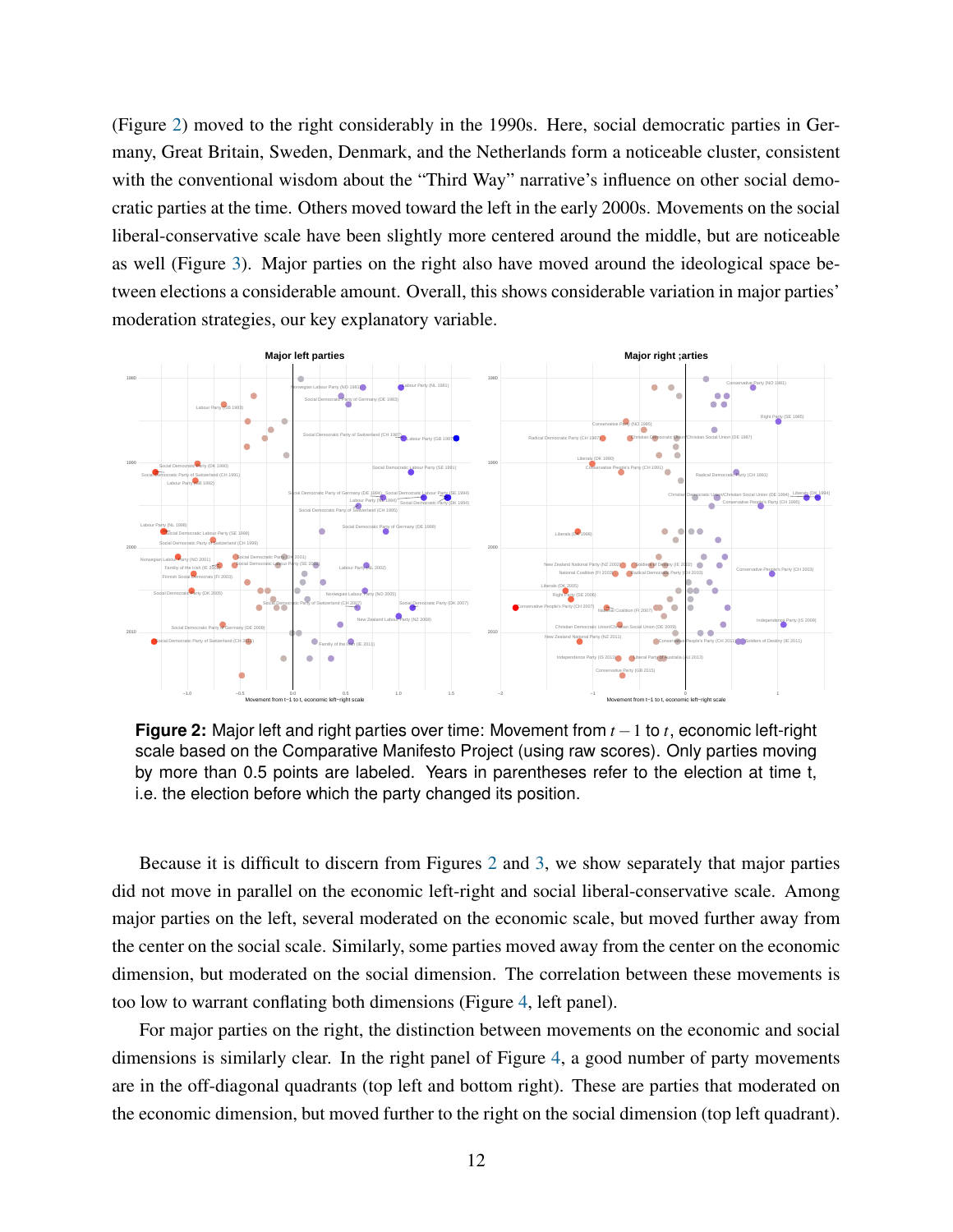<span id="page-14-0"></span>

**Figure 3:** Major left and right parties over time: Movement from *t* − 1 to *t*, social liberalconservative scale based on the Comparative Manifesto Project (using raw scores). Only parties moving by more than 0.5 points are labeled.

<span id="page-14-1"></span>

**Figure 4:** Major left and right parties: Comparing movements from t–1 to t, economic leftright and social liberal-conservative scales. Only parties with residuals higher than 1 are labeled. The correlation coefficient (*r*) between movements on the two dimensions is 0.18 for parties on the left and 0.3s for parties on the right, respectively.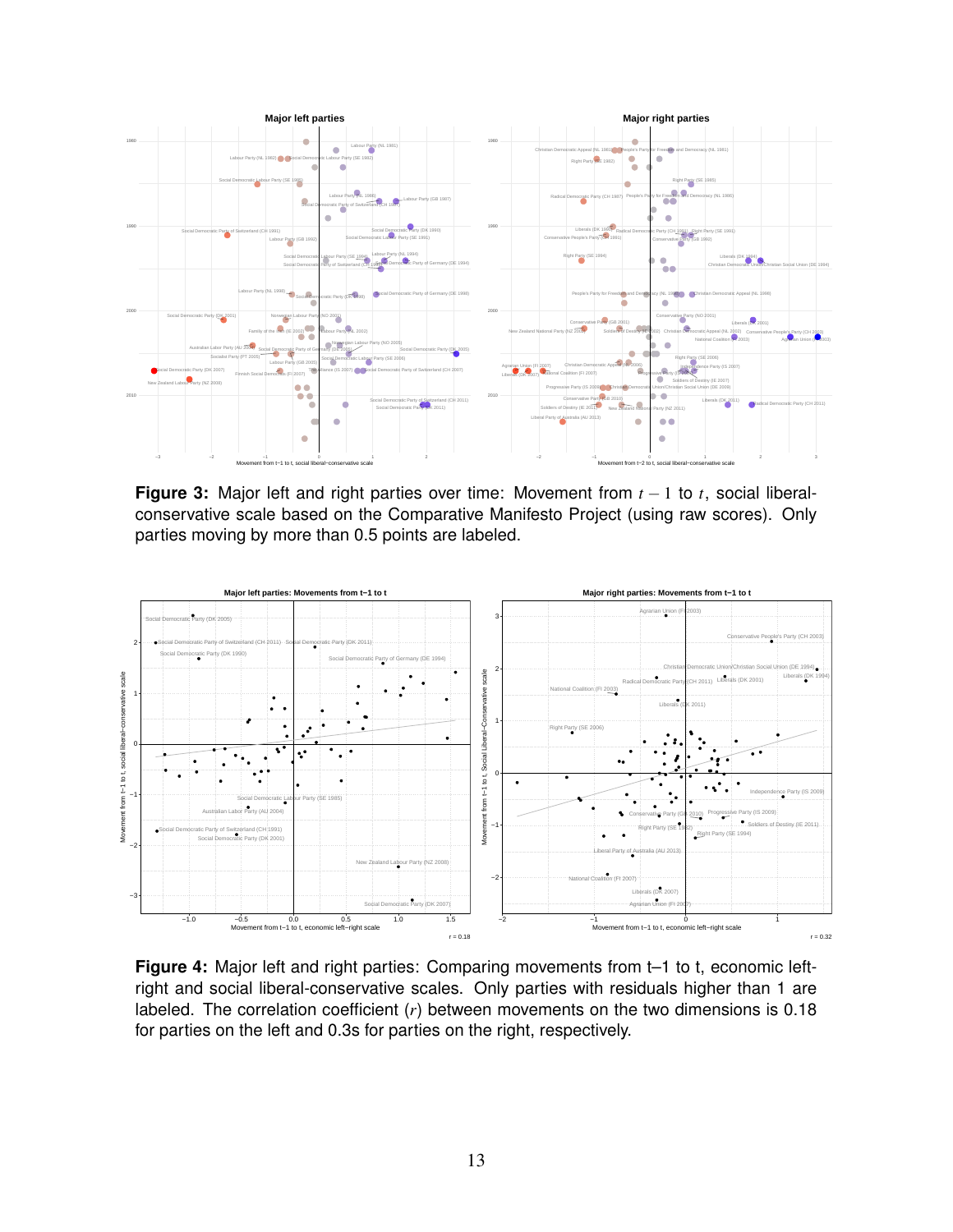Similarly, several parties moved further to the right on the economic dimension but moderated their social profile (bottom right quadrant). The correlation between movements on the two dimensions is just slightly higher than for major parties on the left.

Having demonstrated (a) variation in moderation strategies within and between major parties on the left and right, and (b) that movements on economic and social dimensions are different, we now turn to evaluating the evidence on the three sets of hypotheses.

#### **Moderation and aggregate vote share**

Before testing our argument at the individual level, we briefly probe the catch-all thesis that moderation yields an immediate increase in vote share (from *t* −1 to *t*). Aggregate data can offer some insights into this question, although they do not allow any inference about what type of voters parties gain from moderation. Regressions at the aggregate level provide some evidence in line with this argument. Table [2](#page-15-0) suggests that moderation prior to an election is indeed associated with an increased vote share, although the estimate is noisy ( $p = 0.14$ ). Using the Däubler-Benoit IRT-based measure of party positions, the uncertainty around the positive estimate is considerably smaller ( $p = 0.01$ ; Table [A2\)](#page-36-0).

|                                         | Model 1 | Model 2 |
|-----------------------------------------|---------|---------|
| Moderation t-2 to t-1 (economic $L/R$ ) | 0.31    |         |
|                                         | (0.42)  |         |
| Moderation t-1 to t (economic $L/R$ )   | 0.64    |         |
|                                         | (0.43)  |         |
| Moderation t-2 to t-1 (social $L/C$ )   |         | 0.24    |
|                                         |         | (0.31)  |
| Moderation $t-1$ to $t$ (social $L/C$ ) |         | 0.01    |
|                                         |         | (0.32)  |
| Vote share in in previous election      | $0.81*$ | $0.81*$ |
|                                         | (0.03)  | (0.03)  |
| Intercept                               | $5.13*$ | $5.13*$ |
|                                         | (0.99)  | (0.99)  |
| $R^2$                                   | 0.66    | 0.66    |
| Parties                                 | 374     | 374     |
| <b>RMSE</b>                             | 6.14    | 6.15    |

<span id="page-15-0"></span>**Table 2:** Does movement to the center increase vote shares for major right and left parties? Outcome: Vote share. Results using CMP data.

<sup>∗</sup> *p* < 0.05

The catch-and-release argument is more difficult to evaluate at the aggregate level. Increased aggregate vote shares after moderation in the prior period (from  $t - 2$  to  $t - 1$ ) would be evidence against this argument. The aggregate analyses in Tables [2](#page-15-0) and [A2,](#page-36-0) however, show no strong association between earlier moderation on the economic left-right scale and changes in vote share  $(p = 0.46$  using CMP data and  $p = 0.23$  using the Däubler-Benoit measure). This can be due to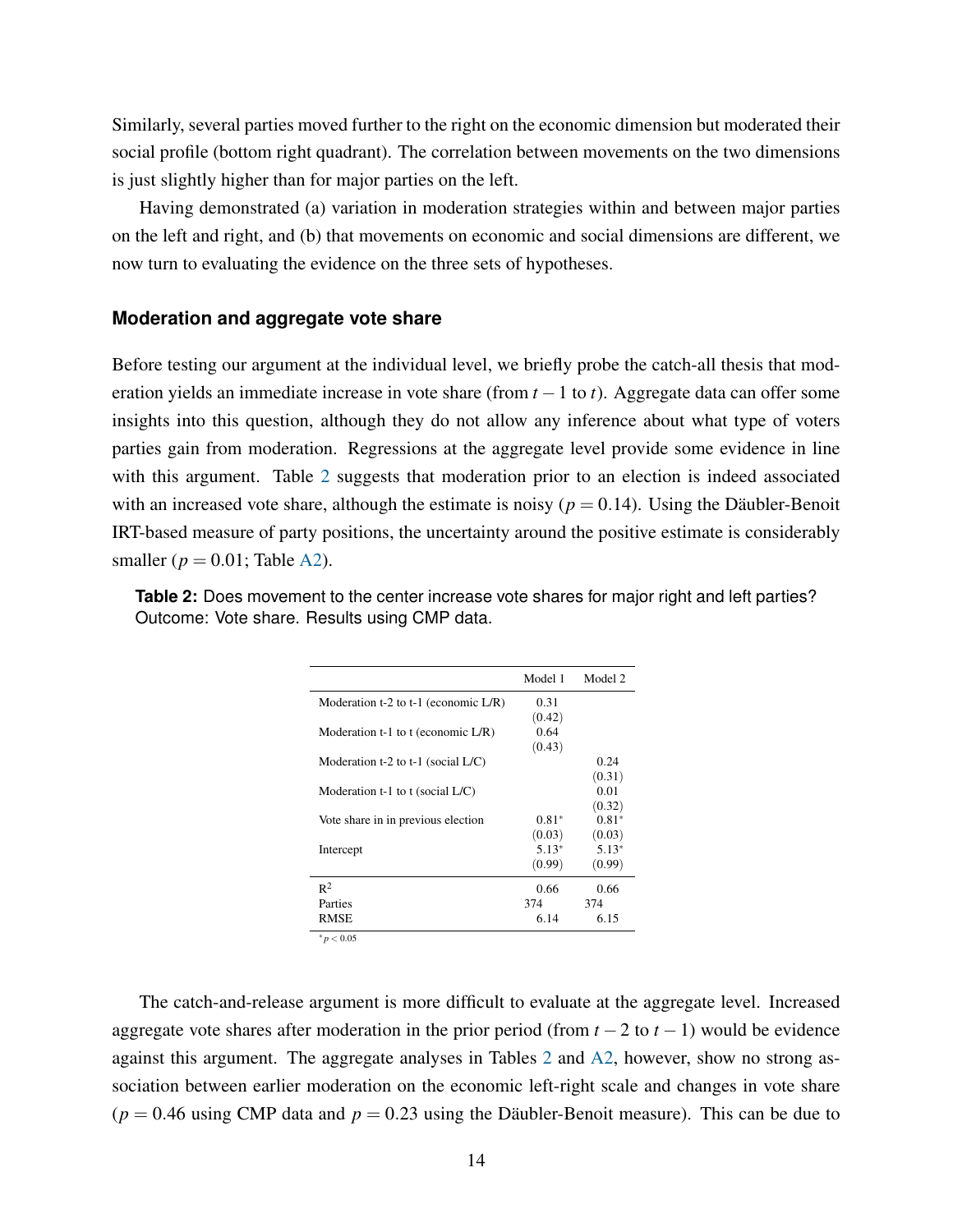changes in the composition of voters—a dynamic suggested by the catch-and-release argument (H2b and H3). Our subsequent individual analyses of H2 and H3 probe this argument at the (appropriate) individual level of analysis.

#### **The immediate impact of moderation**

At the individual voter level, our first set of analyses compares all respondents' vote for major (left or right) parties to any other possible choice (voting for major parties on the other side, minor right or left parties, or abstaining). Estimates should thus be interpreted as comparisons between the choice for the party of interest (major left or major right, respectively) and the reference category of "all other" choices.

We find first that respondents voted at notably higher rates for parties that moderated on the economic left-right scale than for parties that did not. This is in line with a Downesian argument and findings from prior studies [\(Ezrow](#page-28-10) [2005;](#page-28-10) [Adams and Somer-Topcu](#page-26-5) [2009\)](#page-26-5).<sup>[10](#page-16-0)</sup> For major parties on the left, moving toward the center by one standard deviation on the logarithmic left-right scale yields an 3 percentage point increase in vote propensity for that party (Figure [5\)](#page-17-0).<sup>[11](#page-16-1)</sup>

For major parties on the right, moderating by moving toward the left by one standard deviation is associated with an increase in the average respondent's probability of voting for that major party as well (Figure [5\)](#page-17-0), by over five percentage points.

On the other hand, moderation on the social liberal-conservative spectrum does not seem to pay off. For major left parties, a move toward the right on social issues was associated with a minuscule increase in respondents' probability of voting for that same major party: Moving rightward by one standard deviation would increase respondents' probability of voting for that party by about a half percentage point. For parties on the right, moderation on the social dimension is not associated with a significant change in respondents' probability to vote for that major right party.

Altogether, these findings are consistent with prior literature suggesting some benefits to major parties' moderation strategies. Examined at the individual level, these benefits are small. Projecting these changes to parties' vote shares by assuming that shifts in respondents' vote propensities translate into changes in vote shares, the effects are considerable. In the elections examined here, such gains materialize only for shifts on the economic left-right dimension, and not on the social liberal-conservative dimension.

<span id="page-16-1"></span><span id="page-16-0"></span><sup>10</sup>[Adams and Somer-Topcu](#page-26-5) [\(2009\)](#page-26-5), however, found only a lagged effect of moderation.

 $11$ These first differences are calculated by simulating a typical respondent (modal age group and moderate party attachment) in two contexts: with the relevant party keeping the same position (moderation  $= 0$ ), and with the relevant party moderating by one standard deviation (moderation  $= 1$ ). For each case, we use Monte Carlo simulation to generate 1,000 draws of a distribution of the predicted probability of the respective outcome, using the variancecovariance matrix of the regression estimates to inform the variance of the distribution. Then, for each draw, we subtract the predicted probabilities of each case (moderation minus no moderation) and use the resulting distribution of predicted changes to generate the mean and confidence intervals in the figure.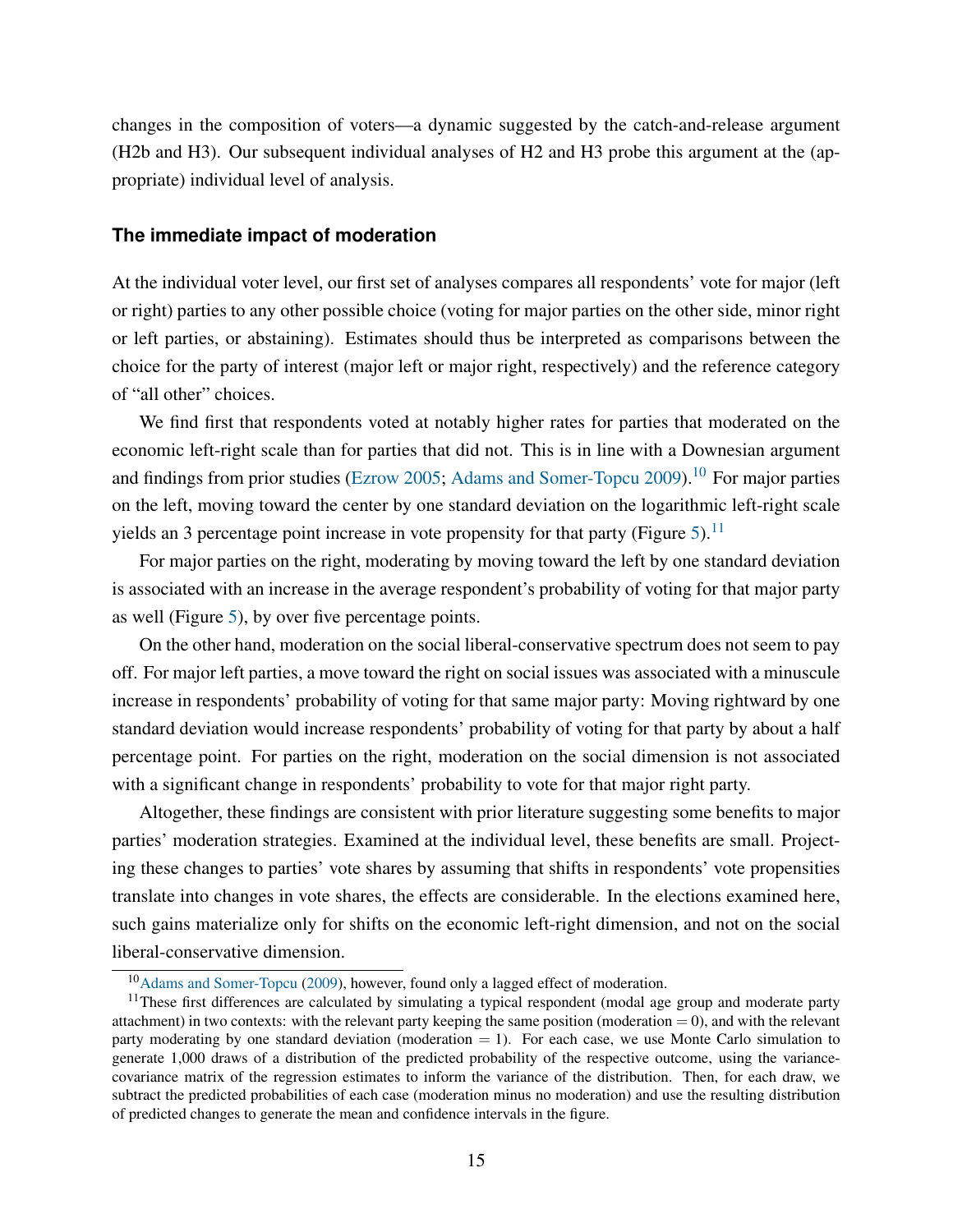<span id="page-17-0"></span>

**Percentage point change in Pr(Vote for major left) after moderation by one standard deviation**

First difference estimates based on mixed−effects probit regressions with varying intercepts for countries & years.

0 2 4 6

**Figure 5:** Voter responses to moderation from *t* − 1 to *t* for Major Left and Major Right parties. Dots represent point estimates of the predicted change in vote choice; whiskers represent confidence intervals from simulations (thick lines mark 83%, thin lines 95% intervals). Full results printed in Tables [A3](#page-37-0) and [A4.](#page-38-0)

#### **The longer-term impact of moderation**

Social liberal−conservative

We now move to a more differentiated look at the long-term impact of major parties' moderation. Here, this study brings new evidence to bear to adjudicate between two hypotheses about the impact of moderation: the catchall hypothesis, by which moderation helps parties in the short and long run, and the catch-and-release hypothesis, by which any gains will materialize in the election immediately following, but will dissolve or backfire in the next election.

To evaluate these hypotheses, we distinguish between party movements before the prior election (that is, a change in party position between  $t - 2$  and  $t - 1$ ) and before the current election (between  $t - 1$  and  $t$ , as used in the previous section). We match these movements to respondents' vote choice in the prior election and their choice in the current election so that we can evaluate whether a party's moderation at a prior time has any bearing on individuals' vote choice in the present. Vote choice here is again a binary variable that distinguishes between voting for the same (major) party twice, and all other vote choices (including voting for minor parties, major parties on the other side of the political spectrum, or abstention). The catchall hypothesis is consistent with a positive (or no) association between prior movement and current choice. The catch-and-release hypothesis would suggest that moderation at a prior point is negatively associated with voting for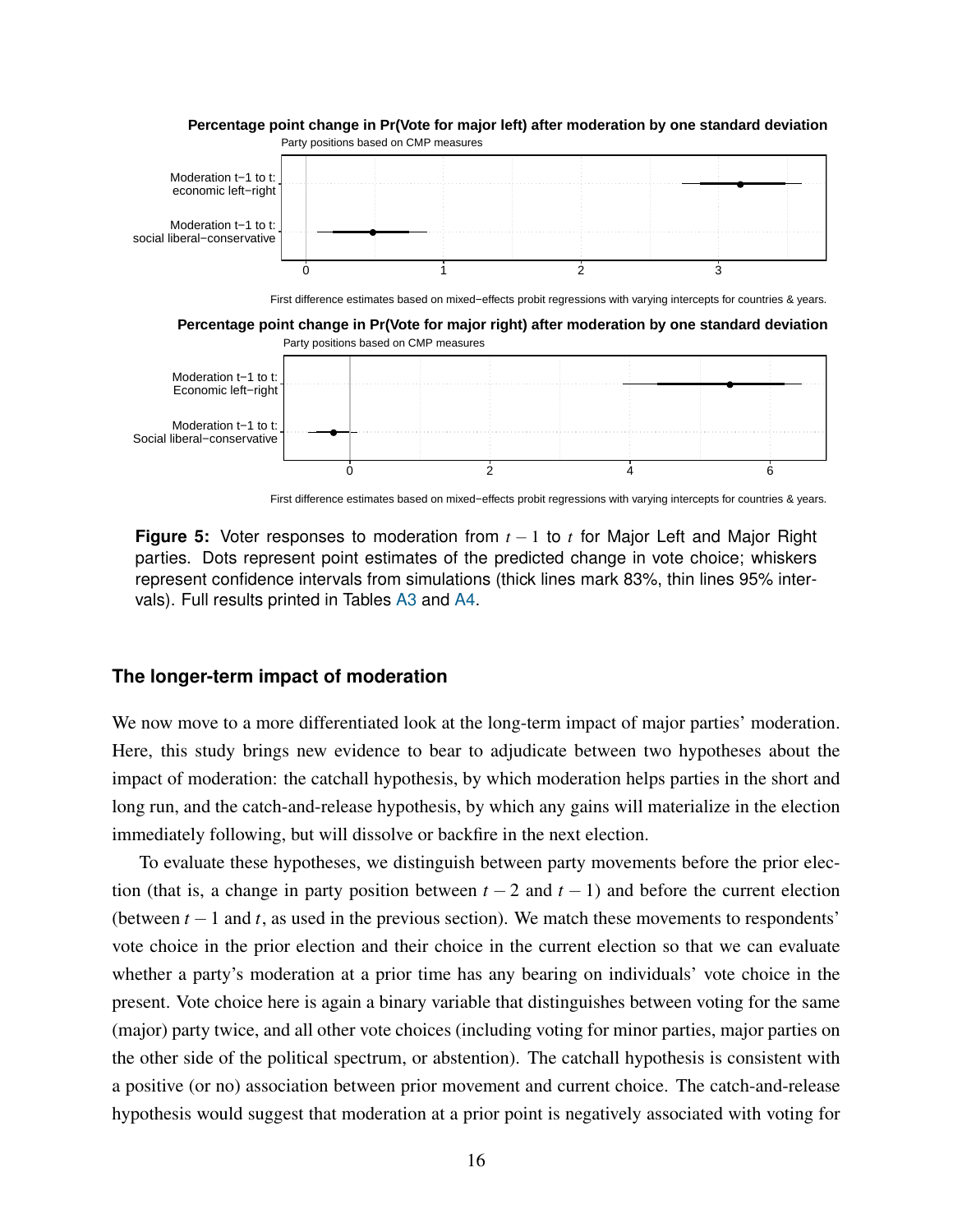the same party again in the present.

The individual-level evidence presented here is mixed, but it offers more support for the catchand-release argument. Moderation before the prior election decreases the propensity of voters of that party to vote for the same party again—for left parties. It has no measurable impact on pushing voters toward voting for minor parties or abstaining. The results here are based on the same modeling approach as in the previous section, but the inclusion of party movements in the prior period (*t* −2 to *t* −1) reduces the sample size because not all respondents provided their vote choice at both *t* and  $t - 1$ . As respondents "of interest" in these analyses, we code all voters who reported voting for the same major party twice, or those who reported voting for a major party first, and then voting for a minor party or abstaining. This makes the reference group all respondents who reported other choices, respectively.

#### Voting for the same major party twice

First, Figure [6](#page-19-0) shows changes in respondents' propensity to vote for major left or right parties after those parties moderated one period before the current election. For major parties on the left, we find that after one election cycle, moderation on the economic left-right dimension drives voters away—the estimated change in voting propensity for that party is about 3 percentage points.

On the right, moderation before the prior  $(t - 2 \text{ to } t - 1)$  election is associated with a slightly increased probability of voting for that same major right party again, although the estimated effect is small and noisy. That is, moderation at a prior point did not drive voters away.

On the social dimension of party positions, we find no real benefit, but also no significant harm, of moderation in the prior time period  $(t - 2$  to  $t - 1)$  for major parties on the left. On the right, we find a small decrease in repeat voting (by about one percentage point) for voters of parties that moderated.

For all analyses in this section, control variables perform as one would expect. Older voters are more likely to vote for the same party twice in a row. And, voters with higher attachment to a party are considerably more likely to vote for that same party twice in a row.

Substantively, these results suggest a clear longer-term drawback to moderation, consistent with a catch-and-release argument.

#### Abandoning major parties for minor parties or abstention

We also evaluate one facet of the arguments discussed in [Karreth, Polk, and Allen](#page-29-5) [\(2013\)](#page-29-5), whether moderation in the prior period increases vote switching to minor parties or abstentions down the road. As mentioned above, such switches do occur in the data. We find in Figure [7](#page-20-0) that switching is partly associated with moderation, although at different patterns for parties on the left and right,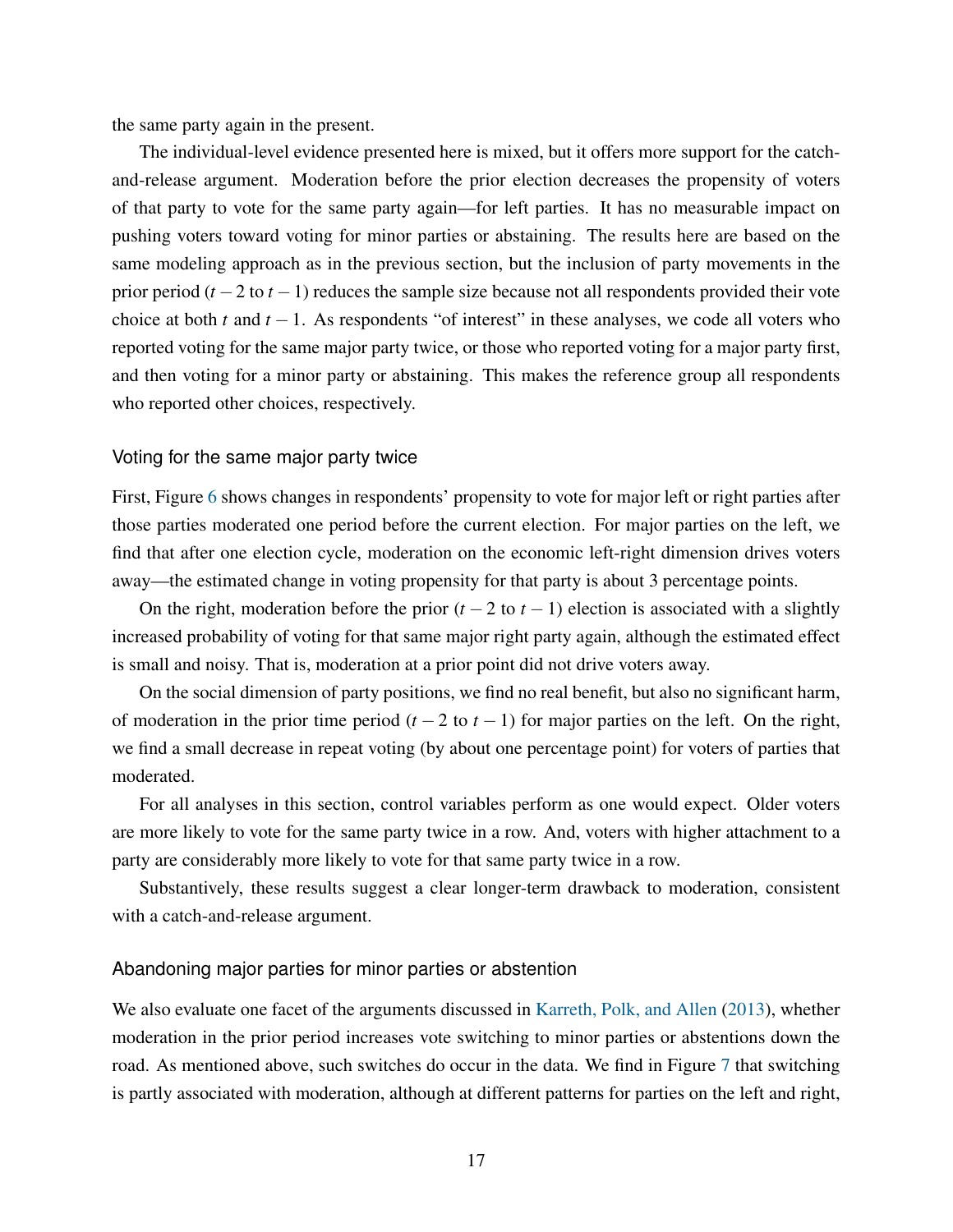<span id="page-19-0"></span>

**Percentage point change in Pr(Vote for major left, then major left) after moderation by one standard deviation**

First difference estimates based on mixed−effects probit regressions with varying intercepts for countries & years.

Party positions based on CMP measures **Percentage point change in Pr(Vote for major right, then major right) after moderation by one standard deviation**



First difference estimates based on mixed−effects probit regressions with varying intercepts for countries & years.

**Figure 6:** Repeat voting for major parties and moderation immediately one election prior. Dots represent point estimates of the predicted change in individuals' propensity to vote for the same major party repeatedly; whiskers represent confidence intervals from simulations (thick lines mark 83%, thin lines 95% intervals). Full results printed in Tables [A5](#page-39-0) and [A6.](#page-40-0)

at different dimensions, and at smaller levels.

For voters of major parties on the left, moderation on the economic left-right dimension is not associated with switching. Moderation on the social liberal-conservative dimension in the period prior to the previous election is associated with a small decrease in the probability of switching, about one percentage point.

For voters of major parties on the right, we find the opposite change in estimated choice following moderation on the social dimension, but no impact of moderation on the economic left-right scale. Moderation increased the odds of prior voters to switch to minor parties or abstain by about one percentage point. For the predominant impact of social, not economic, moderation on voters of major right parties, we refer to the possible classification of minor (right) parties as niche parties, which differentiate themselves from mainstream competitors in part by the extremity of their positions on second dimension political issues [\(Meguid](#page-31-3) [2005;](#page-31-3) [2008;](#page-31-4) [Wagner](#page-32-2) [2012\)](#page-32-2). If a major right party voter were put off by moderation on the social dimension, these minor right parties would offer an attractive alternative for their vote.

We further find some evidence that younger voters are more likely to switch and, unsurpris-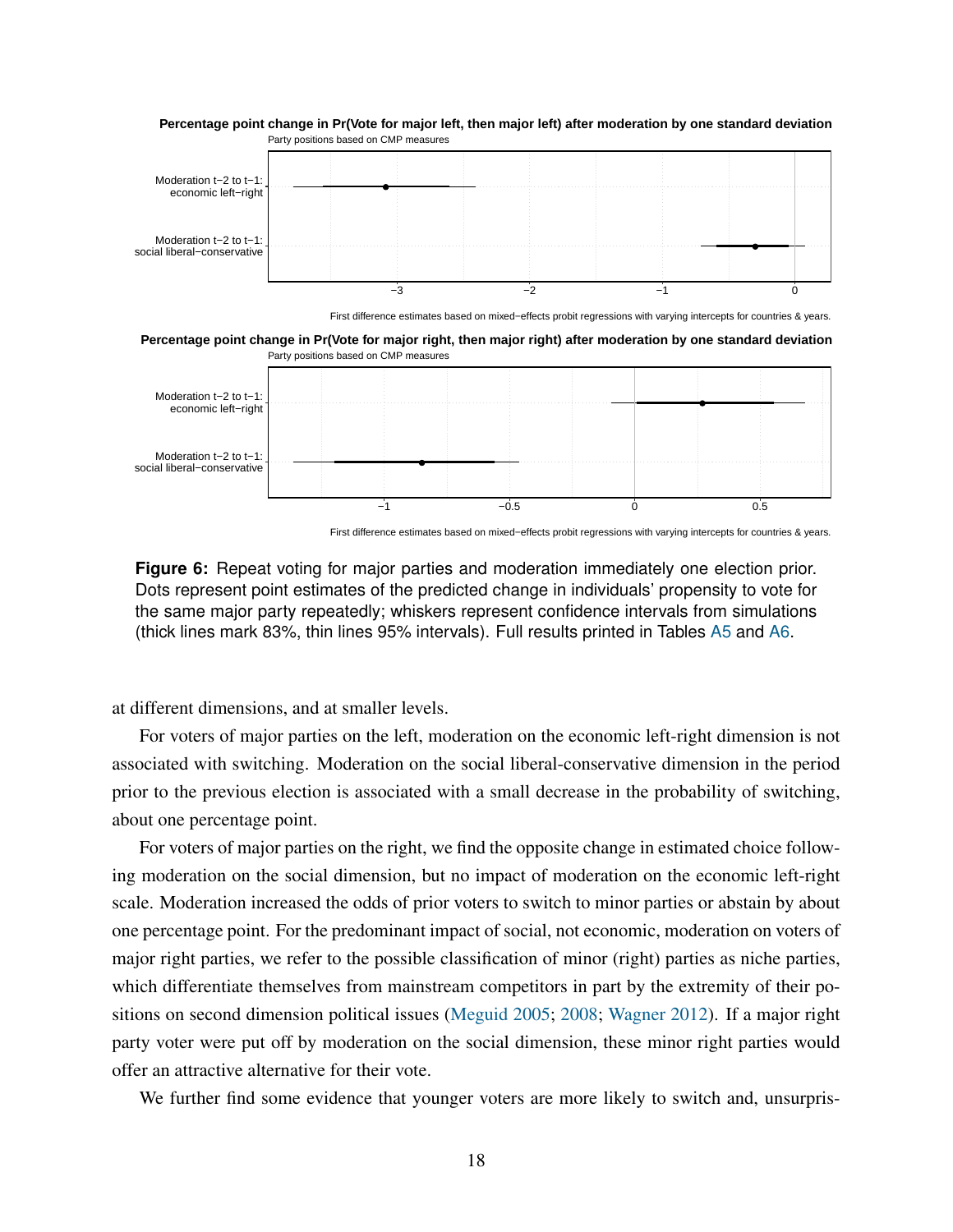<span id="page-20-0"></span>

First difference estimates based on mixed−effects probit regressions with varying intercepts for countries & years.

**Figure 7:** Vote switching and moderation one election prior. Dots represent point estimates of the predicted change in individuals' propensity to vote for a major party at *t* −1 and then a minor party or abstaining at *t*; whiskers represent confidence intervals from simulations (thick lines mark 83%, thin lines 95% intervals). Full results printed in Tables [A7](#page-41-0) and [A8.](#page-42-0)

ingly, those with lower party attachment are also more likely to switch.

#### **Do core and centrist voters respond differently to moderation?**

Our third overall hypothesis suggests that "fickle" centrist voters and "core" voters respond differently to major parties' moderation strategies. The results so far analyze the payoff of moderation strategies, but they do so for voters across the board and do not allow to distinguish between core and fickle voters. As we argue earlier in this paper, it is plausible for researchers to look for average effects of moderation across all voters. But from the vantage point of examining the composition of a party's electorate and the role of different groups of voters, ranging from core supporters to voters who change their choices frequently, understanding the differential impact of moderation on different types of voters is crucial. This section sets out to achieve that.

For a first take on this inquiry, we distinguish between core and fickle voters based on respondents' self-reported party attachment. Working with this classification, we report results from regressions similar to those in the previous section, but we now allow the effect of prior moderation to be different for core and fickle voters. As before, we investigate parties on the left and right separately. The findings here vary more between parties than before, raising opportunities for further research.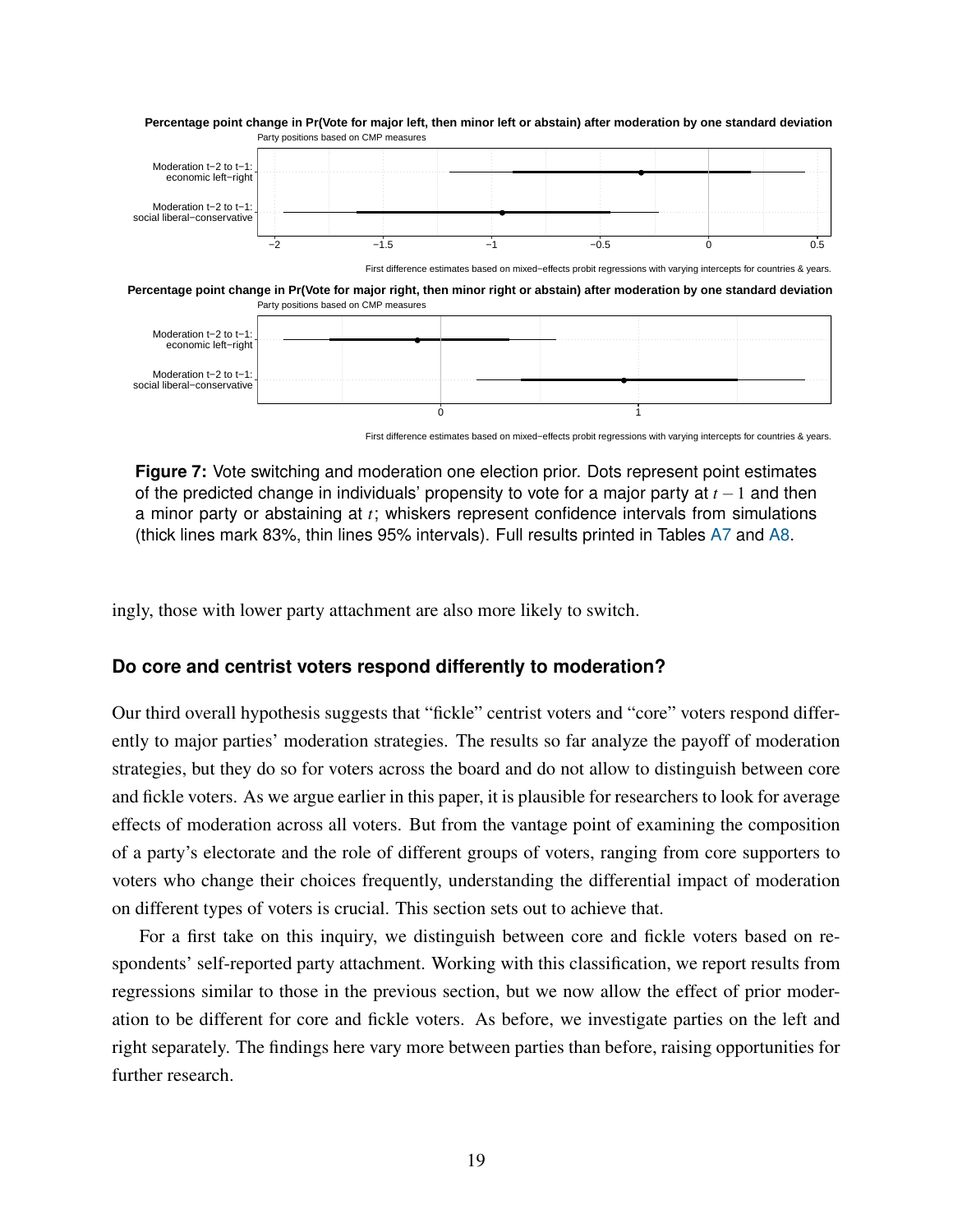#### Parties on the left

social liberal−conservative

For parties on the left, we find that moderation yields differential effects for core and fickle voters, but only as far as moderation on the social liberal-conservative dimension is concerned (Figure [8\)](#page-21-0). Low-attachment, "fickle" voters are slightly more likely to vote twice for a major left party if the party moderated before the prior election, compared to when the party did not moderate from  $t-2$  to  $t-1$ . This suggests that moderation may have long-term benefits. However, at the same time, core voters (those with high attachment) are less likely to vote twice in a row for a party that moderated on the social dimension—consistent with a catch-and-release argument.

<span id="page-21-0"></span>

**Percentage point change in Pr(Vote for major left, then major left) after moderation by one standard deviation**

**Figure 8:** Repeat voting for major left parties and moderation, distinguishing between core and fickle voters. Dots represent point estimates of the predicted change in individuals' propensity to vote for the same major party repeatedly; whiskers represent confidence intervals from simulations (thick lines mark 83%, thin lines 95% intervals). Full results printed in Table [A9.](#page-43-0)

●

−1 −0.5 0 0.5 1 1.5

Results based on mixed−effects probit regressions with varying intercepts for countries & years.

In the elections analyzed here, economic moderation at the previous election had a similar impact on core and fickle voters on the left. Core voters of major left parties (those with high attachment) are, however, less likely to vote for a major left party twice in a row if that party mod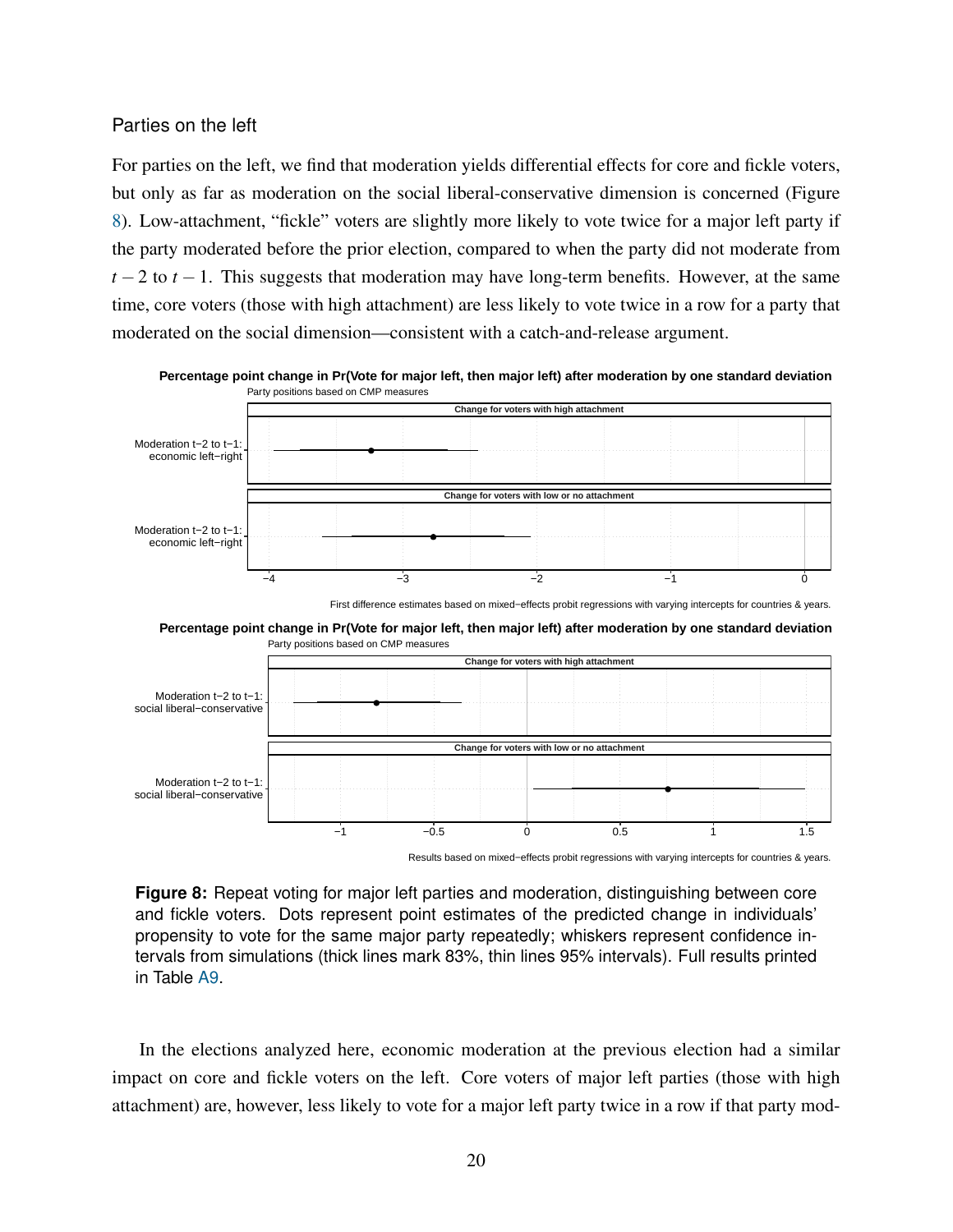erated previously between *t* −2 and *t* −1 on the economic left-right dimension. This is remarkable because these voters self-identify as highly attached to this party. Despite this attachment, they are less likely to vote for this party following moderation. This is, however, consistent with recent research that finds even a card-carrying party member is more likely to cast a defecting vote when the member disagrees with the ideological position of the party leadership (Polk and Kölln [Forthcoming\)](#page-31-16). The same applies to fickle voters, those with low or no attachment. Thus, we find no differential impact for moderation on the economic left-right scale between core and fickle voters—both are less likely to vote for the same major left party twice if the party moderated.

#### Parties on the right

The impact of moderation strategies on core and fickle voters differs for parties on the right. The top panel of Figure [9](#page-23-0) shows a partly inverted pattern compared to the findings for major parties on the left. For parties on the right, moderation between  $t - 2$  and  $t - 1$  is associated with an increased probability that voters with low attachment vote for that party twice in a row—compared to major right parties that did not moderate. We do not find evidence that high-attachment voters leave major right parties one election cycle after those parties pursued a catchall strategy on the economic dimension of competition; there is no "release" effect of moderation on this dimension for the right.

On the social dimension, moderation decreases the probability that high-attachment voters vote twice in a row for a major right party that moderated; we find no such evidence for low-attachment voters.

Substantively, these results highlight at least two patterns that speak to the impact of moderation on voter behavior. First, there is some evidence that the impact of moderation differs between what we classified as "fickle" and "core" voters—but not across parties and all dimensions.

This is consistent with an interpretation that political competition for fickle and core voters operates differently for parties on the left compared to those on the right. In effect, the results in Figure [8](#page-21-0) suggest that economic moderation may indeed have driven away some core (and fickle!) voters of major left, i.e. social democratic parties, as the catch-and-release argument suggests. The opposite is true for major right parties, where catchall strategies seem successful at least with regards to both low-attachment voters. For major parties on both sides, moderation on the social dimension yields no notable benefits, but some drawbacks at least as far as core voters are concerned.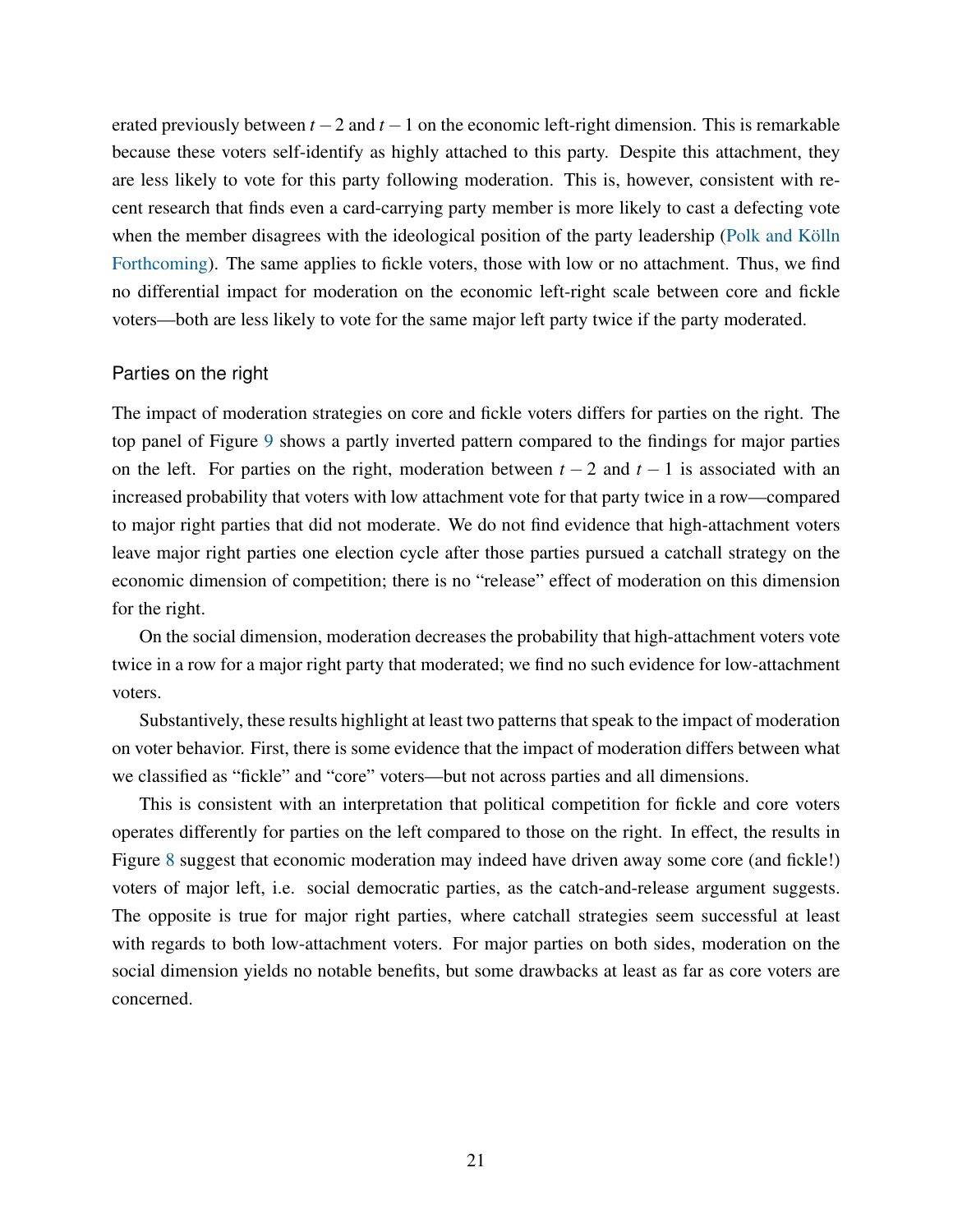

<span id="page-23-0"></span>Party positions based on CMP measures **Percentage point change in Pr(Vote for major right, then major right) after moderation by one standard deviation**

First difference estimates based on mixed−effects probit regressions with varying intercepts for countries & years.

Party positions based on CMP measures **Percentage point change in Pr(Vote for major right, then major right) after moderation by one standard deviation**



First difference estimates based on mixed−effects probit regressions with varying intercepts for countries & years.

**Figure 9:** Repeat voting for major right parties and moderation, distinguishing between core and fickle voters. Dots represent point estimates of the predicted change in individuals' propensity to vote for the same major party repeatedly; whiskers represent confidence intervals from simulations (thick lines mark 83%, thin lines 95% intervals). Full results printed in Table [A10.](#page-44-0)

#### Summary

The analyses reported in this paper provide some new, nuanced evidence about the effect of moderation strategies for major parties in Western European countries on the left and right in the past decades. We find the following:

- There are some immediate benefits to moderation. Moderation (moving to the political center) on the economic left-right dimension increased individuals' propensity to vote for major parties in the election immediately following the change in party position. This is consistent with H1. Moderation on the social dimension had a negative impact on individual voting propensity for these parties.
- The longer-term impact of moderation differs for major left and right parties. We find evidence mostly for H2b. Moderation reduces the propensity of former voters of major left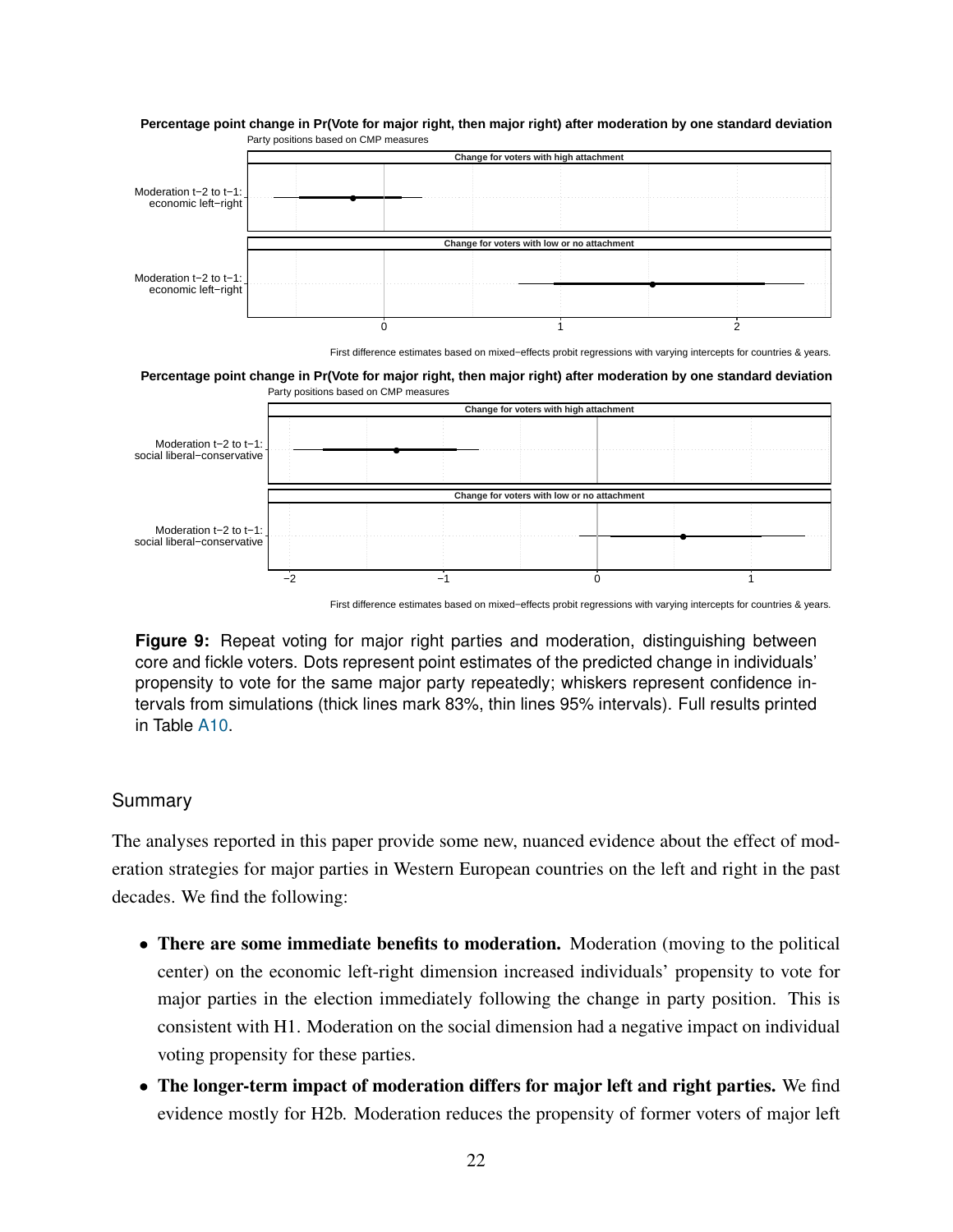parties to stay with that party in the subsequent election (consistent with H2b). For major right parties, this pattern is similar but only for moderation on the social dimension.

• Moderation can affect centrist and core voters differently, and also shows different effects across the two dimensions of political contestation. This finding is partially consistent with H3. On the left, moderation on the economic left-right scale reduces all voters' propensity to vote repeatedly for major left parties; moderation on the social dimension has differential (but smaller) effects. On the right, moderation increases the propensity of fickle voters to vote for major right parties twice in a row, but social moderation drives away some core voters.

#### **Limitations**

To our knowledge, this study is one of the first to conduct analysis of how changes in party position affect individual vote choice while distinguishing between (a) parties on the left and right and (b) the economic and social dimensions of political contestation. The findings reported above contribute evidence to long-standing debates about benefits of moderation strategies and the importance of longer-term dynamics in studying voter behavior. At the same time, this version of our study is limited by a number of factors that offer a path forward for future research.

First, the findings reported here treat parties' moderation strategies fully in isolation from each other. In our empirical specification, a party's moderation directly influences whether voters choose this party. But party competition takes place in a relational environment, where voters evaluate one party's position as relative to other parties' position. Following research which finds that the relative ideological distinctiveness of rival parties affects vote choice [\(Green](#page-29-10) [2015\)](#page-29-10), levels of class voting [\(Evans and Tilley](#page-28-3) [2012](#page-28-3)*a*;*[b](#page-28-15)*; [Jansen, Evans, and De Graaf](#page-29-13) [2013\)](#page-29-13), and party attachments [\(Lupu](#page-30-7)  $2013$ ), other current studies, such as Spoon and Klüver  $(2016)$ , focus on convergence of parties rather than individual party positions. Merging these two approaches—incorporating relational positions while still maintaining a focus on individual party strategies—would extend this research and offer more nuanced insights in the effects of moderation strategies.

Second, our analyses as reported do not incorporate other contextual factors at the level of partisan competition or at the country level. Such factors may include the structure of partisan competition (e.g., the effective number of electoral parties), the fluidity of the party system, parties' incumbency status, the electoral system, the strength of unions, international constraints on policy, or general economic factors that might influence vote choice.

Third, vote choice in our analyses is structured as a binary choice between voting for major parties and all "other" choices. Recent electoral trends, though, support the notion that party systems are more fluid than our rigid distinction between major and minor parties allows.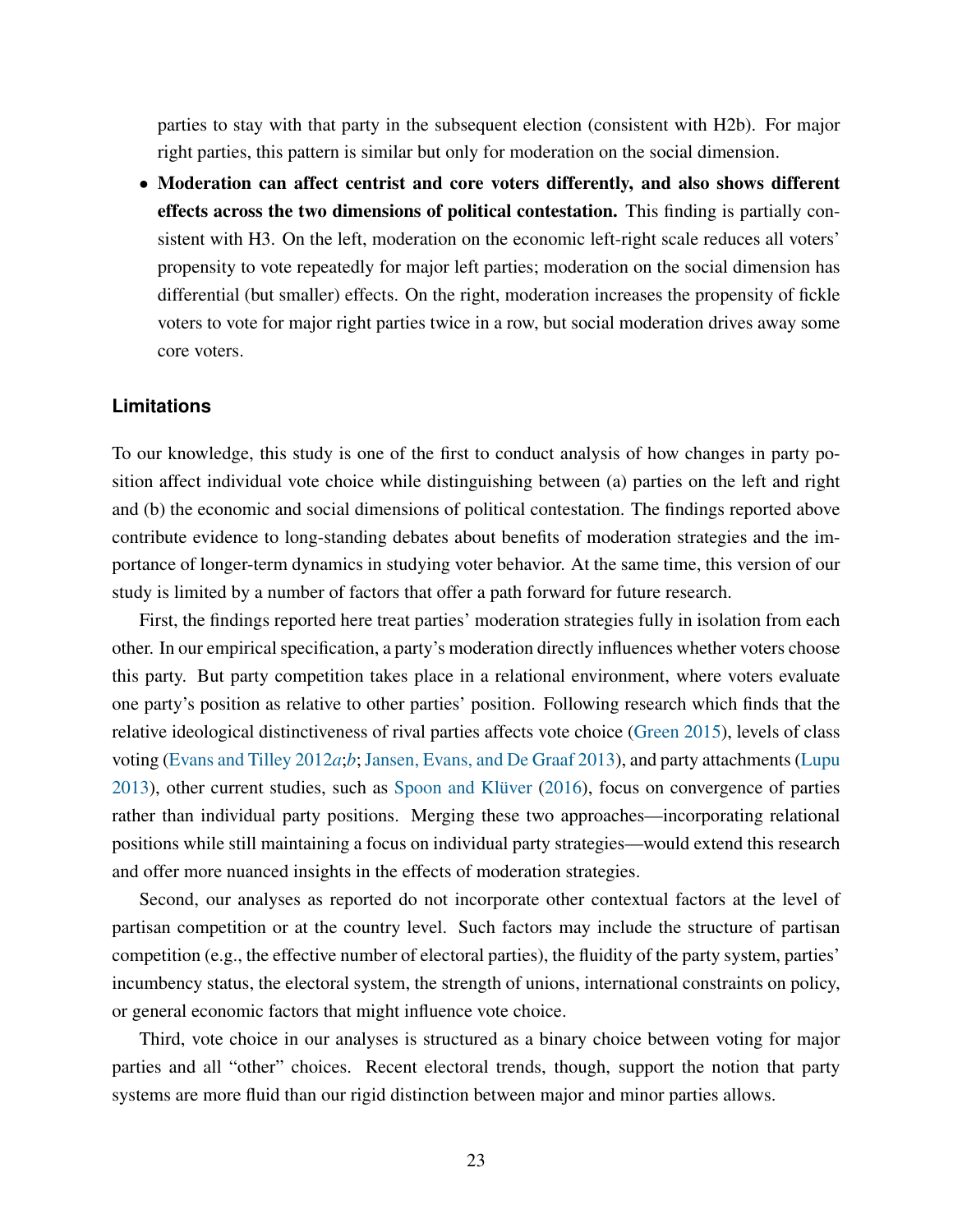#### **Discussion and outlook**

This paper is motivated by the observation that social democratic parties suffered at the polls following catchall moderation strategies in the 1990s even though research in political science suggests that moderation is a beneficial strategy for major parties. Our goal was to evaluate whether an approach that is more sensitive to temporal dynamics and individual voting behavior could reconcile this perceived trend with conventional wisdom about party competition. The findings suggest that voters—as captured by election studies—sometimes punish major parties for moderation in the second election after parties moderated, and that the electoral affects of moderation for social democratic parties, in particular, follow the catch-and-release dynamic of short-term gains followed by more substantial losses. Moderation can elicit different changes in voting behavior in core voters compared to fickle, centrist voters. Major parties on the left and on the right experience varying versions of this difference. The payoff of moderation is not always the same among core and centrist voters.

This insight should serve as a starting point for future research investigating how voters respond to changes in party positions *over time*, and whether these changes create long-term adjustments in perception and, subsequently, behavior in (potential) voters. A key challenge for such research is a lack of data on how the same individuals view and respond to parties at different points in time, beyond just two electoral cycles. The current paper is limited to exploring whether voters stayed with, or switched away from, a party in two consecutive elections. Yet, recent reports from elections around Western Europe abound with stories of voters who turned away from parties for which they had voted for a long time. This has materialized, for instance, in unprecedented dramatic losses of social democratic parties in the Netherlands, France, and Germany in 2017. While the approach chosen in this paper does not yet allow us to show definitively whether moderation drives individual voters away from major parties in the longer run, it offers a first glimpse into when and for which voter groups the benefits of moderation wear off.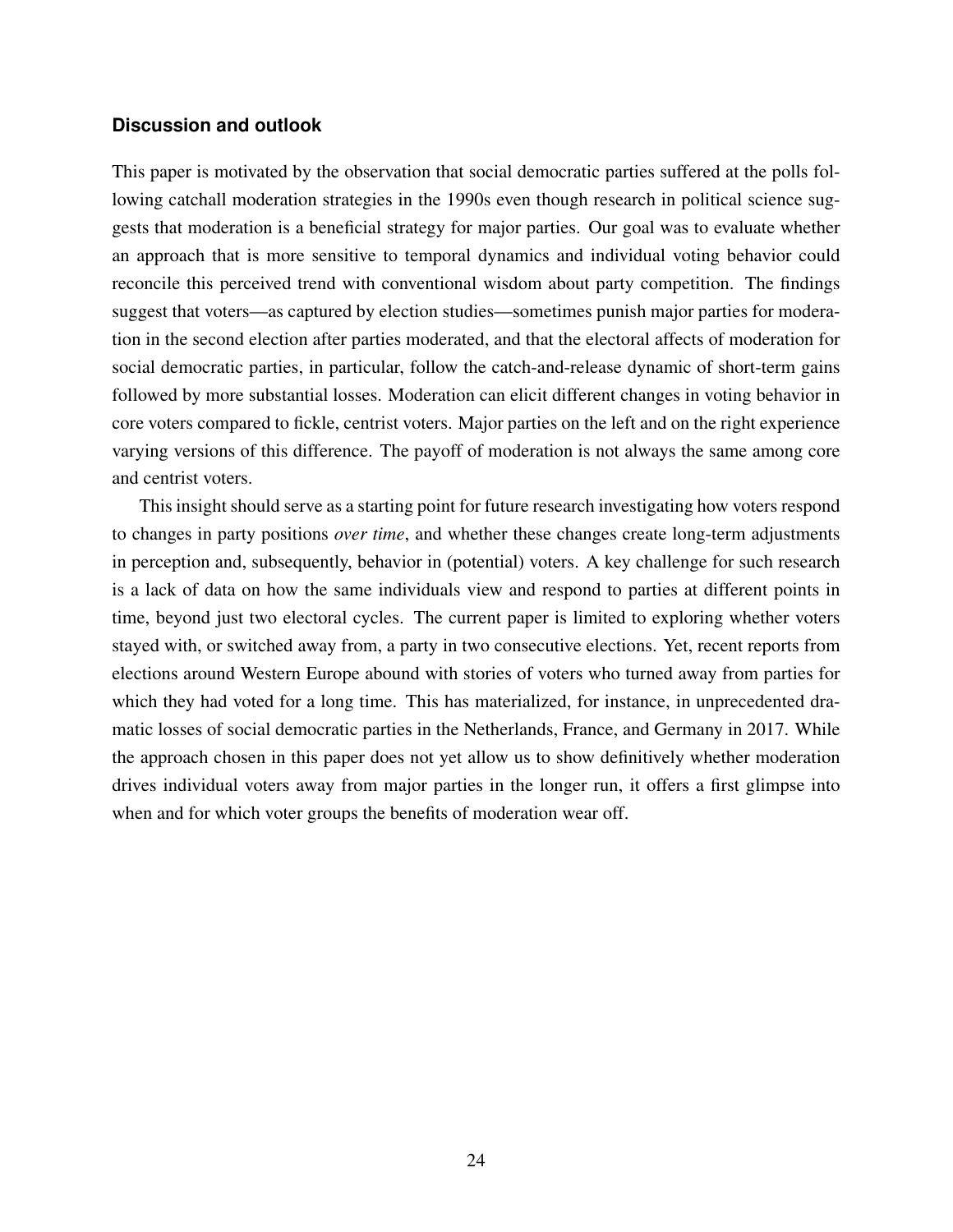#### **References**

- <span id="page-26-12"></span>Aardal, Bernt. 2016. *Election Survey Time Series, 1977–1997 and 2001–2009*. Bergen, Norway: Norwegian Social Data Services (NSD).
- <span id="page-26-11"></span>Abou-Chadi, Tarik. 2016. "Niche party success and mainstream party policy shifts–How green and radical right parties differ in their impact." *British Journal of Political Science* 46 (2): 417–436.
- <span id="page-26-2"></span>Abou-Chadi, Tarik, and Matthias Orlowski. 2016. "Moderate as necessary: the role of electoral competitiveness and party size in explaining parties' policy shifts." *Journal of Politics* 78 (3): 868–881.
- <span id="page-26-3"></span>Adams, James. 2012. "Causes and electoral consequences of party policy shifts in multiparty elections: Theoretical results and empirical evidence." *Annual Review of Political Science* 15: 401–419.
- <span id="page-26-10"></span>Adams, James, Catherine E De Vries, and Debra Leiter. 2012. "Subconstituency Reactions to Elite Depolarization in the Netherlands: An Analysis of the Dutch Public's Policy Beliefs and Partisan Loyalties, 1986–98." *British Journal of Political Science* 42 (1): 81–105.
- <span id="page-26-9"></span>Adams, James, Jane Green, and Caitlin Milazzo. 2012. "Has the British public depolarized along with political elites? An American perspective on British public opinion." *Comparative Political Studies* 45 (4): 507–530.
- <span id="page-26-4"></span>Adams, James, Lawrence Ezrow, and Christopher Wlezien. 2016. "The company you keep: how voters infer party positions on european integration from governing coalition arrangements." *American Journal of Political Science* 60 (4): 811–823.
- <span id="page-26-8"></span>Adams, James, Lawrence Ezrow, and Debra Leiter. 2012. "Partisan Sorting and Niche Parties." *West European Politics* 35 (6): 1272–1294.
- <span id="page-26-0"></span>Adams, James, Lawrence Ezrow, and Zeynep Somer-Topcu. 2011. "Is anybody listening? Evidence that voters do not respond to European parties' policy statements during elections." *American Journal of Political Science* 55 (2): 370–382.
- <span id="page-26-1"></span>Adams, James, Michael Clark, Lawrence Ezrow, and Garrett Glasgow. 2006. "Are niche parties fundamentally different from mainstream parties? The causes and the electoral consequences of Western European parties' policy shifts, 1976–1998." *American Journal of Political Science* 50 (3): 513–529.
- <span id="page-26-5"></span>Adams, James, and Zeynep Somer-Topcu. 2009. "Moderate Now, Win Votes Later: The Electoral Consequences of Parties' Policy Shifts in 25 Postwar Democracies." *Journal of Politics* 71 (2): 678–692.
- <span id="page-26-7"></span>Aldrich, John. 1995. *Why Parties? The Origin and Transformation of Political Parties in America*. Chicago: University of Chicago Press.
- <span id="page-26-6"></span>Allen, Christopher S. 2009. "'Empty Nets' Social Democracy and the 'Catch-All Party Thesis' in Germany and Sweden." *Party Politics* 15 (5): 635–653.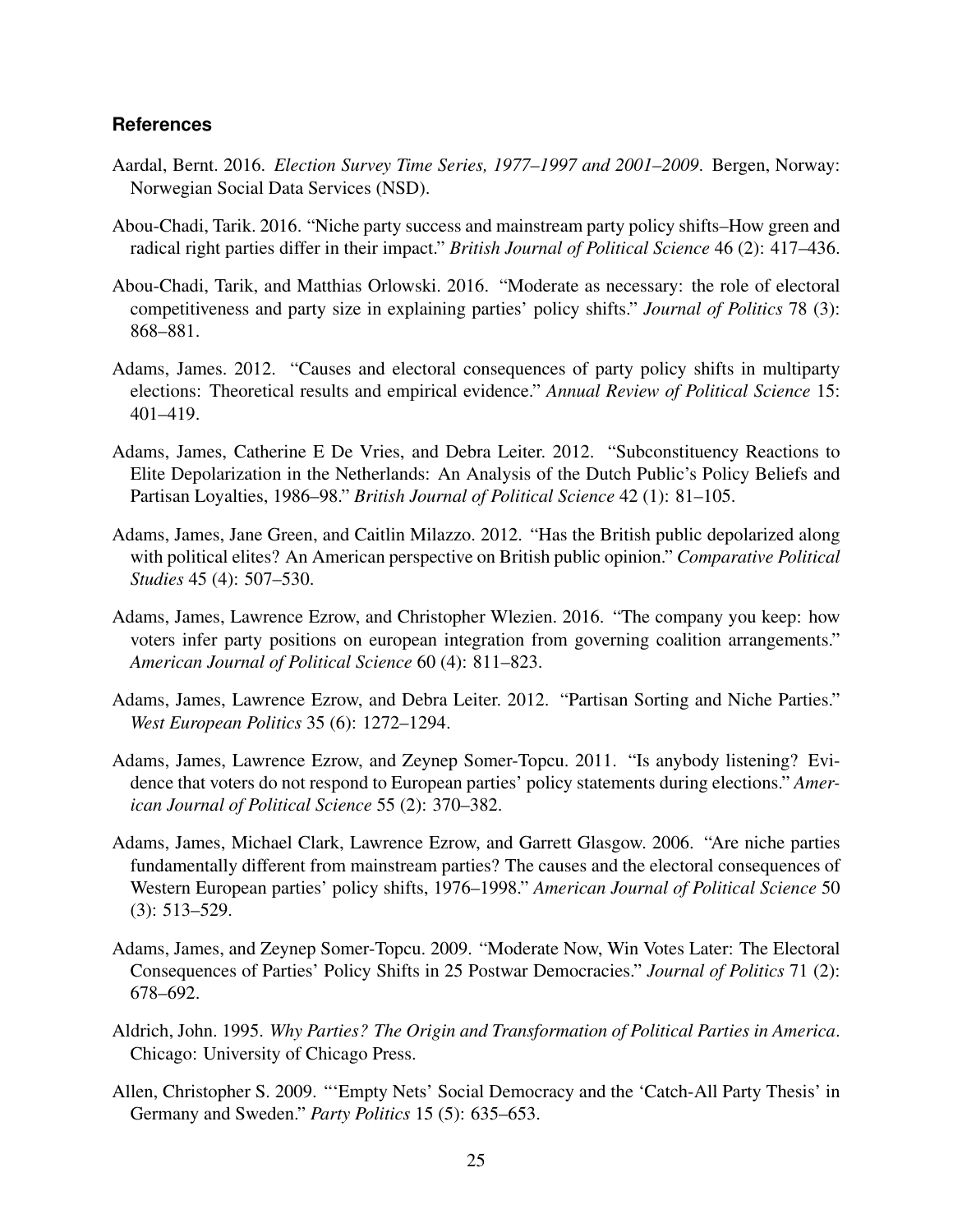- <span id="page-27-14"></span>Angrist, Joshua D., and Jörn-Steffen Pischke. 2008. Mostly Harmless Econometrics: An Empiri*cist's Companion*. Princeton, NJ: Princeton University Press.
- <span id="page-27-7"></span>Arndt, Christoph. 2014*a*. "Beating Social Democracy on Its Own Turf: Issue Convergence as Winning Formula for the Centre-Right in Universal Welfare States." *Scandinavian Political Studies* 37 (2): 149–170.
- <span id="page-27-6"></span>Arndt, Christoph. 2014*b*. "Social democracy's mobilization of new constituencies: The role of electoral systems." *Party Politics* 20 (5): 778–790.
- <span id="page-27-15"></span>Aronow, Peter M., and Cyrus Samii. 2016. "Does Regression Produce Representative Estimates of Causal Effects?" *American Journal of Political Science* 60 (1): 250–267.
- <span id="page-27-10"></span>Bale, Tim. 2003. "Cinderella and her ugly sisters: the mainstream and extreme right in Europe's bipolarising party systems." *West European Politics* 26 (3): 67–90.
- <span id="page-27-11"></span>Bale, Tim. 2008. "Turning round the telescope. Centre-right parties and immigration and integration policy in Europe." *Journal of European Public Policy* 15 (3): 315–330.
- <span id="page-27-12"></span>Bale, Tim, Christoffer Green-Pedersen, Andrea Krouwel, Kurt Richard Luther, and Nick Sitter. ´ 2010. "If you can't beat them, join them? Explaining social democratic responses to the challenge from the populist radical right in Western Europe." *Political Studies* 58 (3): 410–426.
- <span id="page-27-9"></span>Beramendi, Pablo, Silja Häusermann, Herbert Kitschelt, and Hanspeter Kriesi. 2015. The Politics *of Advanced Capitalism*. New York: Cambridge University Press.
- <span id="page-27-0"></span>Blair, Tony, and Gerhard Schröder. 2000. "The Third Way/Die neue Mitte." *Dissent* 2: 51–65.
- <span id="page-27-8"></span>Bornschier, Simon. 2010. "The New Cultural Divide and the Two-Dimensional Political Space in Western Europe." *West European Politics* 33 (3): 419–444.
- <span id="page-27-4"></span>Broockman, David E, and Daniel M Butler. 2017. "The Causal Effects of Elite Position-Taking on Voter Attitudes: Field Experiments with Elite Communication." *American Journal of Political Science* 61 (1): 208–221.
- <span id="page-27-13"></span>Budge, Ian, Hans-Dieter Klingemann, Andrea Volkens, Judith Bara, and Eric Tanenbaum. 2001. *Mapping Policy Preferences. Estimates for Parties, Electors, and Governments 1945-1998*. New York: Oxford University Press.
- <span id="page-27-1"></span>Budge, Ian, Michael McDonald, Hans Keman, and Paul Pennings. 2012. *Organizing Democratic Choice: Party Representation Over Time*. Oxford: Oxford University Press.
- <span id="page-27-3"></span>Bullock, John G. 2011. "Elite influence on public opinion in an informed electorate." *American Political Science Review* 105 (3): 496–515.
- <span id="page-27-5"></span>Carmines, Edward G, and James A Stimson. 1989. *Issue evolution: Race and the transformation of American politics*. Princeton University Press.
- <span id="page-27-2"></span>Cohen, Geoffrey L. 2003. "Party over policy: The dominating impact of group influence on political beliefs." *Journal of Personality and Social Psychology* 85 (5): 808.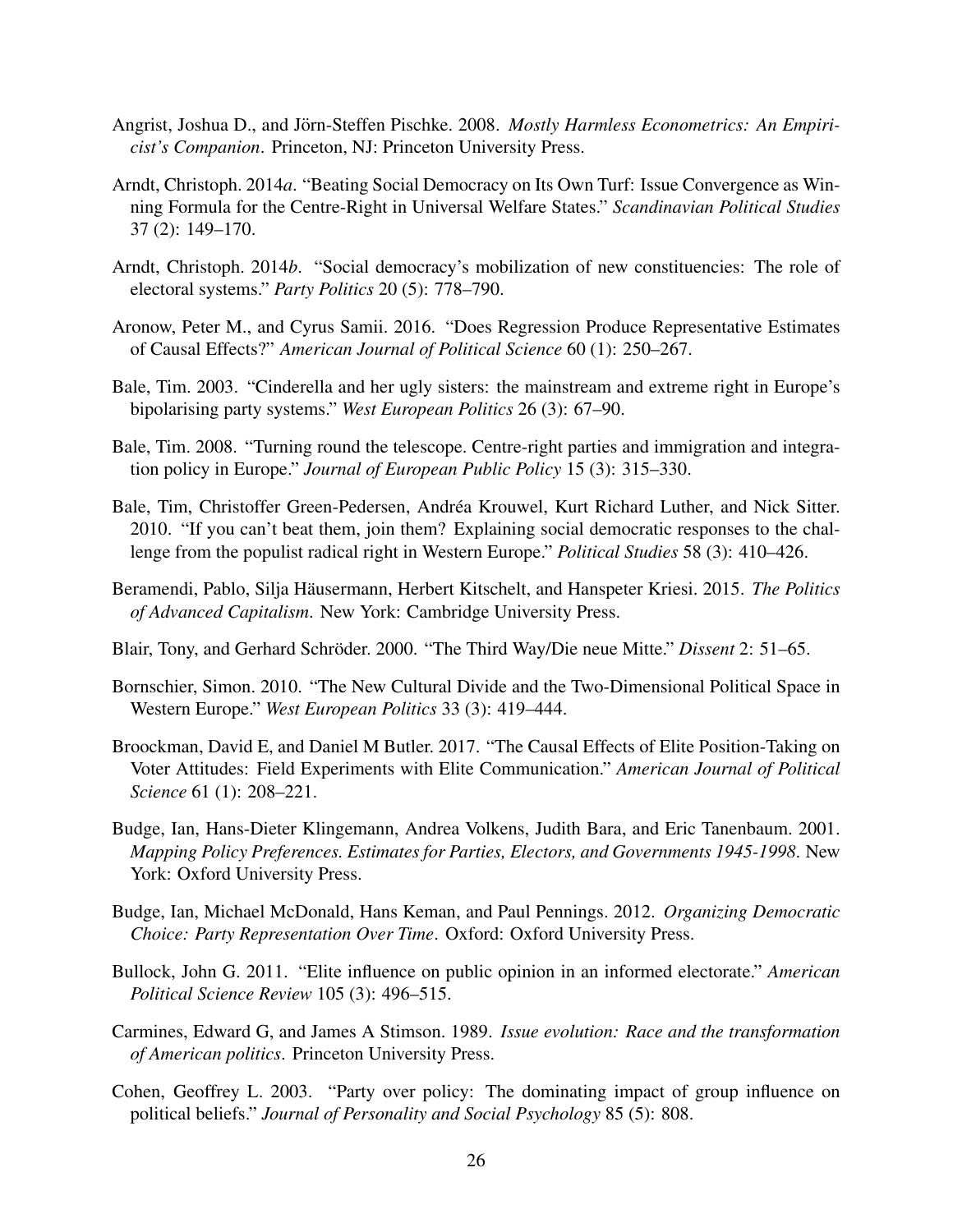<span id="page-28-0"></span>Dahl, Robert Alan. 1989. *Democracy and its Critics*. Yale University Press.

- <span id="page-28-6"></span>Dalton, Russell J, and Ian McAllister. 2015. "Random Walk or Planned Excursion? Continuity and Change in the Left-Right Positions of Political Parties." *Comparative Political Studies* 48 (6): 759–787.
- <span id="page-28-14"></span>Däubler, Thomas, and Kenneth Benoit. 2017. Estimating Better Left-Right Positions Through *Statistical Scaling of Manual Content Analysis*. Working paper: University of Mannheim.
- <span id="page-28-13"></span>De Lange, Sarah L. 2012. "New alliances: Why mainstream parties govern with radical right-wing populist parties." *Political Studies* 60 (4): 899–918.
- <span id="page-28-4"></span>de Vries, Catherine E., and Sara B Hobolt. 2012. "When Dimensions Collide: The Electoral Success of Issue Entrepreneurs." *European Union Politics* 13 (2): 246–268.
- <span id="page-28-1"></span>Downs, Anthony. 1957. *An Economic Theory of Democracy*. New York: Addison Wesley.
- <span id="page-28-2"></span>Enelow, James M, and Melvin J. Hinich. 1984. *The spatial theory of voting: An introduction*. New York: Cambridge University Press.
- <span id="page-28-12"></span>Erikson, Robert S., Michael B. MacKuen, and James A. Stimson. 2002. *The Macro Polity*. New York: Cambridge University Press.
- <span id="page-28-3"></span>Evans, Geoffrey, and James Tilley. 2012*a*. "The depoliticization of inequality and redistribution: Explaining the decline of class voting." *Journal of Politics* 74 (4): 963–976.
- <span id="page-28-15"></span>Evans, Geoffrey, and James Tilley. 2012*b*. "How parties shape class politics: Explaining the decline of the class basis of party support." *British Journal of Political Science* 42 (1): 137–161.
- <span id="page-28-10"></span>Ezrow, Lawrence. 2005. "Are Moderate Parties Rewarded in Multiparty Systems?: A Pooled Analysis of Western European Elections, 1984–98." *European Journal of Political Research* 44 (6): 881–898.
- <span id="page-28-11"></span>Ezrow, Lawrence. 2008. "Parties' policy programmes and the dog that didn't bark: No evidence that proportional systems promote extreme party positioning." *British Journal of Political Science* 38 (3): 479–497.
- <span id="page-28-5"></span>Ezrow, Lawrence, Catherine de Vries, Marco Steenbergen, and Erica Edwards. 2011. "Mean Voter Representation and Partisan Constituency Representation: Do Parties Respond to the Mean Voter Position or to their Supporters?" *Party Politics* 17 (3): 275–301.
- <span id="page-28-7"></span>Fernandez-Vazquez, Pablo. 2014. "And yet it moves: The effect of election platforms on party policy images." *Comparative Political Studies* 47 (14): 1919–1944.
- <span id="page-28-9"></span>Fortunato, David, and James Adams. 2015. "How voters' perceptions of junior coalition partners depend on the prime minister's position." *European Journal of Political Research* 54 (3): 601– 621.
- <span id="page-28-8"></span>Fortunato, David, and Randolph T. Stevenson. 2013. "Perceptions of Partisan Ideologies: The Effects of Coalition Participation." *American Journal of Political Science* 57 (2): 459–477.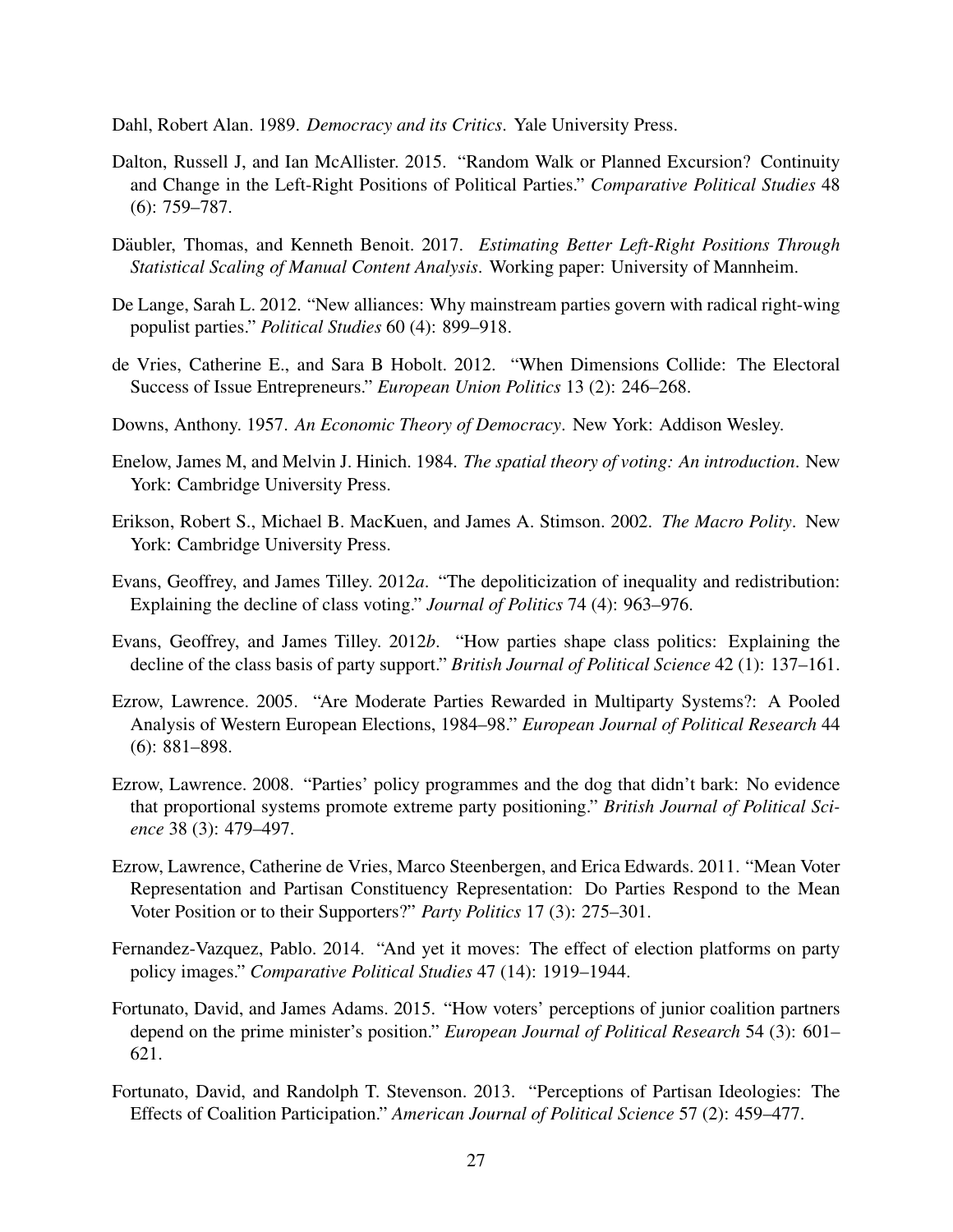<span id="page-29-8"></span>Giddens, Anthony. 1998. "The Third Way." *Polity* 129.

- <span id="page-29-9"></span>Gidron, Noam. 2016. "Many Ways to be Right: The Unbundling of European Mass Attitudes and Asymmetric Party Competition." Ph.D. Dissertation, Department of Government, Harvard University.
- <span id="page-29-7"></span>Gingrich, Jane, and Silja Häusermann. 2015. "The decline of the working-class vote, the reconfiguration of the welfare support coalition and consequences for the welfare state." *Journal of European Social Policy* 25 (1): 50–75.
- <span id="page-29-4"></span>Goren, Paul, Christopher M Federico, and Miki Caul Kittilson. 2009. "Source cues, partisan identities, and political value expression." *American Journal of Political Science* 53 (4): 805– 820.
- <span id="page-29-10"></span>Green, Jane. 2015. "Party and voter incentives at the crowded centre of British politics." *Party Politics* 21 (1): 80–99.
- <span id="page-29-6"></span>Green-Pedersen, Christoffer, and Kees van Kersbergen. 2002. "The Politics of theThird Way' The Transformation of Social Democracy in Denmark and the Netherlands." *Party Politics* 8 (5): 507–524.
- <span id="page-29-12"></span>Hinnfors, Jonas, Andrea Spehar, and Gregg Bucken-Knapp. 2012. "The missing factor: Why social democracy can lead to restrictive immigration policy." *Journal of European Public Policy* 19 (4): 585–603.
- <span id="page-29-2"></span>Hobolt, Sara B., and James Tilley. 2016. "Fleeing the Centre: The Rise of Challenger Parties in the Aftermath of the Euro Crisis." *West European Politics* 39 (5): 971–991.
- <span id="page-29-1"></span>Hobolt, Sara, and Catherine de Vries. 2015. "Issue Entrepreneurship and Multiparty Competition." *Comparative Political Studies* 48 (9): 1159–1185.
- <span id="page-29-11"></span>Hooghe, Liesbet, and Gary Marks. 2009. "A Postfunctionalist Theory of European Integration: From Permissive Consensus to Constraining Dissensus." *British Journal of Political Science* 39 (1): 1–23.
- <span id="page-29-13"></span>Jansen, Giedo, Geoffrey Evans, and Nan Dirk De Graaf. 2013. "Class voting and Left–Right party positions: A comparative study of 15 Western democracies, 1960–2005." *Social Science Research* 42 (2): 376–400.
- <span id="page-29-3"></span>Kam, Cindy D. 2005. "Who toes the party line? Cues, values, and individual differences." *Political Behavior* 27 (2): 163–182.
- <span id="page-29-5"></span>Karreth, Johannes, Jonathan T. Polk, and Christopher S. Allen. 2013. "Catchall or Catch and Release? The Electoral Consequences of Social Democratic Parties' March to the Middle in Western Europe." *Comparative Political Studies* 46 (7): 791–822.
- <span id="page-29-0"></span>Keman, Hans. 2011. "Third ways and social democracy: the right way to go?" *British Journal of Political Science* 41 (3): 671–680.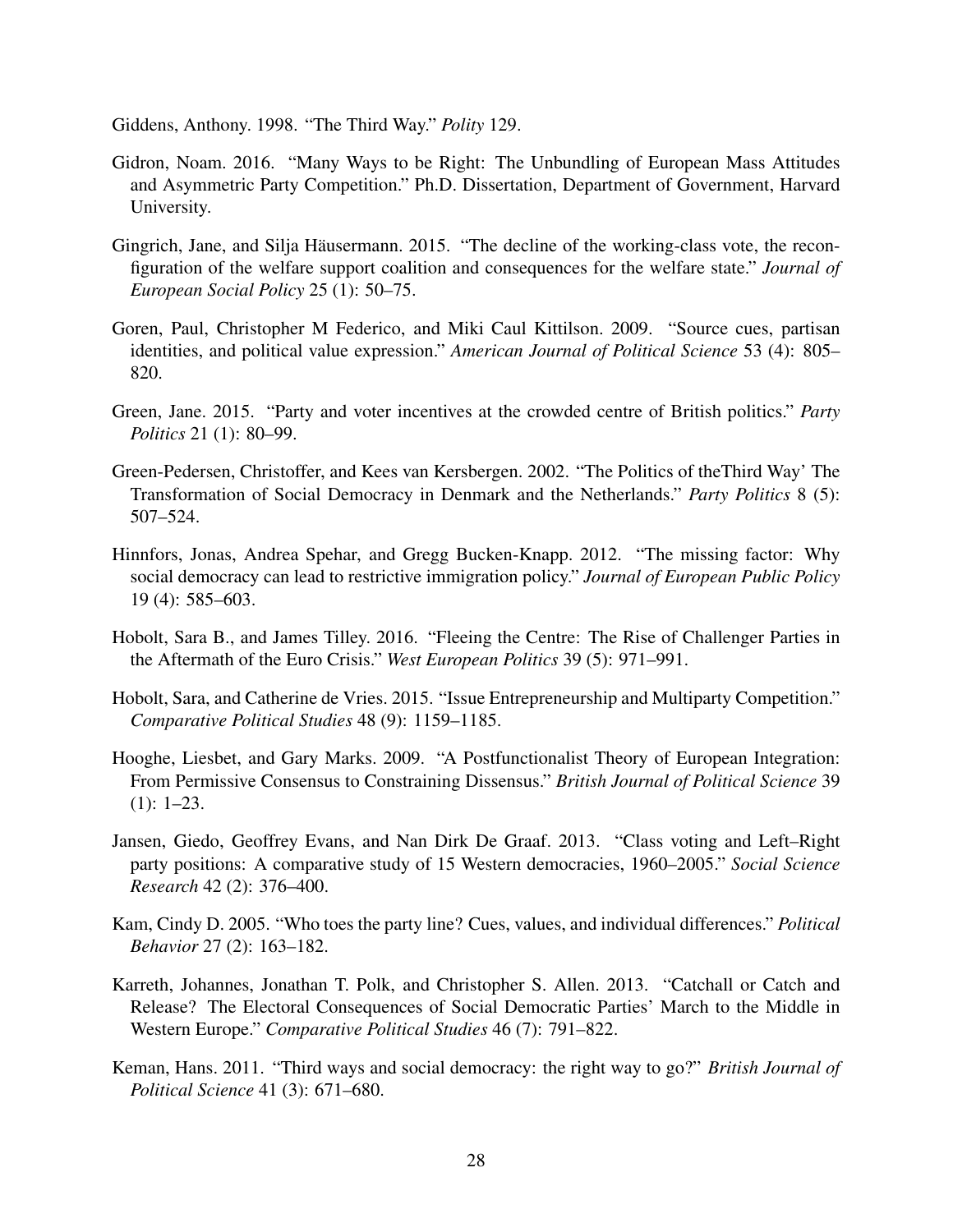- <span id="page-30-2"></span>Kirchheimer, Otto. 1966. "The Transformation of the Western European Party Systems." In *European Integration and Political Conflict*, ed. J. Lapalombara, and M. Weiner. Princeton, NJ: Princeton University Press pp. 177–200.
- <span id="page-30-5"></span>Kitschelt, Herbert. 1994. *The Transformation of European Social Democracy*. New York: Cambridge University Press.
- <span id="page-30-6"></span>Kitschelt, Herbert. 1999. "The Making of a Polity: The Struggle Over European Integration." In *Continuity and Change in Contemporary Capitalism*, ed. Herbert Kitschelt, Peter Lange, Gary Marks, and John Stephen. Cambridge, UK: Cambridge University Press, 317–345.
- <span id="page-30-11"></span>Kitschelt, Herbert, and Philipp Rehm. 2014. "Occupations as a site of political preference formation." *Comparative Political Studies* 47 (12): 1670–1706.
- <span id="page-30-4"></span>Kitschelt, Herbert, and Philipp Rehm. 2015. "Party alignments. Change and continuity." In *The Politics of Advanced Capitalism*, ed. Pablo Beramendi, Silja Hausermann, Herbert Kitschelt, ¨ and Hanspeter Kriesi. Cambridge University Press New York, NY pp. 179–201.
- <span id="page-30-12"></span>Klingemann, Hans-Dieter, Andrea Volkens, Judith Bara, Ian Budge, and Michael McDonald. 2006. *Mapping Policy Preferences II. Estimates for Parties, Electors, and Governments in Eastern Europe, European Union and OECD 1990–2003*. New York: Oxford University Press.
- <span id="page-30-10"></span>Kriesi, Hanspeter, Edgar Grande, Romain Lachat, Martin Dolezal, Simon Bornschier, and Timotheos Frey. 2008. *West European politics in the age of globalization*. Cambridge: Cambridge University Press.
- <span id="page-30-3"></span>Leeper, Thomas J, and Rune Slothuus. 2014. "Political parties, motivated reasoning, and public opinion formation." *Political Psychology* 35 (S1): 129–156.
- <span id="page-30-0"></span>Lehrer, Ron. 2012. "Intra-party democracy and party responsiveness." *West European Politics* 35 (6): 1295–1319.
- <span id="page-30-1"></span>Lin, Tse-Min, James M Enelow, and Han Dorussen. 1999. "Equilibrium in multicandidate probabilistic spatial voting." *Public Choice* 98 (1): 59–82.
- <span id="page-30-14"></span>Lowe, Will, Kenneth Benoit, Slava Mikhaylov, and Michael Laver. 2011. "Scaling Policy Preferences from Coded Political Texts." *Legislative Studies Quarterly* 36 (1): 123–155.
- <span id="page-30-13"></span>Lowe, Will, Kenneth Benoit, Slava Mikhaylov, and Michael Laver. 2012. "Codebook for the Manifesto Project data extended to include the logit scales and standard errors (version 5.0).". URL: *http://hdl.handle.net/1902.1/17073*
- <span id="page-30-7"></span>Lupu, Noam. 2013. "Party brands and partisanship: Theory with evidence from a survey experiment in Argentina." *American Journal of Political Science* 57 (1): 49–64.
- <span id="page-30-8"></span>Lupu, Noam. 2014. "Brand dilution and the breakdown of political parties in Latin America." *World Politics* 66 (4): 561–602.
- <span id="page-30-9"></span>Lupu, Noam. 2016. *Party brands in crisis: Partisanship, brand dilution, and the breakdown of political parties in Latin America*. New York: Cambridge University Press.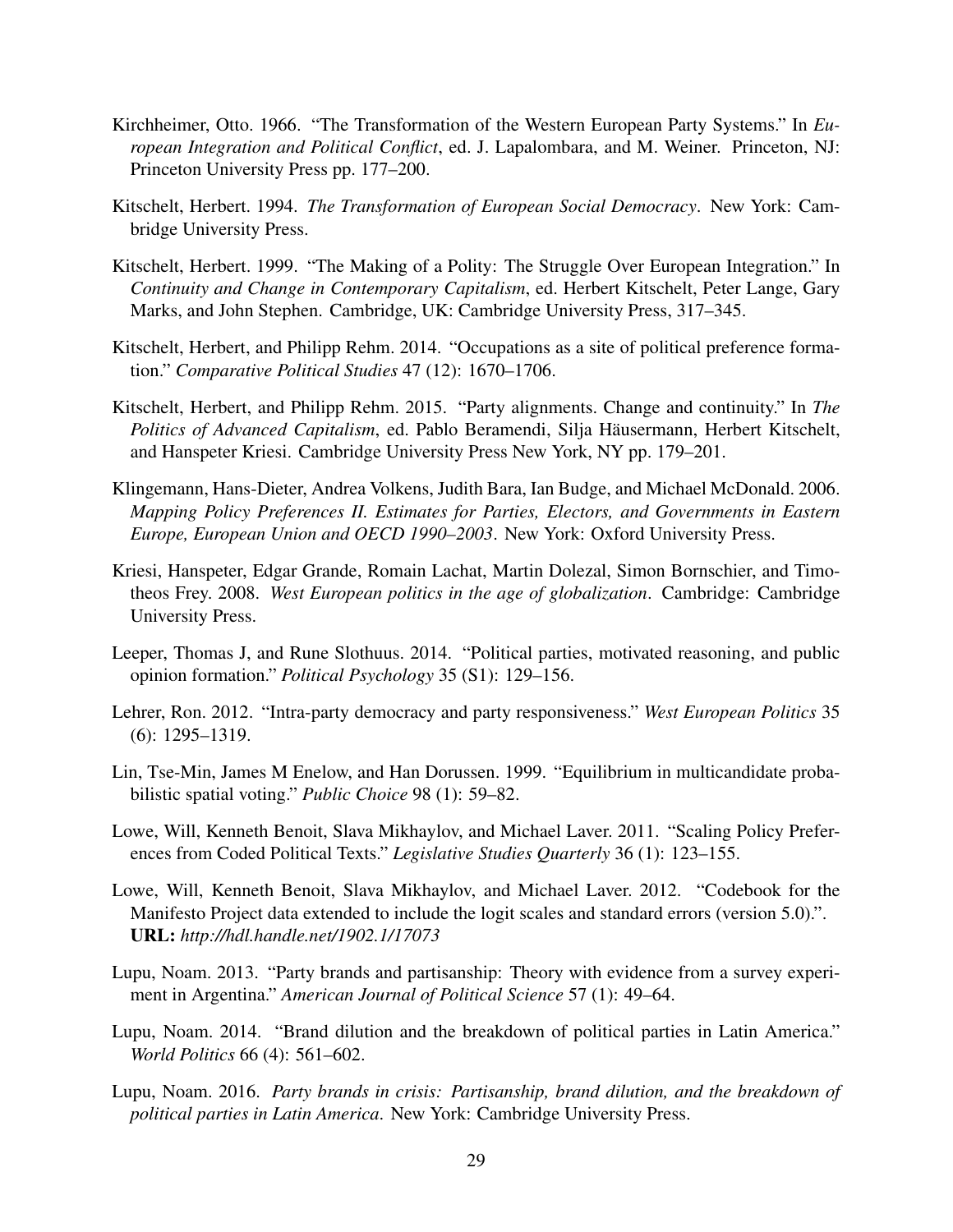- <span id="page-31-3"></span>Meguid, Bonnie M. 2005. "Competition Between Unequals: The Role of Mainstream Party Strategy in Niche Party Success." *American Political Science Review* 99 (3): 347–360.
- <span id="page-31-4"></span>Meguid, Bonnie M. 2008. *Party Competition between Unequals: Strategies and Electoral Fortunes in Western Europe*. New York: Cambridge University Press.
- <span id="page-31-8"></span>Meyer, Thomas M. 2013. *Constraints on Party Policy Change*. Colchester, Essex: ECPR Press.
- <span id="page-31-10"></span>Mullinix, Kevin J. 2016. "Partisanship and preference formation: Competing motivations, elite polarization, and issue importance." *Political Behavior* 38 (2): 383.
- <span id="page-31-5"></span>Pardos-Prado, Sergi. 2015. "How can mainstream parties prevent niche party success? Center-right parties and the immigration issue." *Journal of Politics* 77 (2): 352–367.
- <span id="page-31-14"></span>Plescia, Carolina, and Magdalena Staniek. 2017. "In the eye of the beholder: voters' perceptions of party policy shifts." *West European Politics* 40 (6): 1288–1309.
- <span id="page-31-16"></span>Polk, Jonathan, and Ann-Kristin Kölln. Forthcoming. "Electoral infidelity: Why party members cast defecting votes." *European Journal of Political Research* .
- <span id="page-31-13"></span>Przeworski, Adam, and John D Sprague. 1986. *Paper Stones: A History of Electoral Socialism*. University of Chicago Press.
- <span id="page-31-11"></span>Rennwald, Line, and Geoffrey Evans. 2014. "When Supply Creates Demand: Social Democratic Party Strategies and the Evolution of Class Voting." *West European Politics* 37 (5): 1108–1135.
- <span id="page-31-2"></span>Rohrschneider, Robert, and Stephen Whitefield. 2012. *The Strain of Representation: How Parties Represent Diverse Voters in Western and Eastern Europe*. Oxford: Oxford University Press.
- <span id="page-31-0"></span>Sartori, Giovanni. 1968. "Representational Systems." In *International Encyclopedia of the Social Sciences*, ed. David L. Sills, and Robert K. Merton. Vol. 13 New York: MacMillan pp. 470–475.
- <span id="page-31-7"></span>Schumacher, Gijs, Catherine de Vries, and Barbara Vis. 2013. "Why Do Parties Change Position? Party Organization and Environmental Incentives." *Journal of Politics* 75 (2): 464–477.
- <span id="page-31-9"></span>Seeberg, Henrik Bech, Rune Slothuus, and Rune Stubager. 2017. "Do voters learn? Evidence that voters respond accurately to changes in political parties' policy positions." *West European Politics* 40 (2): 336–356.
- <span id="page-31-15"></span>Selects. 2013. *Swiss national election studies, cumulated file 1971-2011*. Lausanne, Switzerland: Distributed by FORS.
- <span id="page-31-1"></span>Soroka, Stuart N., and Christopher Wlezien. 2010. *Degrees of democracy: Politics, public opinion, and policy*. New York: Cambridge University Press.
- <span id="page-31-12"></span>Spoon, Jae-Jae. 2011. *Political survival of small parties in Europe*. Ann Arbor, MI: University of Michigan Press.
- <span id="page-31-6"></span>Spoon, Jae-Jae, and Heike Klüver. 2016. "Putting Downs to the Test: Is there Evidence for Voter Divergence When Parties Converge?" Paper prepared for presentation at the Annual Conference of the American Political Science Association, September 14, 2016, Philadelphia, PA.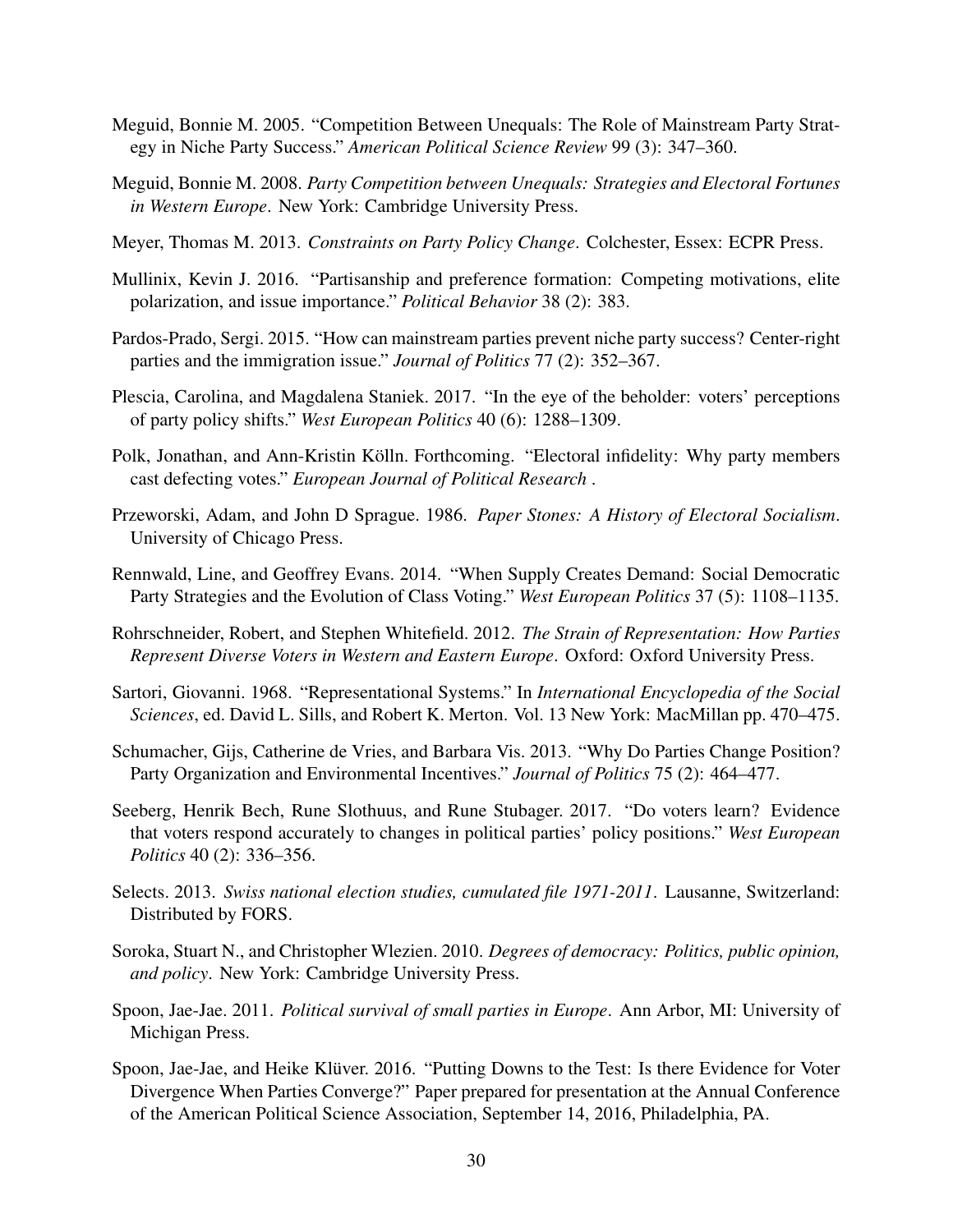- <span id="page-32-5"></span>Spoon, Jae-Jae, Sara B. Hobolt, and Catherine E. de Vries. 2014. "Going green: Explaining issue competition on the environment." *European Journal of Political Research* 53 (2): 363–380.
- <span id="page-32-1"></span>Strøm, Kaare, and Wolfgang C. Müller. 1999. "Political Parties and Hard Choices." In *Policy*, *Office, or Votes? How Political Parties in Western Europe Make Hard Decisions*, ed. Wolfgang C. Müller, and Kaare Strøm. Cambridge: Cambridge University Press pp. 1–35.
- <span id="page-32-11"></span>Stubager, Rune, Kasper Møller Hansen, Kristoffer Callesen, Andreas Leed, and Christine Enevoldsen. 2016. *Danske vægere 1971-2015*. Det Danske Valgprojekt.
- <span id="page-32-4"></span>Tavits, Margit. 2007. "Principle vs. Pragmatism: Policy Shifts and Political Competition." *American Journal of Political Science* 51 (1): 151–165.
- <span id="page-32-7"></span>The Comparative Study of Electoral Systems. 2015*a*. *CSES Module 1 Full Release*. December 15, 2015 version.
- <span id="page-32-8"></span>The Comparative Study of Electoral Systems. 2015*b*. *CSES Module 2 Full Release*. December 15, 2015 version.
- <span id="page-32-9"></span>The Comparative Study of Electoral Systems. 2015*c*. *CSES Module 3 Full Release*. December 15, 2015 version.
- <span id="page-32-10"></span>The Comparative Study of Electoral Systems. 2017. *CSES Module 4 Fourth Advance Release*. April 11, 2017 version.
- <span id="page-32-14"></span>Todosijević, Bojan, Kees Aarts, and Harry van der Kaap. 2010. Dutch Parliamentary Election *Studies Data Source Book 1971–2006*. The Hague, The Netherlands: Data Archiving and Networked Services – DANS.
- <span id="page-32-3"></span>Van de Wardt, Marc, Catherine E. De Vries, and Sara B. Hobolt. 2014. "Exploiting the cracks: Wedge issues in multiparty competition." *Journal of Politics* 76 (4): 986–999.
- <span id="page-32-0"></span>van der Brug, Wouter, and Joost van Spanje. 2009. "Immigration, Europe and the 'New' Cultural Dimension." *European Journal of Political Research* 48 (3): 309–334.
- <span id="page-32-13"></span>Various authors. 2015*a*. *British election studies, various years*. Colchester, Essex: UK Data Archive.
- <span id="page-32-15"></span>Various authors. 2015*b*. *Swedish national election studies, various years*. Statistics Sweden.
- <span id="page-32-16"></span>Volkens, Andrea, Pola Lehmann, Theres Matthieß, Nicolas Merz, and Sven Regel. 2016. *The Manifesto Data Collection. Manifesto Project (MRG/CMP/MARPOR). Version 2016b*. Berlin: Wissenschaftszentrum Berlin für Sozialforschung.
- <span id="page-32-2"></span>Wagner, Markus. 2012. "Defining and measuring niche parties." *Party Politics* 18 (6): 845–864.
- <span id="page-32-6"></span>Wagner, Markus, and Thomas M. Meyer. 2017. "The Radical Right as Niche Parties? The Ideological Landscape of Party Systems in Western Europe, 1980–2014." *Political Studies* 65 (1S): 84–107.
- <span id="page-32-12"></span>Zentralarchiv für Empirische Sozialforschung, 1995. Nachwahlstudien zur Bundestagswahl, vari $ous years.$  Universität zu Köln.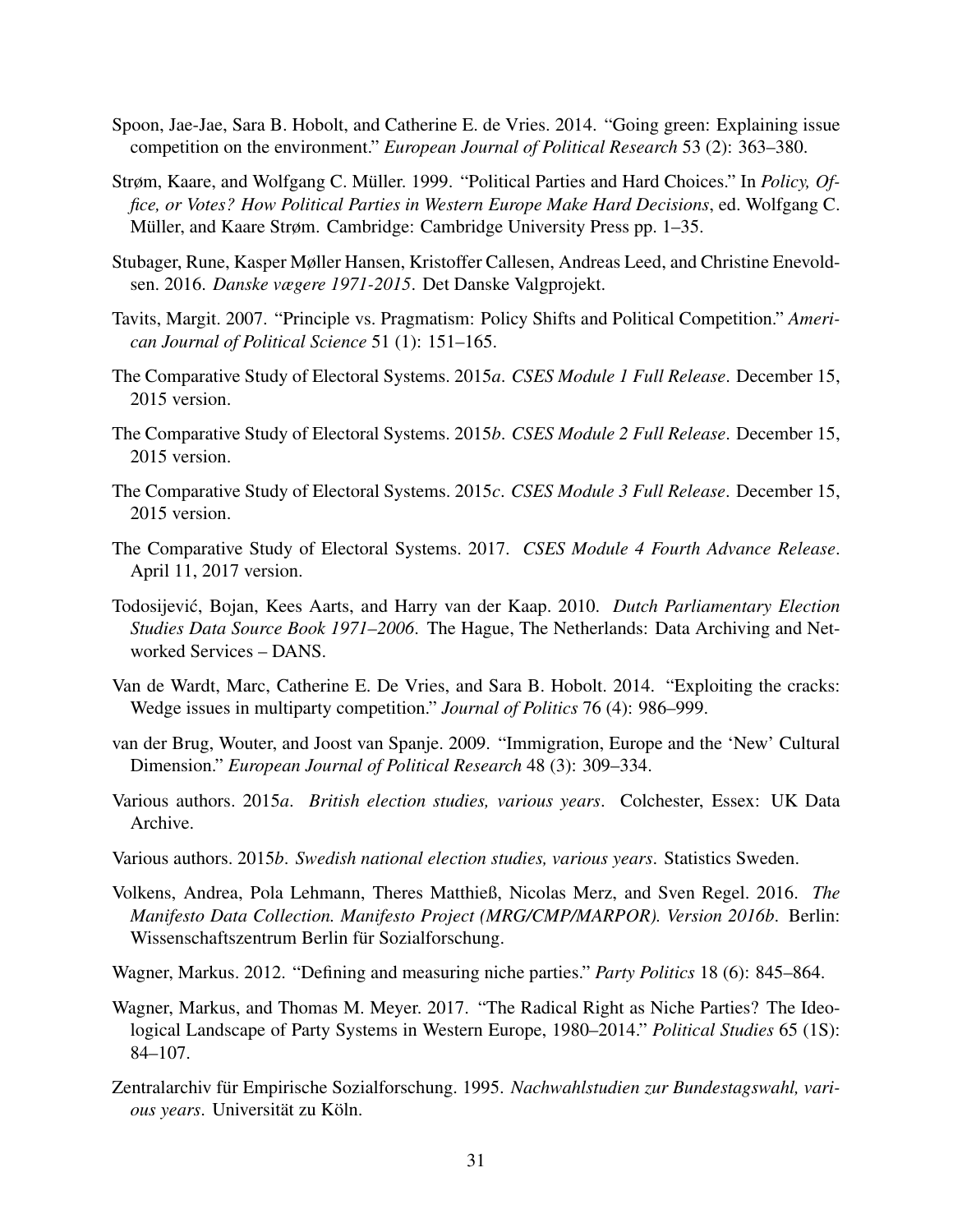### **Appendix**

| Country     | <b>CMP ID</b> | Party                     | Type                     | Party family (CMP)        | <b>Full name</b>                                  |
|-------------|---------------|---------------------------|--------------------------|---------------------------|---------------------------------------------------|
| Australia   | 63110         |                           | Minor Left               | Greens                    | None                                              |
| Australia   | 63320         | ALP                       | Major Left               | Socialist                 | <b>ALP</b>                                        |
| Australia   | 63321         | AD                        | Minor Left               | Socialist                 | AD                                                |
| Australia   | 63410         | PUP                       | Minor Right              | Liberal                   | <b>PUP</b>                                        |
| Australia   | 63620         | LPA                       | Major Right              | Conservative              | LPA                                               |
| Australia   | 63710         | Katter                    | Minor Left               | Socialist                 | Katter                                            |
| Australia   | 63810         | СP                        | Minor Right              | Conservative              | CP                                                |
| Austria     | 42710         | BZO                       | Minor Right              | Conservative              | Alliance for the Future of Austria                |
| Austria     | 42520         | <b>OVP</b>                | Major Right              | Christian Democrat        | Austrian People's Party                           |
| Austria     | 42320         | <b>SPO</b>                | Major Left               | Socialist                 | <b>Austrian Social Democratic Party</b>           |
| Austria     | 42420         | <b>FPO</b>                | Minor Right              | Rad Right                 | Freedom Party of Austria                          |
| Austria     | 42421         | LIF                       | Minor Right              | Liberal                   | Liberal Forum                                     |
| Austria     | 42110         | Grune                     | Minor Left               | Green                     | The Greens                                        |
| Denmark     | 13330         | CD                        | Minor Right              | Conservative              | <b>Centre Democrats</b>                           |
| Denmark     | 13520         | KrF                       | Minor Right              | Christian Democrat        | Christian People's Party                          |
| Denmark     | 13221         | FK                        | Minor Left               | Rad Left                  | Common Course                                     |
| Denmark     | 13620         | ΚF                        | Minor Right              | Conservative              | Conservative People's Party                       |
| Denmark     | 13720         | DF                        | Minor Right              | Rad Right                 | Danish People's Party                             |
| Denmark     | 13410         | RV                        | Minor Right              | Liberal                   | Danish Social Liberal Party                       |
| Denmark     | 13421         | DU                        | Minor Right              | Liberal                   | <b>Independents Party</b>                         |
| Denmark     | 13001         | LA                        | Minor Right              | Liberal                   | Liberal Alliance                                  |
| Denmark     | 13420         | V                         | Major Right              | Liberal                   | Liberal Party                                     |
| Denmark     | 13951         | FP                        | Minor Right              | Rad Right                 | <b>Progress Party</b>                             |
| Denmark     | 13229         | EL                        | Minor Left               | Rad Left                  | Red-Green Unity List                              |
| Denmark     | 13320         | <b>SD</b>                 | Major Left               | Socialist                 | Social Democratic Party                           |
| Denmark     | 13230         | SF                        | Minor Left               | Rad Left                  | Socialist People's Party                          |
| Finland     | 14810         | <b>KESK</b>               | Major Right              | Agrarian                  | <b>Centre Party</b>                               |
| Finland     | 14520         | ΚD                        | Minor Right              | <b>Christian Democrat</b> | <b>Christian Democrats</b>                        |
| Finland     | 14223         | VAS                       | Minor Left               | Rad Left                  | Communist Party of Finland                        |
| Finland     | 14320         | <b>SSDP</b>               | Major Left               | Socialist                 | <b>Finnish Social Democrats</b>                   |
| Finland     | 14110         | VL                        | Minor Left               | Green                     | Green Union                                       |
| Finland     | 14420         | LKP                       | Minor Right              | Liberal                   | Liberal People's Party                            |
| Finland     | 14620         | KOK                       | Major Right              | Conservative              | <b>National Coalition Party</b>                   |
| Finland     | 14901         | RKP                       | Minor Right              | Regionalist               | Swedish People's Party                            |
| Finland     | 14820         | PS                        | Minor Right              | Rad Right                 | True Finns                                        |
| Germany     | 41521         | CDU/CSU                   | Major Right              | Christian Democrat        | Christian Democratic Union                        |
| Germany     | 41420         | FDP                       | Minor Right              | Liberal                   | Free Democratic Party                             |
| Germany     | 41221         | <b>PDS</b>                | Minor Left               | Rad Left                  | Party of Democratic Socialism                     |
| Germany     | 41320         | <b>SPD</b>                | Major Left               | Socialist                 | Social Democratic Party of Germany                |
| Germany     | 41113         | green                     | Minor Left               | Green                     | The Greens                                        |
| Germany     | 41223         | LINKE                     | Minor Left               | Rad Left                  | The Left                                          |
| Iceland     | 15440         | Bf                        | Minor Right              | Liberal                   | <b>Bright Future</b>                              |
| Iceland     | 15620         | SJ                        | Major Right              | Conservative              | <b>Independence Party</b>                         |
| Iceland     | 15111         | VGF                       | Minor Left               | Green                     | Left Green Movement                               |
| Iceland     | 15420         | FF                        | Minor Right              | Liberal                   | Liberal Party                                     |
| Iceland     | 15952         | P                         | Minor Left               |                           | Pirate Party                                      |
| Iceland     | 15810         | $\boldsymbol{\mathrm{F}}$ | Major Right              | Agrarian                  | Progressive Party                                 |
| Iceland     | 15320         | А                         | Major Left               | Socialist                 | Social Democratic Party                           |
| Iceland     | 15328         | S                         | Major Left               | Socialist                 | The Alliance - Social Democratic Party of Iceland |
| Ireland     | 53620         | FF                        | Major Right              | Conservative              | Fianna Fail                                       |
| Ireland     | 53520         | ${\rm FG}$                | Major Left               | Christian Democrat        | Fina Gael                                         |
| Ireland     | 53110         | Greens                    | Minor Left               | Green                     | <b>Green Party</b>                                |
| Ireland     | 53320         | Labour                    | Minor Left               | Socialist                 | <b>Labour Party</b>                               |
| Ireland     | 53420         | PD                        | Minor Right              | Liberal                   | Progressive Democrats                             |
| Ireland     | 53951         | SF                        | Minor Left               | Rad Left                  | Sinn Fein                                         |
| Ireland     | 53230         | ${\rm SP}$<br>WP          | Minor Left<br>Minor Left | Rad Left                  | <b>Socialist Party</b>                            |
| Ireland     | 53220         |                           |                          | Rad Left                  | Worker's Party<br>$50PLUS$                        |
| Netherlands | 22953         | 50plus                    | Minor Right              | Liberal                   |                                                   |

<span id="page-33-0"></span>**Table A1:** Party type classification scheme. CMP = Comparative Manifesto Project [\(Volkens](#page-32-16) [et al.](#page-32-16) [2016\)](#page-32-16).

Continued on next page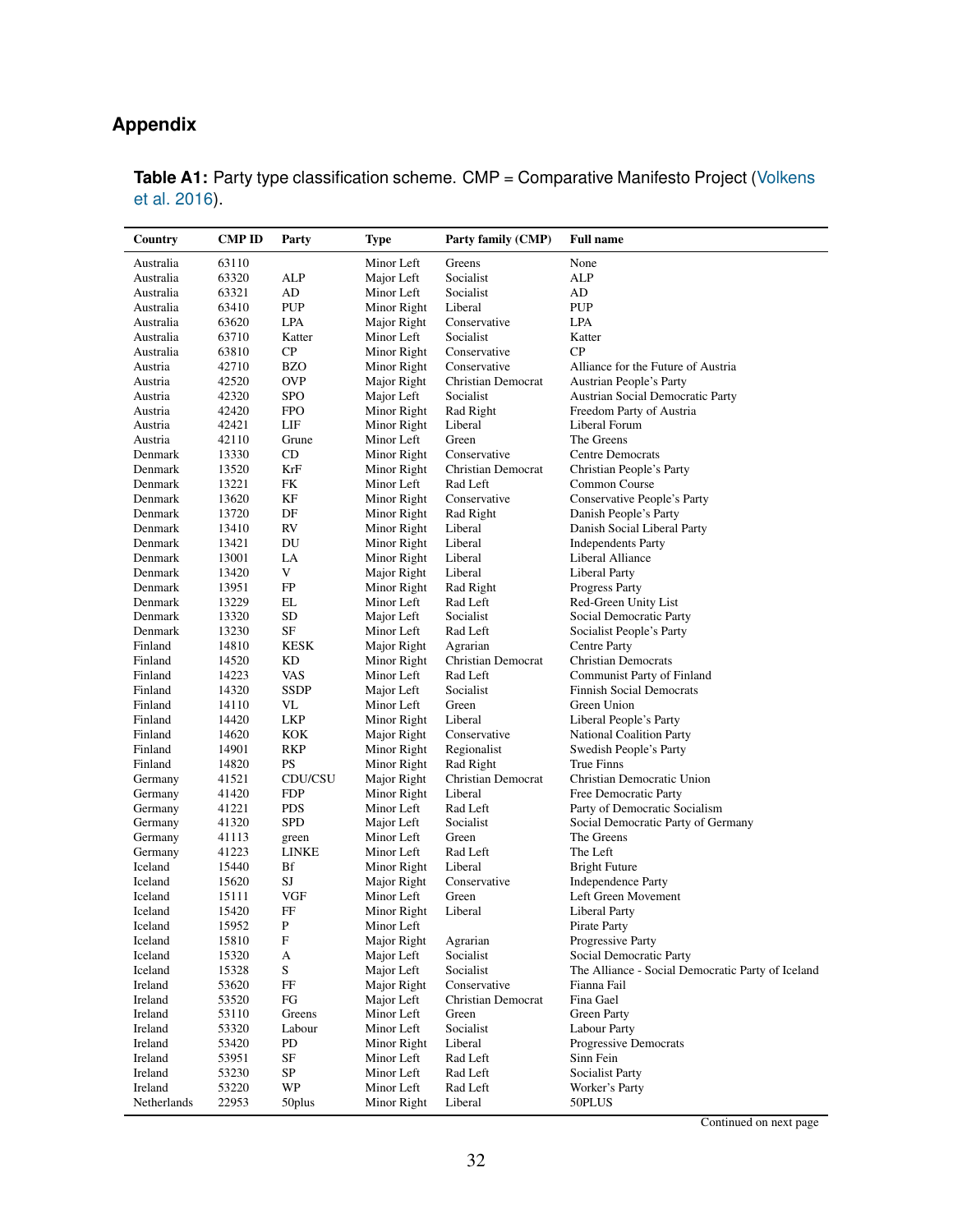| Country     | CMP ID | Party           | <b>Type</b> | Party family (CMP)        | <b>Full name</b>                             |
|-------------|--------|-----------------|-------------|---------------------------|----------------------------------------------|
| Netherlands | 22522  | <b>KVP</b>      | Major Right | Christian Democrat        | Catholic People's Party                      |
| Netherlands | 22711  | CD              | Minor Right |                           | <b>Centre Democrats</b>                      |
| Netherlands | 22521  | <b>CDA</b>      | Major Right | Christian Democrat        | Christian Democratic Appeal                  |
| Netherlands | 22525  | <b>CHU</b>      | Minor Right | Christian Democrat        | Christian Historical Union                   |
| Netherlands | 22526  | CU              | Minor Right | Christian Democrat        | Christian Union                              |
| Netherlands | 22330  | D <sub>66</sub> | Minor Right | Liberal                   | Democrats 66                                 |
| Netherlands | 22110  | GL              | Minor Left  | Green                     | Green Left                                   |
| Netherlands | 22320  | PvdA            | Major Left  | Socialist                 | <b>Labour Party</b>                          |
| Netherlands | 22720  | LPF             | Minor Right | Rad Right                 | List Pim Fortuyn                             |
| Netherlands | 22430  | LN              | Minor Right | Rad Right                 | Livable Netherlands                          |
| Netherlands | 22951  | PvdD            | Minor Left  | Green                     | Party for the Animals                        |
| Netherlands | 22722  | <b>PVV</b>      | Minor Right | Rad Right                 | Party of Freedom                             |
| Netherlands | 22420  | <b>VVD</b>      | Major Right | Liberal                   | People's Party for Freedom and Democracy     |
| Netherlands | 22952  | SGP             | Minor Right | Conservative              | <b>Political Reformed Party</b>              |
| Netherlands | 22528  | RPF             | Minor Right | Christian Democrat        | Reformatory Political Federation             |
| Netherlands | 22220  | SP              | Minor Left  | Rad Left                  | <b>Socialist Party</b>                       |
| New Zealand | 64110  | Greens          | Minor Left  | Green                     | Green Party of Aotearoa New Zealand          |
| New Zealand | 64320  | Labour          | Major Left  | Socialist                 | New Zealand Labour Party                     |
| New Zealand | 64321  | Alliance        | Minor Left  | Socialst                  | The Alliance                                 |
| New Zealand | 64420  | ACT             | Minor Right | Liberal                   | <b>ACT New Zealand</b>                       |
| New Zealand | 64421  | <b>UFNZ</b>     | Minor Right | Liberal                   | United Future New Zealand                    |
| New Zealand | 64422  | Progressive     | Minor Left  | Socialist                 | Jim Anderson's Progressive Coalition         |
| New Zealand | 64620  | National        | Major Right | Conservative              | New Zealand National Party                   |
| New Zealand | 64621  | NZF             | Minor Right | Conservative              | New Zealand First Party                      |
| New Zealand | 64901  | MP              | Minor Left  | Special Issue             | Maori Party                                  |
| New Zealand | 64902  | Mana            | Minor Left  | Special Issue             | Mana Party                                   |
| New Zealand | 64951  | <b>NZDP</b>     | Minor Left  | Special Issue             | Social Credit Political League               |
| Norway      | 12810  | Sp              | Minor Right | Agrarian                  | <b>Centre Party</b>                          |
| Norway      | 12520  | KrF             | Minor Right | Christian Democrat        | <b>Christian Democrat</b>                    |
| Norway      | 12620  | Η               | Major Right | Conservative              | <b>Conservative Party</b>                    |
| Norway      | 12420  | V               | Minor Right | Liberal                   | Liberal Party                                |
| Norway      | 12410  | DLF             | Minor Right | Liberal                   | Liberal People's Party                       |
| Norway      | 12220  | NKP             | Minor Left  | Rad Left                  | Norwegian Communist Party                    |
| Norway      | 12320  | DnA             | Major Left  | Socialist                 | Norwegian Labour Party                       |
| Norway      | 12951  | FrP             | Minor Right | Rad Right                 | <b>Progress Party</b>                        |
| Norway      | 12221  | SV              | Minor Left  | Rad Left                  | Socialist Left Party                         |
| Portugal    | 35211  | BЕ              | Minor Left  | Rad Left                  | Left Bloc                                    |
| Portugal    | 35520  | CDS-PP          | Minor Right | Christian Democrat        | Social Democratic Center-Popular Party       |
| Portugal    | 35313  | <b>PSD</b>      | Major Right | Liberal                   | Social Democratic Party                      |
| Portugal    | 35311  | PS              | Major Left  | Socialist                 | Socialist Party                              |
| Portugal    | 35229  | CDU             | Minor Left  | Rad Left                  | Unified Democratic Coalition                 |
| Spain       | 33906  | PA              | Minor Left  | Socialist                 | <b>Andalusian Party</b>                      |
| Spain       | 33904  | PAR             | Minor Right | Regionalist               | <b>Aragonese Party</b>                       |
| Spain       | 33909  | CHA             | Minor Left  | Regionalist               | Aragonist Council                            |
| Spain       | 33902  | <b>PNV</b>      | Minor Right | <b>Christian Democrat</b> | <b>Basque Nationalist Party</b>              |
| Spain       | 33903  | EA              | Minor Left  | Regionalist               | <b>Basque Solidarity</b>                     |
| Spain       | 33907  | CC              | Minor Right | Regionalist               | Canarian Coalition                           |
| Spain       | 33905  | ERC             | Minor Left  | Regionalist               | Catalan Republican Left                      |
| Spain       | 33220  | PCE             | Minor Left  | Rad Left                  | Communist Party of Spain                     |
| Spain       | 33611  | CiU             | Minor Right | Conservative              | Convergence and Union                        |
| Spain       | 33908  | <b>BNG</b>      | Minor Left  | Regionalist               | Galacian Nationalist Bloc                    |
| Spain       | 33910  | <b>UPN</b>      | Minor Right | Conservative              | Navarerese People's Union                    |
| Spain       | 33610  | PP              | Major Right | Conservative              | Popular Party                                |
| Spain       | 33320  | <b>PSOE</b>     | Major Left  | Socialist                 | Spanish Socialist Worker's Party             |
| Sweden      | 11810  | C               | Minor Right | Agrarian                  | <b>Centre Party</b>                          |
| Sweden      | 11520  | KD              | Minor Right | Christian Democrat        | Christian Democrat                           |
| Sweden      | 11110  | MP              | Minor Left  | Green                     | <b>Green Party</b>                           |
| Sweden      | 11220  | V               | Minor Left  | Rad Left                  | Left Party                                   |
| Sweden      | 11620  | М               | Major Right | Conservative              | Moderates                                    |
| Sweden      | 11951  | NyD             | Minor Right | Rad Right                 | New Democracy                                |
| Sweden      | 11320  | SAP             | Major Left  | Socialist                 | Social Democrats                             |
| Sweden      | 11710  | SD              | Minor Right | Rad Right                 | <b>Sweden Democrats</b>                      |
| Sweden      | 11420  | FP              | Minor Right | Liberal                   | The Liberal Party                            |
| Switzerland | 43540  | CSP/PCS         | Minor Right | Christian Democrat        | Christian Social Party                       |
| Switzerland | 43811  | BDP/PBD         | Minor Right | Conservative              | Conservative Democratic Party of Switzerland |

Continued on next page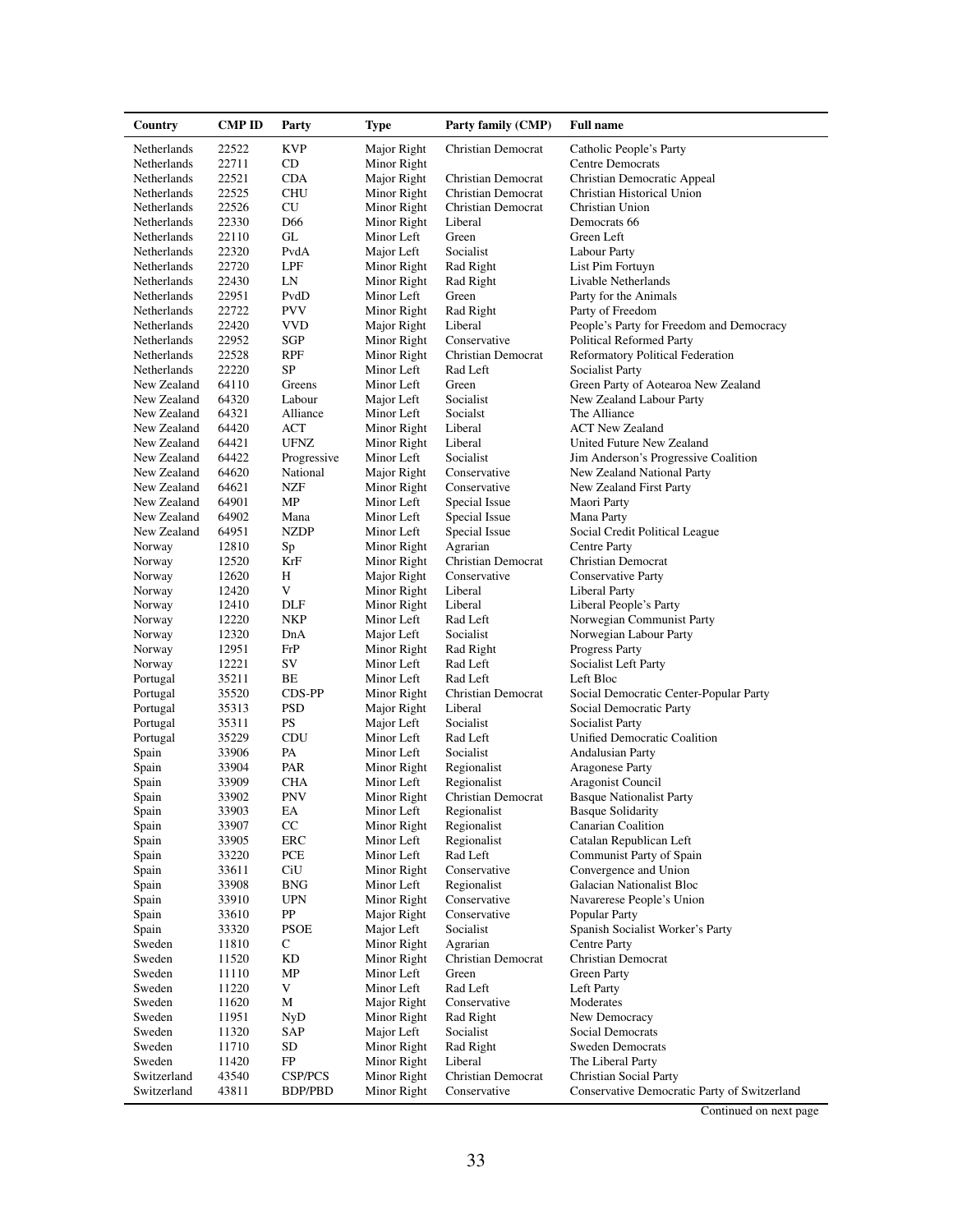| Country              | <b>CMP ID</b> | Party          | <b>Type</b> | Party family (CMP)        | <b>Full name</b>                       |
|----------------------|---------------|----------------|-------------|---------------------------|----------------------------------------|
| Switzerland          | 43520         | CVP/PDC        | Major Right | Christian Democrat        | Conservative People's Party            |
| Switzerland          | 43711         | <b>EDU/UDF</b> | Minor Right | Conservative              | Federal Democratic Union               |
| Switzerland          | 43951         | <b>FPS</b>     | Minor Right |                           | Freedom Party of Switzerland           |
| Switzerland          | 43902         | MCG            | Minor Right |                           | Geneva Citizen's Movement              |
| Switzerland          | 43120         | <b>GLP</b>     | Minor Left  | Green                     | Green Liberal Party                    |
| Switzerland          | 43110         | <b>GPS/PES</b> | Minor Left  | Green                     | Green Party of Switzerland             |
| Switzerland          | 43321         | LdU/AdI        | Minor Left  | Socialist                 | Independent's Alliance                 |
| Switzerland          | 43531         | LPS/PLS        | Minor Right | Liberal                   | Liberal Party of Switzerland           |
| Switzerland          | 43530         | <b>EVP/PEV</b> | Minor Right | <b>Christian Democrat</b> | Protestant People's Party              |
| Switzerland          | 43420         | <b>FDP/PRD</b> | Major Right | Liberal                   | Radical Democratic Party               |
| Switzerland          | 43320         | <b>SPS/PSS</b> | Major Left  | Socialist                 | Social Democratic Party of Switzerland |
| Switzerland          | 43710         | SD/DS          | Minor Right | Rad Right                 | <b>Swiss Democrats</b>                 |
| Switzerland          | 43220         | PdaS/PdtS      | Minor Left  | Rad Left                  | <b>Swiss Labour Party</b>              |
| Switzerland          | 43810         | SVP/UDC        | Minor Right | Rad Right                 | Swiss People's Party                   |
| Switzerland          | 43901         | LdT            | Minor Right |                           | Ticino League                          |
| <b>Great Britain</b> | 51620         | Con            | Major Right | Conservative              | <b>Conservative Party</b>              |
| <b>Great Britain</b> | 51110         | Green          | Minor Left  | Green                     | Green Party of England and Wales       |
| Great Britain        | 51320         | Labour         | Major Left  | Socialist                 | <b>Labour Party</b>                    |
| <b>Great Britain</b> | 51421         | LibDems        | Minor Left  | Liberal                   | <b>Liberal Democrats</b>               |
| <b>Great Britain</b> | 51901         | PC             | Minor Left  | Regionalist               | Plaid Cymru                            |
| <b>Great Britain</b> | 51902         | <b>SNP</b>     | Minor Left  | Regionalist               | <b>Scottish National Party</b>         |
| <b>Great Britain</b> | 51951         | <b>UKIP</b>    | Minor Right | Rad Right                 | United Kingdome Independence Party     |
| Great Britain        | 51420         | Liberal Party  | Minor Left  | Liberal                   |                                        |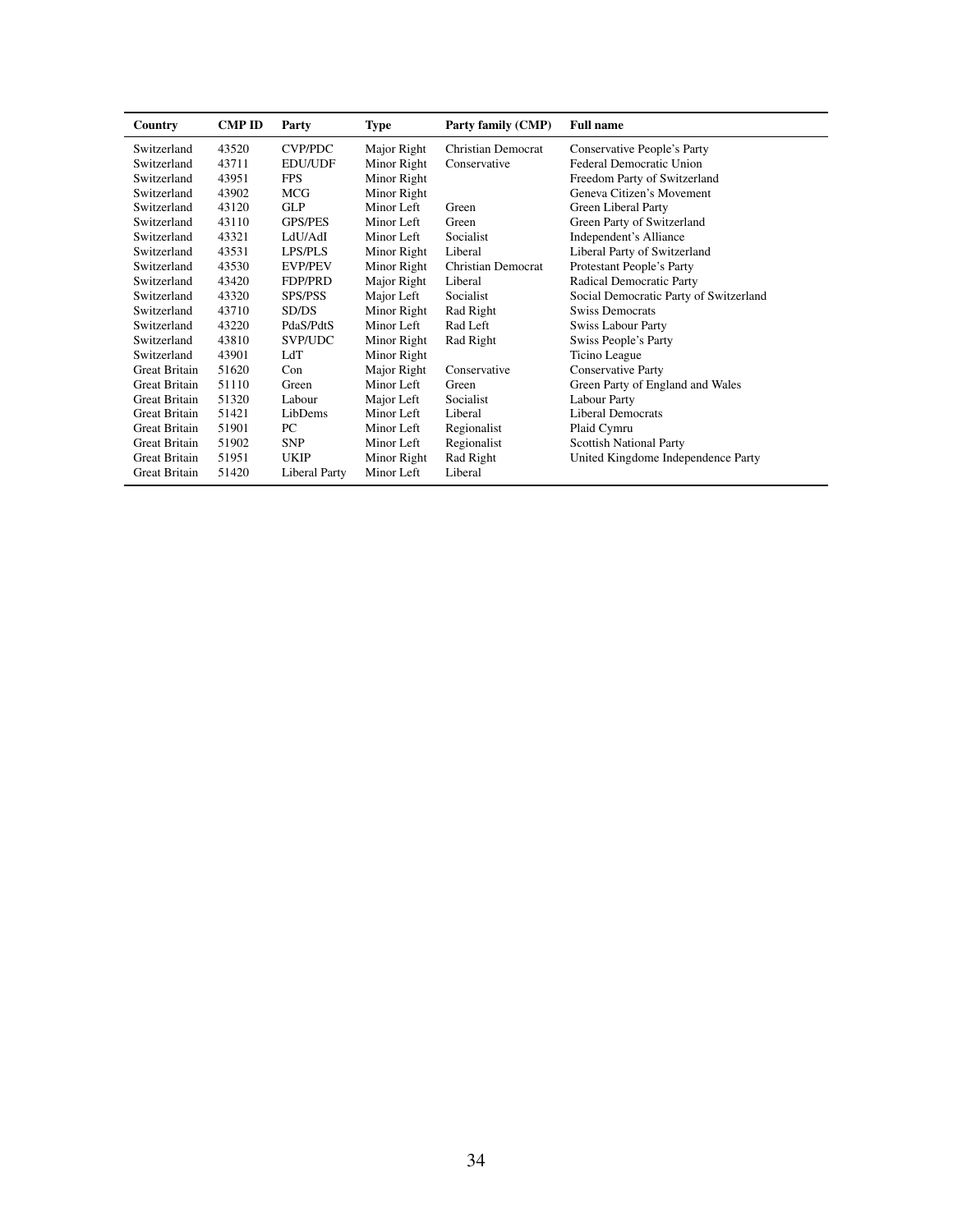<span id="page-36-0"></span>**Table A2:** Does movement to the center increase vote shares for major right and left parties? Outcome: Vote share. Results using Däaubler-Benoit data.

|                                         | Model 1 | Model 2 |
|-----------------------------------------|---------|---------|
| Moderation t-2 to t-1 (economic $L/R$ ) | 0.64    |         |
|                                         | (0.53)  |         |
| Moderation t-1 to t (economic $L/R$ )   | $1.46*$ |         |
|                                         | (0.57)  |         |
| Moderation t-2 to t-1 (social $L/C$ )   |         | 0.00    |
|                                         |         | (0.51)  |
| Moderation $t-1$ to t (social $L/C$ )   |         | 0.68    |
|                                         |         | (0.53)  |
| Vote share in in previous election      | $0.82*$ | $0.81*$ |
|                                         | (0.03)  | (0.03)  |
| Intercept                               | $5.03*$ | $5.18*$ |
|                                         | (1.04)  | (1.06)  |
| $R^2$                                   | 0.67    | 0.66    |
| Parties                                 | 335     | 335     |
| RMSE                                    | 5.79    | 5.84    |
|                                         |         |         |

 $*_{p < 0.05}$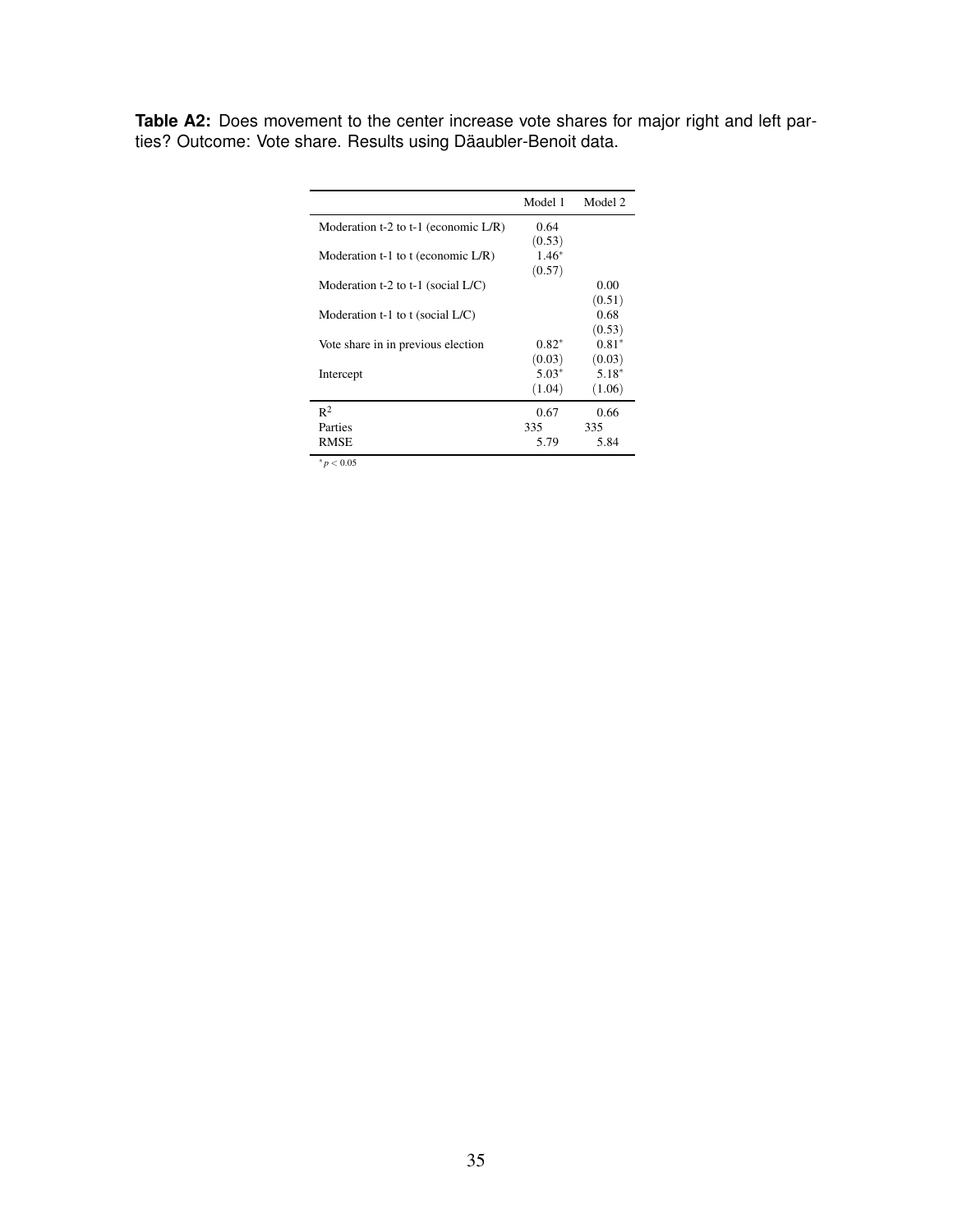<span id="page-37-0"></span>Table A3: Does movement to the center from t-1 to t increase voting for Major Left parties? Outcome: Vote for Major Left party (vs. any other choice).

|                                                | Model 1     | Model 2     | Model 3     | Model 4     |
|------------------------------------------------|-------------|-------------|-------------|-------------|
| Moderation (economic L/R, CMP-logrile)         | $0.08*$     |             |             |             |
|                                                | (0.01)      |             |             |             |
| Moderation (economic L/R, Däubler-Benoit Dim1) |             | $0.05*$     |             |             |
|                                                |             | (0.01)      |             |             |
| Moderation (social L/C, CMP-loglibcons)        |             |             | $0.01*$     |             |
|                                                |             |             | (0.01)      |             |
| Moderation (social L/C, Däubler-Benoit Dim2)   |             |             |             | $0.07*$     |
|                                                |             |             |             | (0.01)      |
| Left-right self-placement                      | $-0.27*$    | $-0.27*$    | $-0.27*$    | $-0.27*$    |
|                                                | (0.00)      | (0.00)      | (0.00)      | (0.00)      |
| Age 29 or below                                | $-0.10*$    | $-0.09*$    | $-0.09*$    | $-0.09*$    |
|                                                | (0.01)      | (0.02)      | (0.01)      | (0.02)      |
| Age 45-64                                      | $0.08*$     | $0.08*$     | $0.07*$     | $0.08*$     |
|                                                | (0.01)      | (0.01)      | (0.01)      | (0.01)      |
| Age 65 or above                                | $0.10*$     | $0.10*$     | $0.10*$     | $0.10*$     |
|                                                | (0.01)      | (0.01)      | (0.01)      | (0.01)      |
| Party attachment                               | $0.12*$     | $0.13*$     | $0.12*$     | $0.13*$     |
|                                                | (0.01)      | (0.01)      | (0.01)      | (0.01)      |
| Intercept                                      | $-0.30*$    | $-0.30*$    | $-0.31*$    | $-0.31*$    |
|                                                | (0.08)      | (0.08)      | (0.08)      | (0.08)      |
| Log Likelihood                                 | $-47490.11$ | $-45851.97$ | $-47599.76$ | $-45808.96$ |
| Respondents                                    | 88499       | 85228       | 88499       | 85228       |
| Election-years                                 | 30          | 28          | 30          | 28          |
| Countries                                      | 16          | 16          | 16          | 16          |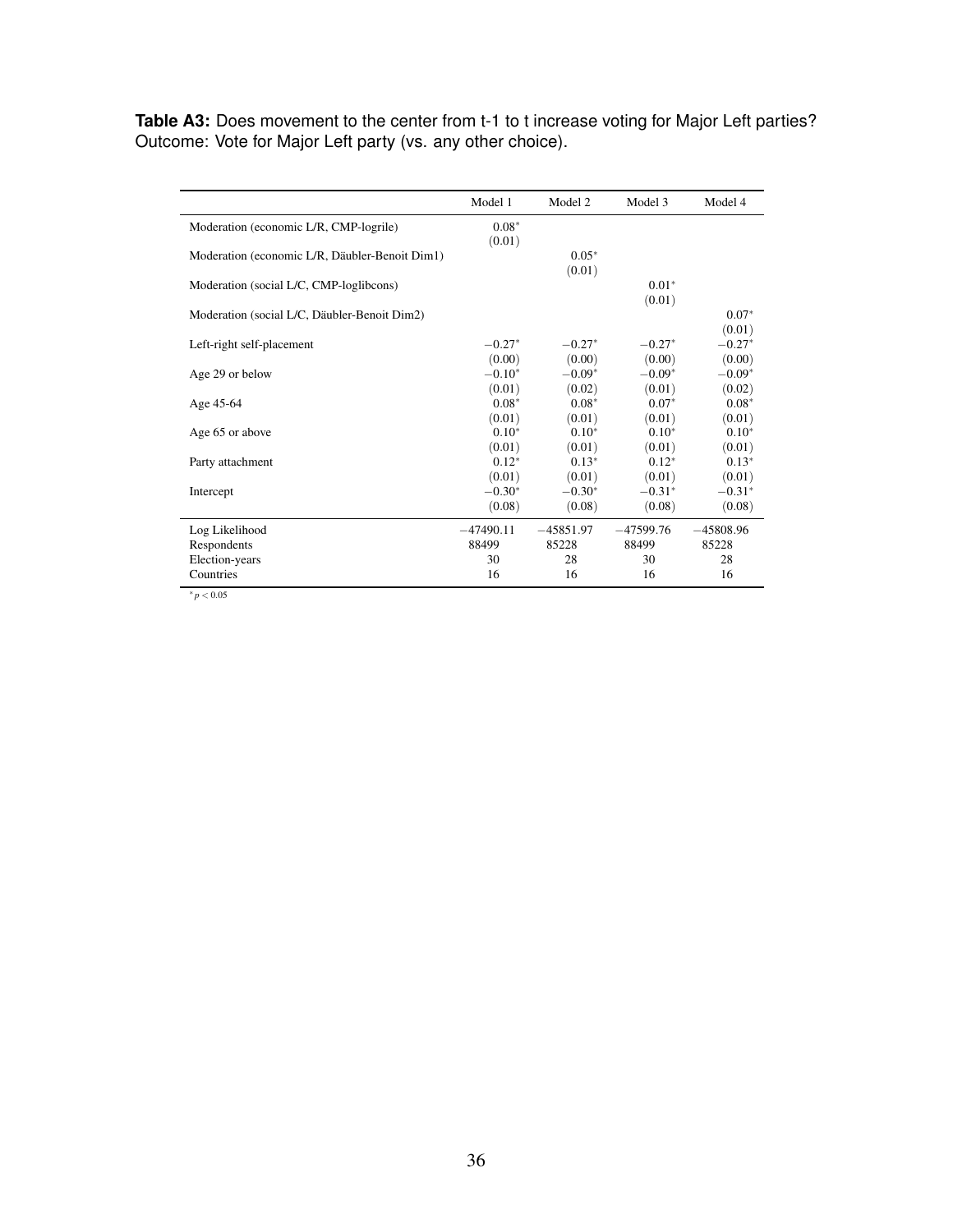<span id="page-38-0"></span>**Table A4:** Does movement to the center from t-1 to t increase voting for major right parties? Outcome: Vote for major right party (vs. any other choice).

|                                                | Model 1     | Model 2     | Model 3     | Model 4     |
|------------------------------------------------|-------------|-------------|-------------|-------------|
| Moderation (economic L/R, CMP-logrile)         | $0.16*$     |             |             |             |
|                                                | (0.01)      |             |             |             |
| Moderation (economic L/R, Däubler-Benoit Dim1) |             | $0.06*$     |             |             |
|                                                |             | (0.01)      |             |             |
| Moderation (social L/C, CMP-loglibcons)        |             |             | $-0.01$     |             |
|                                                |             |             | (0.01)      |             |
| Moderation (social L/C, Däubler-Benoit Dim2)   |             |             |             | $0.13*$     |
|                                                |             |             |             | (0.01)      |
| Left-right self-placement                      | $0.31*$     | $0.32*$     | $0.31*$     | $0.32*$     |
|                                                | (0.00)      | (0.00)      | (0.00)      | (0.00)      |
| Age 29 or below                                | $-0.01$     | $-0.01$     | $-0.01$     | $-0.01$     |
|                                                | (0.02)      | (0.02)      | (0.02)      | (0.02)      |
| Age 45-64                                      | $0.04*$     | $0.04*$     | $0.04*$     | $0.04*$     |
|                                                | (0.01)      | (0.01)      | (0.01)      | (0.01)      |
| Age 65 or above                                | $0.09*$     | $0.08*$     | $0.09*$     | $0.08*$     |
|                                                | (0.01)      | (0.01)      | (0.01)      | (0.01)      |
| Party attachment                               | 0.01        | 0.02        | 0.00        | 0.02        |
|                                                | (0.01)      | (0.01)      | (0.01)      | (0.01)      |
| Intercept                                      | $-0.67*$    | $-0.61*$    | $-0.64*$    | $-0.60*$    |
|                                                | (0.21)      | (0.20)      | (0.20)      | (0.20)      |
| Log Likelihood                                 | $-43633.08$ | $-42161.35$ | $-44012.70$ | $-41984.81$ |
| Respondents                                    | 88499       | 85228       | 88499       | 85228       |
| Election-years                                 | 30          | 28          | 30          | 28          |
| Countries                                      | 16          | 16          | 16          | 16          |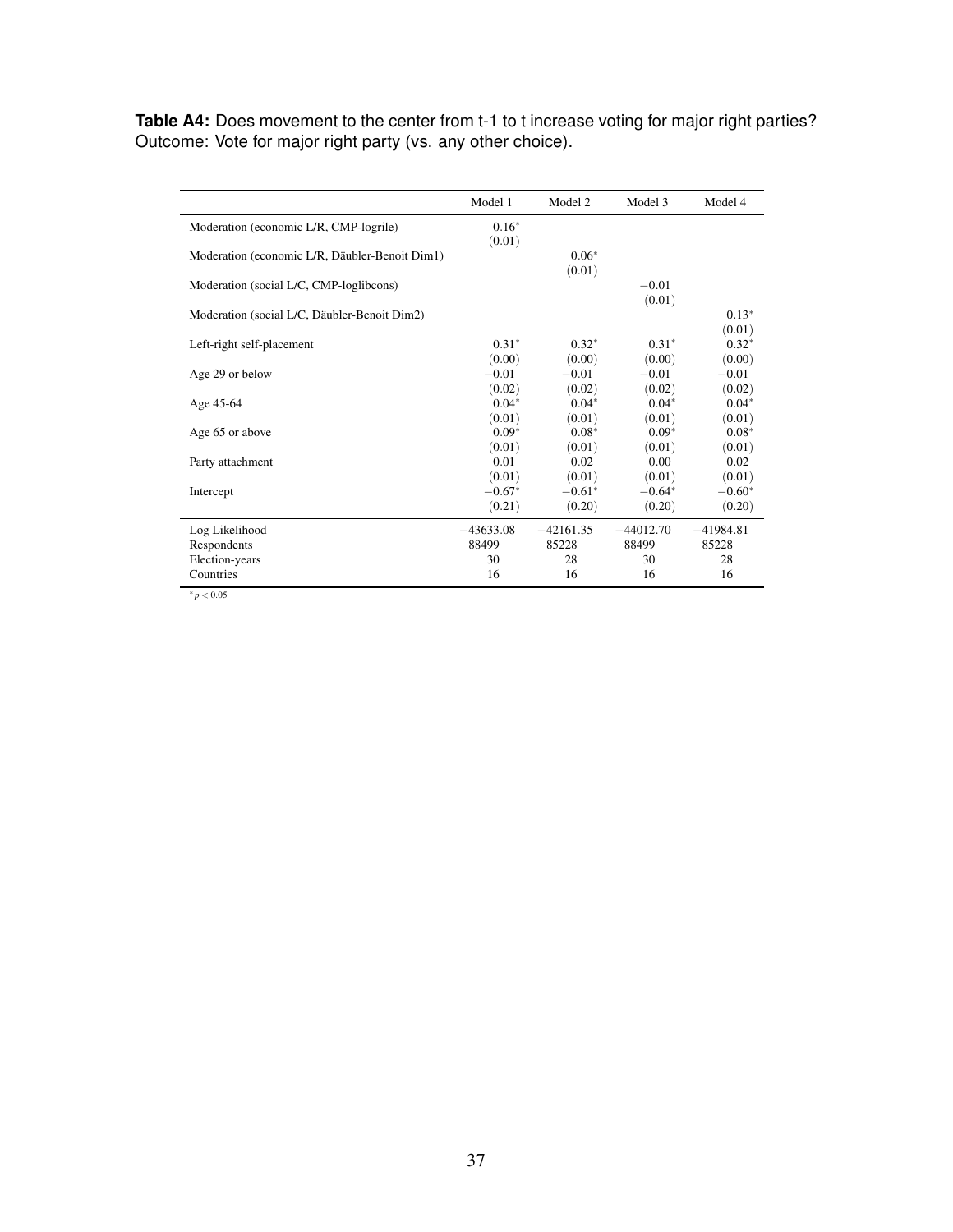<span id="page-39-0"></span>**Table A5:** Does moderation increase voting for major left parties? Outcome: Vote for major left party in previous election, then major left party in current election (vs. any other choice). Results using CMP data.

|                                                                  | Model 1     | Model 2     |
|------------------------------------------------------------------|-------------|-------------|
| Intercept                                                        | $-0.65*$    | $-0.68*$    |
|                                                                  | (0.14)      | (0.13)      |
| Moderation t-2 to t-1, prior choice (economic L/R, CMP-logrile)  | $-0.10*$    |             |
|                                                                  | (0.01)      |             |
| Left-right self-placement                                        | $-0.27*$    | $-0.27*$    |
|                                                                  | (0.00)      | (0.00)      |
| Age 29 or below                                                  | $-0.11*$    | $-0.11*$    |
|                                                                  | (0.02)      | (0.02)      |
| Age 45-64                                                        | $0.12*$     | $0.12*$     |
|                                                                  | (0.01)      | (0.01)      |
| Age 65 or above                                                  | $0.19*$     | $0.18*$     |
|                                                                  | (0.02)      | (0.02)      |
| Party attachment                                                 | $0.33*$     | $0.34*$     |
|                                                                  | (0.02)      | (0.02)      |
| Moderation t-2 to t-1, prior choice (social L/C, CMP-loglibcons) |             | $-0.01$     |
|                                                                  |             | (0.01)      |
| Log Likelihood                                                   | $-34682.76$ | $-34795.90$ |
| Respondents                                                      | 71086       | 71086       |
| Election-years                                                   | 28          | 28          |
| Countries                                                        | 15          | 15          |

<sup>∗</sup> *p* < 0.05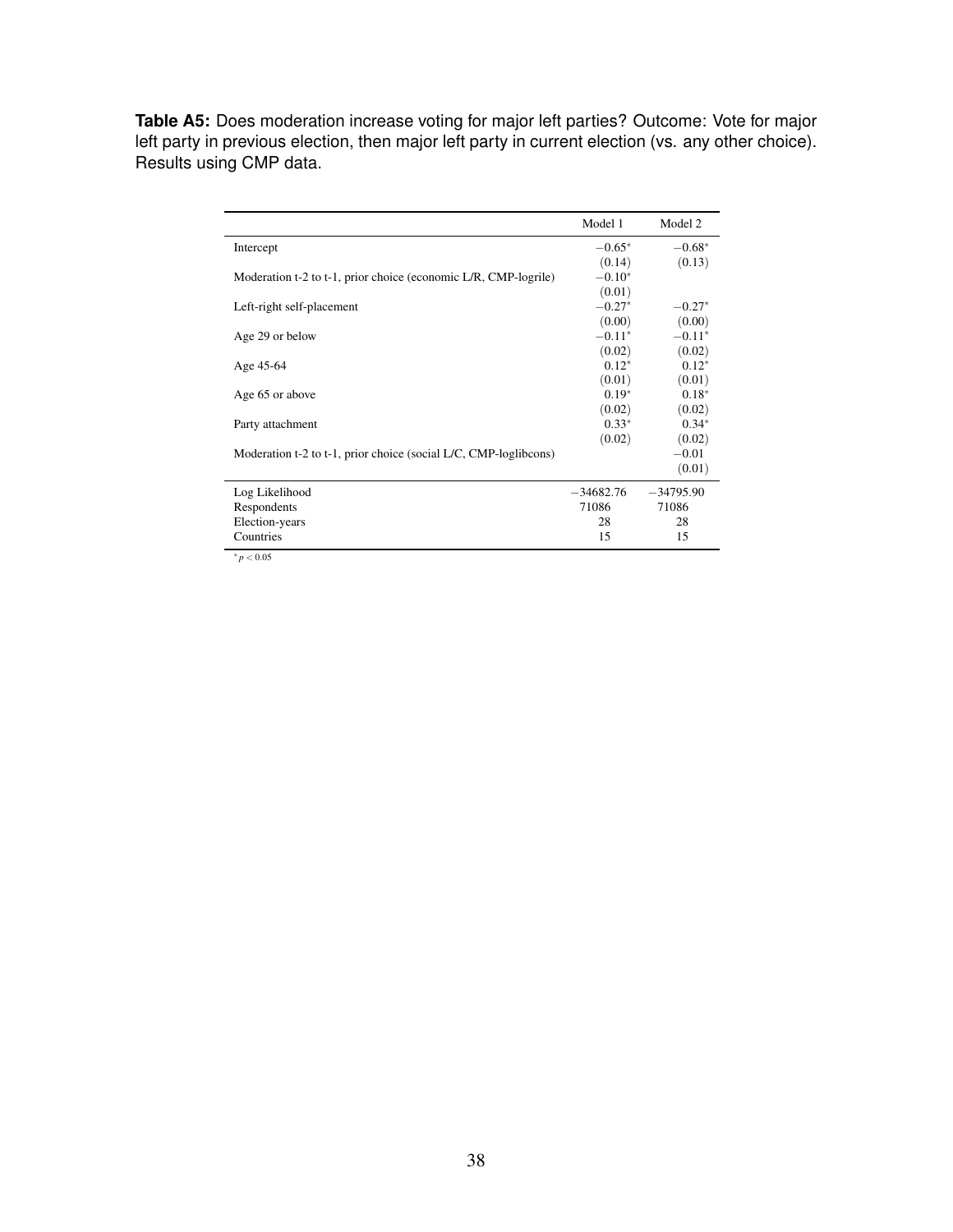<span id="page-40-0"></span>**Table A6:** Does moderation increase voting for Major Right parties? Outcome: Vote for major right party in previous election, then major right party in current election (vs. any other choice). Results using CMP data.

|                                                                  | Model 1     | Model 2     |
|------------------------------------------------------------------|-------------|-------------|
| Intercept                                                        | $-0.89*$    | $-0.90*$    |
|                                                                  | (0.20)      | (0.20)      |
| Moderation t-2 to t-1, prior choice (economic L/R, CMP-logrile)  | 0.01        |             |
|                                                                  | (0.01)      |             |
| Left-right self-placement                                        | $0.30*$     | $0.30*$     |
|                                                                  | (0.00)      | (0.00)      |
| Age 29 or below                                                  | $-0.04$     | $-0.04$     |
|                                                                  | (0.02)      | (0.02)      |
| Age 45-64                                                        | $0.06*$     | $0.07*$     |
|                                                                  | (0.01)      | (0.01)      |
| Age 65 or above                                                  | $0.13*$     | $0.13*$     |
|                                                                  | (0.02)      | (0.02)      |
| Party attachment                                                 | $0.26*$     | $0.26*$     |
|                                                                  | (0.02)      | (0.02)      |
| Moderation t-2 to t-1, prior choice (social L/C, CMP-loglibcons) |             | $-0.03*$    |
|                                                                  |             | (0.01)      |
| Log Likelihood                                                   | $-33156.28$ | $-33146.07$ |
| Respondents                                                      | 71654       | 71654       |
| Election-years                                                   | 28          | 28          |
| Countries                                                        | 15          | 15          |

 $^{\ast}p < 0.05$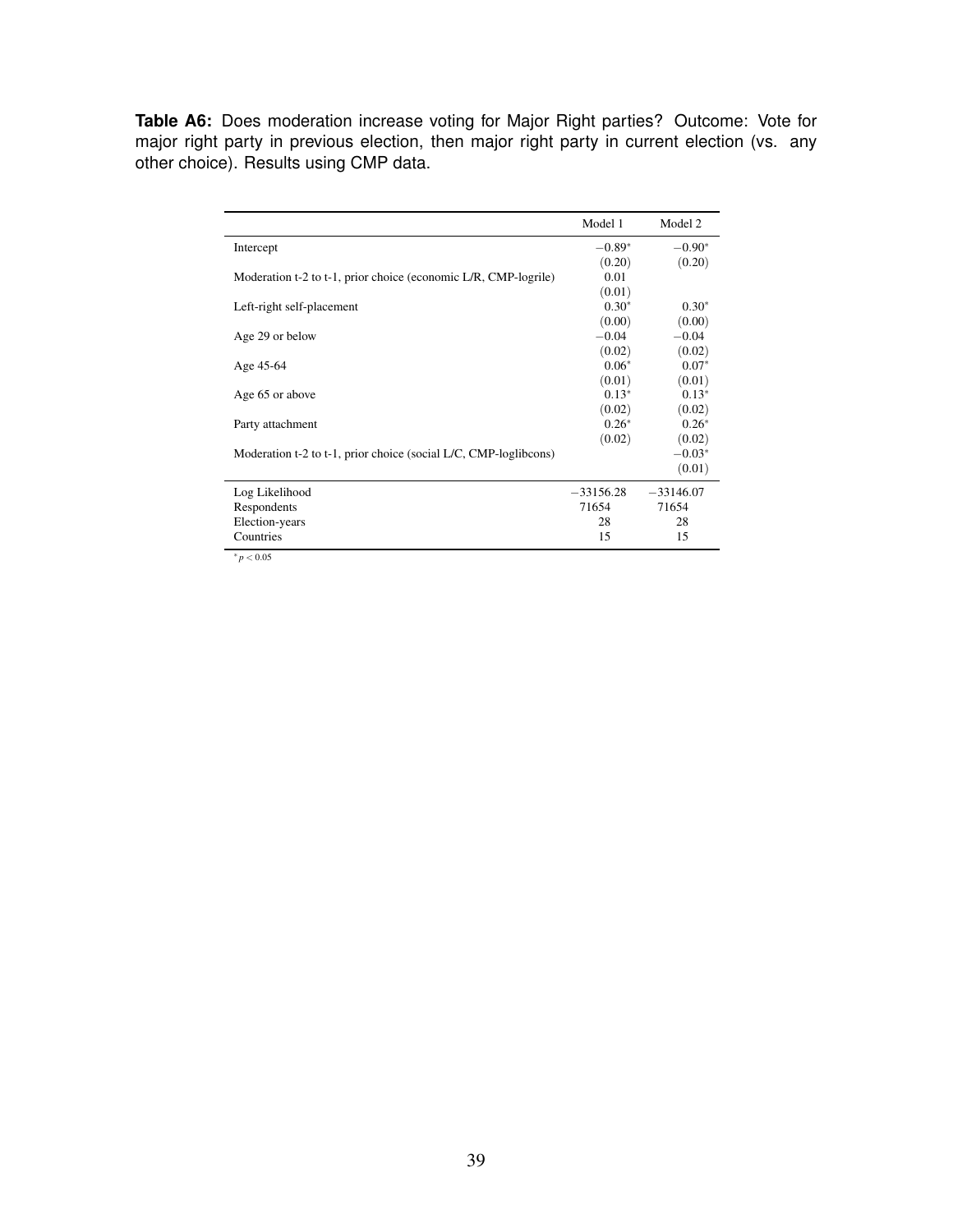<span id="page-41-0"></span>**Table A7:** Does moderation increase switching to minor left parties and abstentions? Outcome: Vote for major left party in previous election, then minor left party or abstention in current election (vs. major left party in current election). Results using CMP data.

|                                                     | Model 1    | Model 2    |
|-----------------------------------------------------|------------|------------|
| Moderation t-2 to t-1, prior choice (economic L/R)  | $-0.01$    |            |
|                                                     | (0.02)     |            |
| Moderation t-2 to t-1, prior choice (social $L/C$ ) |            | $-0.04*$   |
|                                                     |            | (0.02)     |
| Left-right self-placement                           | $-0.02*$   | $-0.02*$   |
|                                                     | (0.01)     | (0.01)     |
| Age 29 or below                                     | $0.17*$    | $0.17*$    |
|                                                     | (0.03)     | (0.03)     |
| Age 45-64                                           | $-0.18*$   | $-0.18*$   |
|                                                     | (0.03)     | (0.03)     |
| Age 65 or above                                     | $-0.35*$   | $-0.35*$   |
|                                                     | (0.03)     | (0.03)     |
| Party attachment                                    | $-0.75*$   | $-0.75*$   |
|                                                     | (0.03)     | (0.03)     |
| Intercept                                           | $-1.02*$   | $-1.02*$   |
|                                                     | (0.18)     | (0.18)     |
| Log Likelihood                                      | $-9106.36$ | $-9103.47$ |
| Respondents                                         | 24583      | 24583      |
| Election-years                                      | 27         | 27         |
| Countries                                           | 15         | 15         |
| $\ddot{x}$ $\ddot{\theta}$                          |            |            |

<sup>∗</sup> *p* < 0.05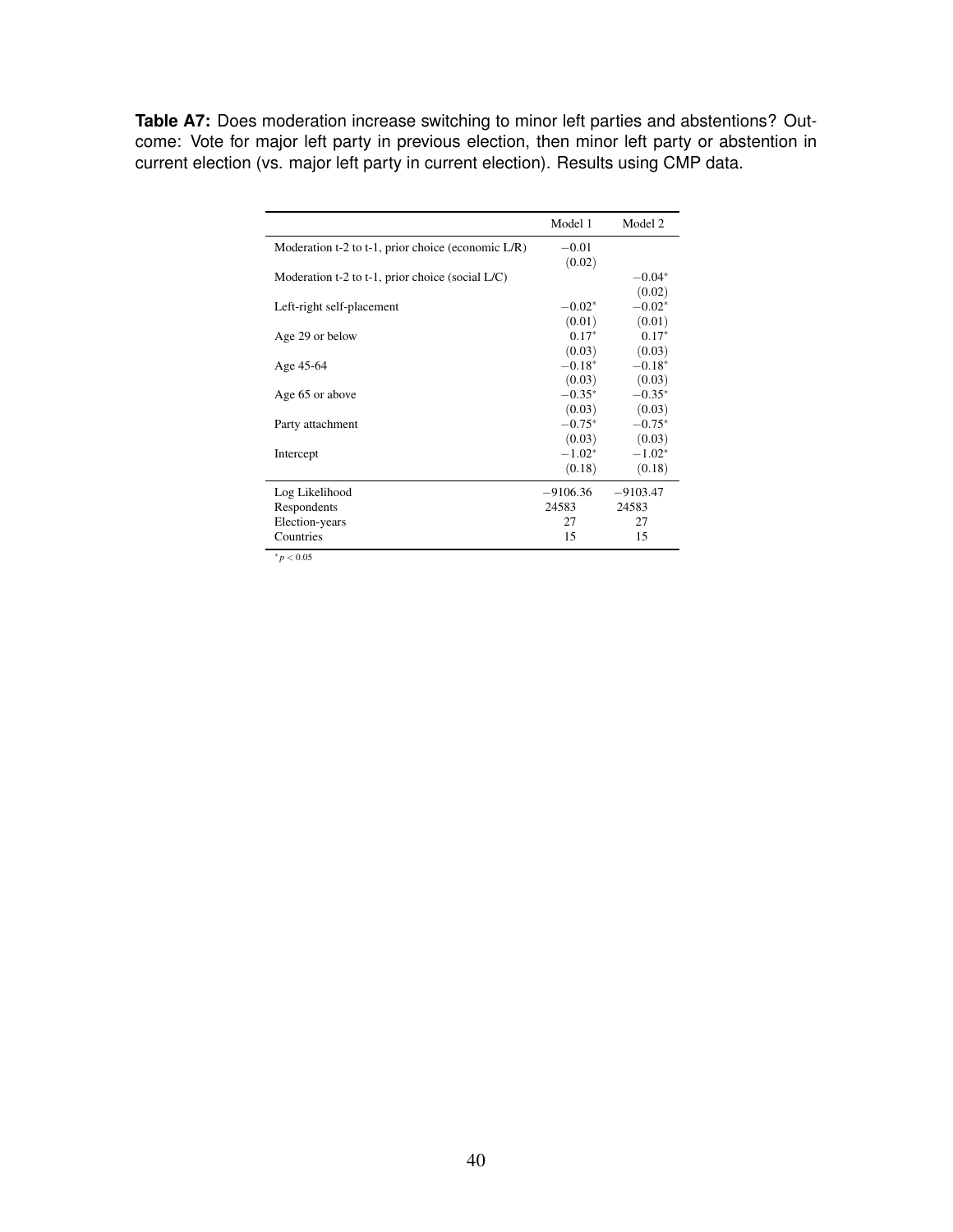<span id="page-42-0"></span>**Table A8:** Does moderation increase switching to minor right parties and abstentions? Outcome: Vote for major right party in previous election, then minor right party or abstention in current election (vs. major right party in current election). Results using CMP data.

|                                                       | Model 1    | Model 2    |
|-------------------------------------------------------|------------|------------|
| Moderation t-2 to t-1, prior choice (economic $L/R$ ) | $-0.01$    |            |
|                                                       | (0.02)     |            |
| Moderation t-2 to t-1, prior choice (social $L/C$ )   |            | $0.05*$    |
|                                                       |            | (0.02)     |
| Left-right self-placement                             | $-0.02*$   | $-0.02*$   |
|                                                       | (0.01)     | (0.01)     |
| Age 29 or below                                       | $0.11*$    | $0.12*$    |
|                                                       | (0.04)     | (0.04)     |
| Age 45-64                                             | $-0.13*$   | $-0.13*$   |
|                                                       | (0.03)     | (0.03)     |
| Age 65 or above                                       | $-0.08*$   | $-0.08*$   |
|                                                       | (0.03)     | (0.03)     |
| Party attachment                                      | $-0.71*$   | $-0.71*$   |
|                                                       | (0.03)     | (0.03)     |
| Intercept                                             | $-1.28*$   | $-1.26*$   |
|                                                       | (0.10)     | (0.10)     |
| Log Likelihood                                        | $-8257.16$ | $-8253.87$ |
| Respondents                                           | 24179      | 24179      |
| Election-years                                        | 27         | 27         |
| Countries                                             | 14         | 14         |
| $\ddot{x}$ $\ddot{\theta}$                            |            |            |

<sup>∗</sup> *p* < 0.05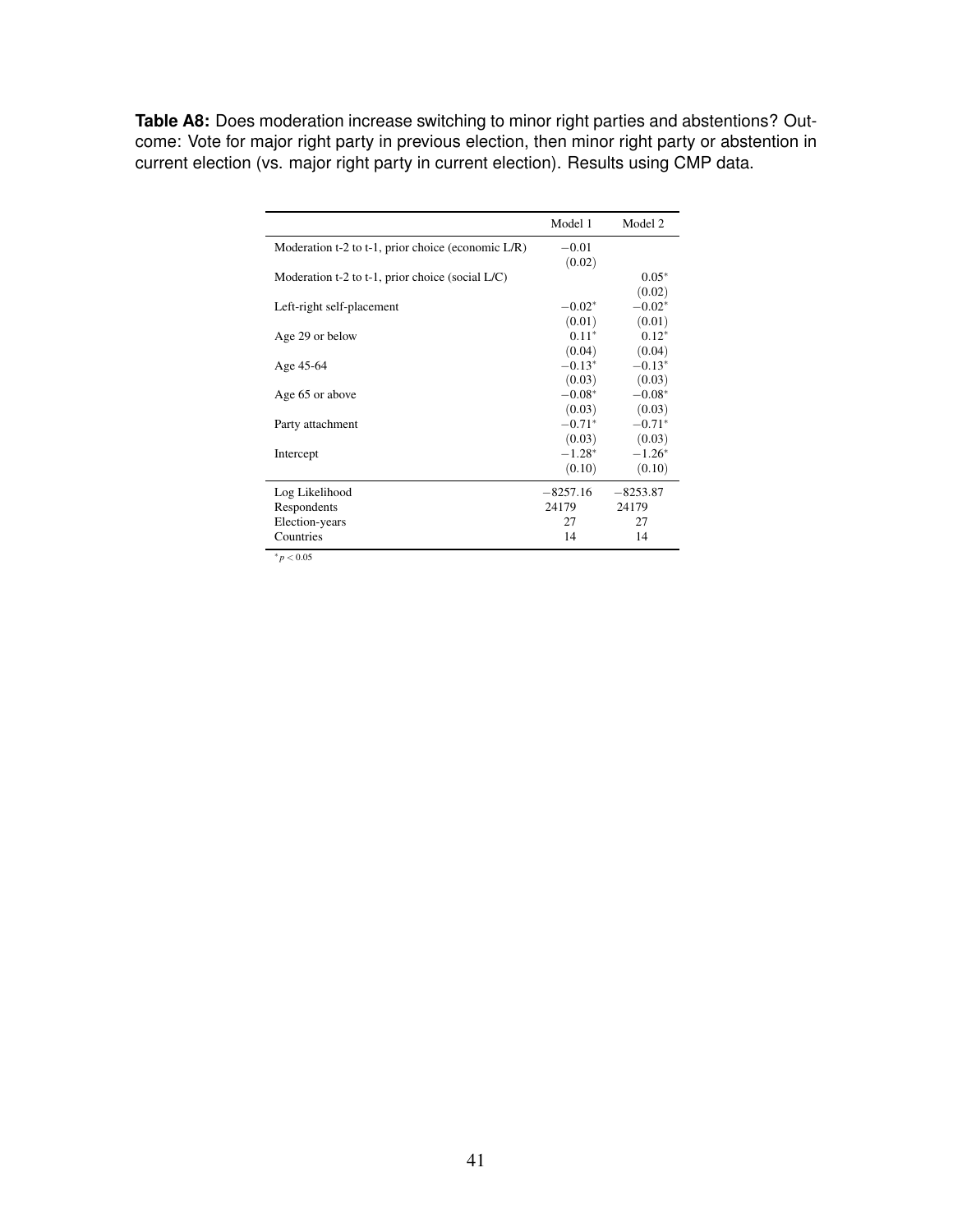<span id="page-43-0"></span>**Table A9:** Does moderation result in different behavior for core and fickle voters? Outcome: Vote for Major Left party in previous election, then Major Left party in current election (vs. any other choice). Results using CMP data.

|                                                                                | Model 1     | Model 2     |
|--------------------------------------------------------------------------------|-------------|-------------|
| Intercept                                                                      | $-1.75*$    | $-1.76*$    |
|                                                                                | (0.42)      | (0.44)      |
| Moderation t-2 to t-1, prior choice (economic L/R)                             | $-0.08*$    |             |
|                                                                                | (0.01)      |             |
| High attachment                                                                | $0.28*$     | $0.27*$     |
|                                                                                | (0.01)      | (0.01)      |
| Age 29 or below                                                                | $-0.14*$    | $-0.14*$    |
|                                                                                | (0.02)      | (0.02)      |
| Age 45-64                                                                      | $0.13*$     | $0.13*$     |
|                                                                                | (0.01)      | (0.01)      |
| Age 65 or above                                                                | $0.21*$     | $0.21*$     |
|                                                                                | (0.02)      | (0.02)      |
| Left-right self-placement                                                      | $-0.27*$    | $-0.27*$    |
|                                                                                | (0.00)      | (0.00)      |
| Moderation t-2 to t-1, prior choice (economic $L/R$ ) $\times$ High attachment | $0.04*$     |             |
|                                                                                | (0.01)      |             |
| Moderation t-2 to t-1, prior choice (social $L/C$ )                            |             | $0.03*$     |
|                                                                                |             | (0.01)      |
| Moderation t-2 to t-1, prior choice (social $L/C$ ) $\times$ High attachment   |             | $0.06*$     |
|                                                                                |             | (0.01)      |
| Log Likelihood                                                                 | $-37284.76$ | $-37323.08$ |
| Respondents                                                                    | 87045       | 87045       |
| Election-years                                                                 | 26          | 26          |
| Countries                                                                      | 15          | 15          |

 $^{\ast}p < 0.05$